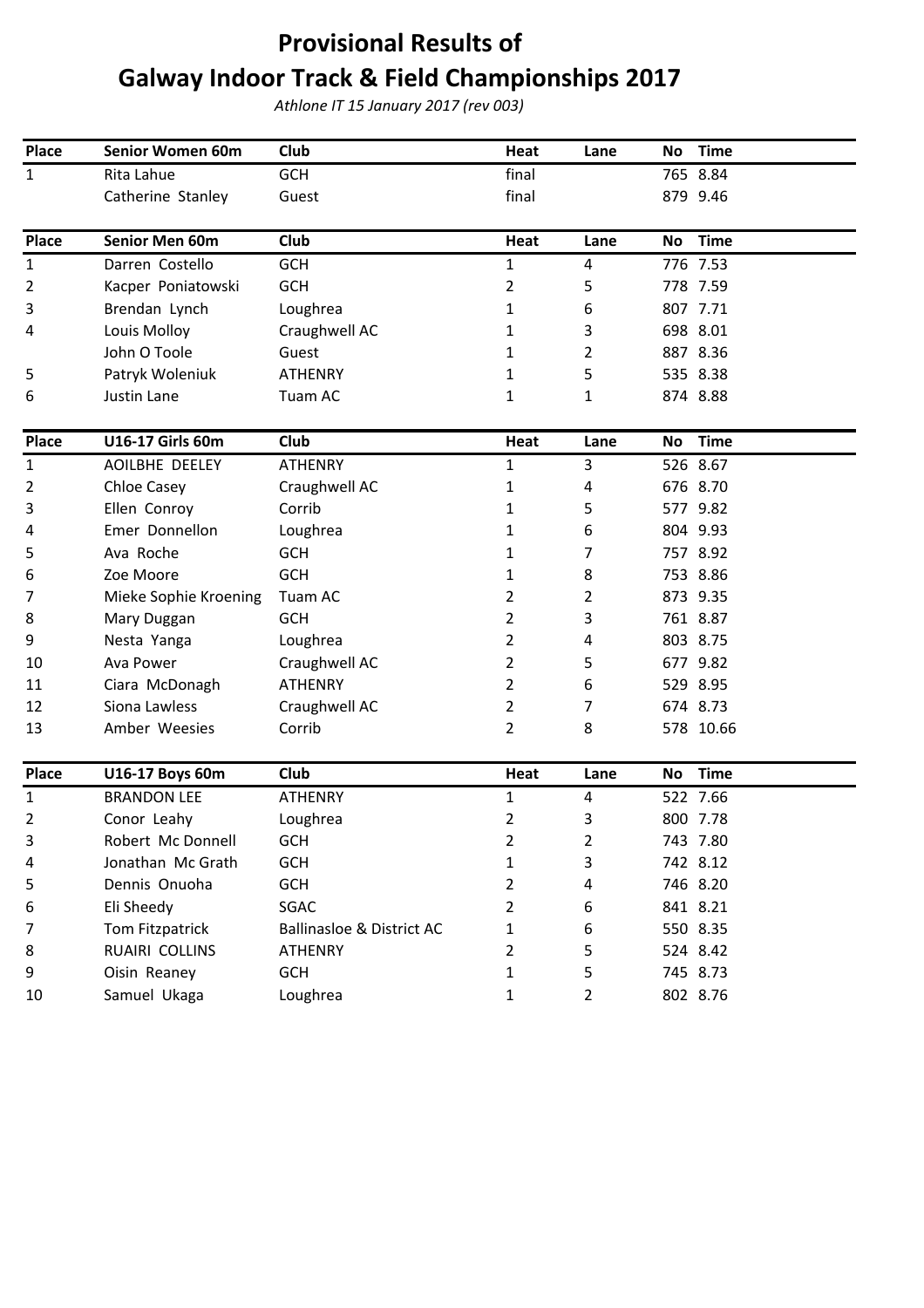| Place | U15 Girls 60m        | Club                      | Heat           | Lane           | <b>Time</b><br><b>No</b> |  |
|-------|----------------------|---------------------------|----------------|----------------|--------------------------|--|
| 1     | Chloe Farragher      | Craughwell AC             | 2              | 6              | 663 8.46                 |  |
| 2     | Aleisha Larkin       | Craughwell AC             | 2              | 4              | 657 8.56                 |  |
| 3     | Sinead Duggan        | <b>GCH</b>                | 3              | 3              | 741 8.57                 |  |
| 4     | Aoibhin Farrell      | Loughrea                  | 1              | 5              | 799 8.70                 |  |
| 5     | Jessica Ní Chonaire  | Club Lúthchleas Chonamara | 3              | 5              | 562 8.70                 |  |
| 6     | Veronica Creavan     | Craughwell AC             | 1              | 7              | 652 8.71                 |  |
| 7     | Ornaith Coen         | Craughwell AC             | 2              | $\overline{2}$ | 666 8.71                 |  |
| 8     | Alibhe Folan         | Craughwell AC             | 3              | 7              | 658 8.93                 |  |
| 9     | Hannah King          | <b>GCH</b>                | 3              | 6              | 737 9.03                 |  |
| 10    | Aoife Kelly          | Craughwell AC             | 3              | 4              | 659 9.18                 |  |
| 11    | <b>KACI MORAN</b>    | <b>ATHENRY</b>            | 1              | 3              | 519 9.37                 |  |
| 12    | <b>AILEEN EVNAS</b>  | <b>ATHENRY</b>            | 2              | 3              | 518 9.46                 |  |
| 13    | <b>SAOIRSE KEANE</b> | <b>EAST GALWAY</b>        | 2              | 5              | 703 9.59                 |  |
| 14    | Maeve Ford           | Corrib                    | 2              | 1              | 573 9.64                 |  |
| 15    | Annie DeHora         | Craughwell AC             | 1              | 4              | 651 9.65                 |  |
| 16    | Edel Farrelly        | Craughwell AC             | 1              | 1              | 665 9.70                 |  |
| 17    | Ella Farrell         | SGAC                      | 2              | 7              | 837 10.04                |  |
| 18    | Maebh Keogh          | Corrib                    | 1              | 2              | 574 10.07                |  |
| 19    | <b>Eimear Bergin</b> | SGAC                      | 1              | 6              | 838 10.36                |  |
| 20    | Rebecca Nee          | Corrib                    | 3              | 2              | 575 10.92                |  |
|       |                      |                           |                |                |                          |  |
| Place | U15 Boys 60m         | Club                      | Heat           | Lane           | <b>Time</b><br>No        |  |
| 1     | Paschal Walsh        | Craughwell AC             | 1              | 4              | 640 8.44                 |  |
| 2     | Shaun Gilligan       | Craughwell AC             | 1              | 6              | 638 8.51                 |  |
| 3     | Gavin Lee            | Craughwell AC             | 1              | 2              | 639 8.52                 |  |
| 4     | Luadaigh Morgan      | Craughwell AC             | $\overline{2}$ | 2              | 642 8.74                 |  |

|    | Gavin Lee       | Craughwell AC |   | 639 8.52  |  |
|----|-----------------|---------------|---|-----------|--|
| 4  | Luadaigh Morgan | Craughwell AC |   | 642 8.74  |  |
| 5  | Jack Mannion    | Tuam AC       |   | 869 8.97  |  |
| 6  | Niall Deignan   | Tuam AC       |   | 871 9.03  |  |
|    | Joe Mears       | SGAC          | 6 | 836 9.50  |  |
| 8  | Sean Forrest    | Corrib        |   | 572 9.88  |  |
| 9  | Aoran Healy     | Craughwell AC | 4 | 647 10.08 |  |
| 10 | Cian Davis King | Corrib        | 3 | 571 10.54 |  |
| 11 | Daniel Malone   | SGAC          |   | 834 10.62 |  |
|    |                 |               |   |           |  |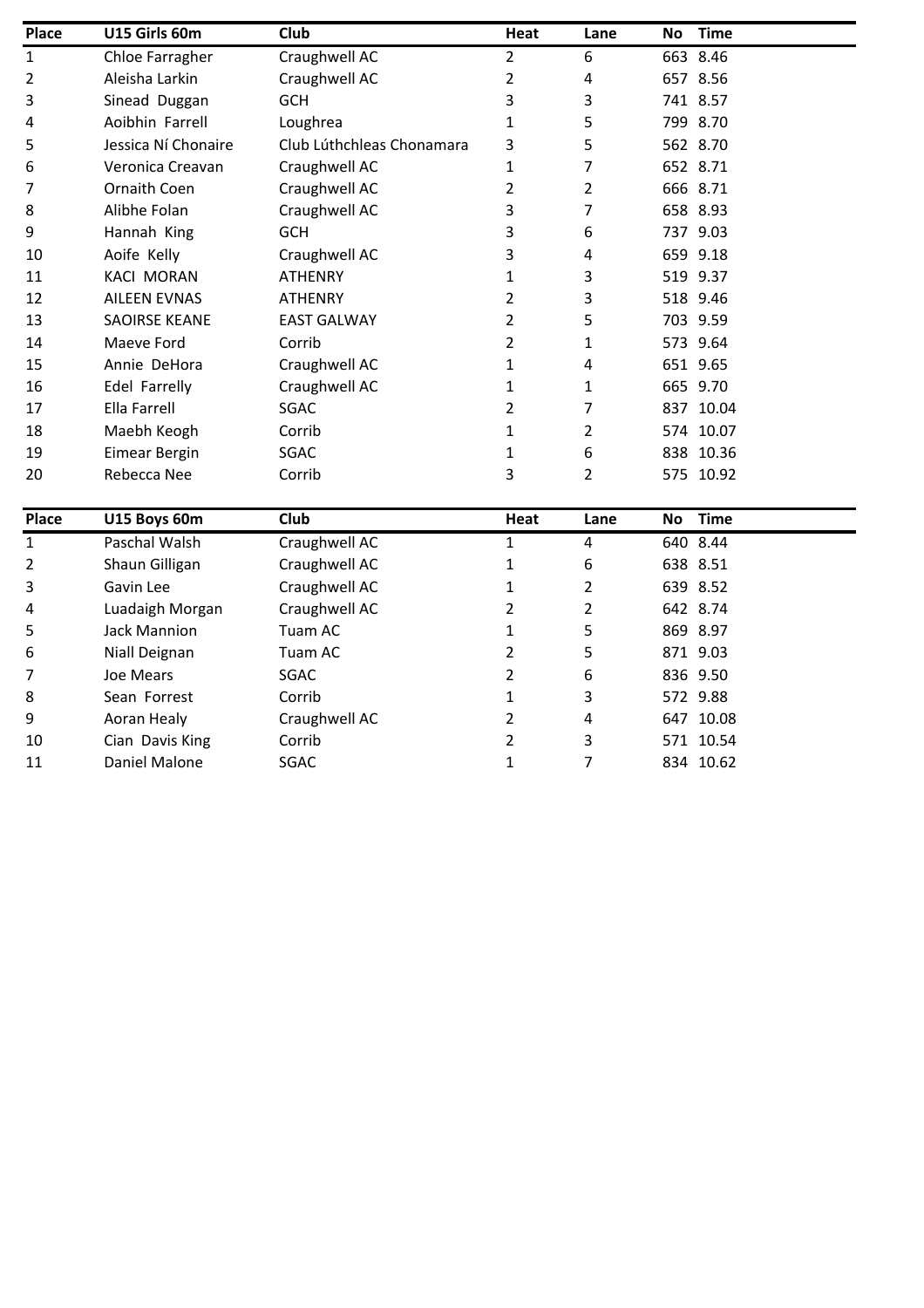| <b>Place</b>   | U14 Girls 60m         | Club                                 | Heat           | Lane           | No | <b>Time</b> |            |
|----------------|-----------------------|--------------------------------------|----------------|----------------|----|-------------|------------|
| 1              | Emma Moore            | <b>GCH</b>                           | 3              | $\overline{7}$ |    | 735 8.75    |            |
| 2              | Eve Ayo               | Craughwell AC                        | 3              | 3              |    | 632 9.18    |            |
| 3              | Róisín Dalton         | SGAC                                 | 2              | 1              |    | 830 9.22    |            |
| 4              | Isabelle Moynihan     | Tuam AC                              | 2              | 6              |    | 864 9.31    |            |
| 5              | Aoife Waldron         | <b>GCH</b>                           | 2              | 7              |    | 728 9.38    |            |
| 6              | Gillian Mc Grath      | <b>GCH</b>                           | 3              | 2              |    | 727 9.46    |            |
| 7              | Eadain Halligan       | <b>GCH</b>                           | $\overline{2}$ | 3              |    | 736 9.50    |            |
| 8              | Nicole Quirke         | <b>GCH</b>                           | 1              | 3              |    | 729 9.61    |            |
| 9              | Hannah Hynes          | Craughwell AC                        | 2              | 2              |    | 633 9.71    |            |
| 10             | Anna Molloy           | Craughwell AC                        | 1              | 2              |    | 636 9.73    |            |
| 11             | <b>Roisin Martin</b>  | Tuam AC                              | 1              | 7              |    | 866 9.83    |            |
| 12             | Emma Kubecka          | <b>GCH</b>                           | 1              | 8              |    | 730 10.02   |            |
| 13             | <b>KATIE GORHAM</b>   | <b>ATHENRY</b>                       | 2              | 4              |    | 514 10.06   |            |
| 14             | <b>Elanor Nicolas</b> | Craughwell AC                        | 3              | 1              |    | 630 10.06   |            |
| 15             | Eimear Burke          | <b>GCH</b>                           | 3              | 5              |    | 733 10.16   |            |
| 16             | <b>Megan Nicolas</b>  | Craughwell AC                        | 1              | 5              |    | 631 10.18   |            |
| 17             | Ruth O Sullivan       | <b>GCH</b>                           | 2              | 5              |    | 731 10.25   |            |
| 18             | Aoibheann Phelan      | Tuam AC                              | 1              | 6              |    | 861 10.33   |            |
| 19             | Lucy Van Oosterhout   | Tuam AC                              | 2              | 8              |    | 865 10.33   |            |
| 20             | Reitseal Kelly        | Loughrea                             | 3              | 8              |    | 798 10.48   |            |
| 21             | Ciara Dolan           | <b>GCH</b>                           | 1              | 1              |    | 732 10.50   |            |
| 22             | Shauna Burke          | Tuam AC                              | 3              | 4              |    | 862 10.56   |            |
| 23             | Ella Rafferty         | Tuam AC                              | 3              | 6              |    | 863 10.62   |            |
| 24             | Katie Burke           | Tuam AC                              | 1              | 4              |    | 868 12.23   |            |
| <b>Place</b>   | U14 Boys 60m          | Club                                 | <b>Heat</b>    | Lane           | No | <b>Time</b> |            |
| $\mathbf{1}$   | CALUM HEALY           | <b>ATHENRY</b>                       | $\overline{2}$ | $\overline{2}$ |    | 510 8.23    | <b>CBP</b> |
| $\overline{2}$ | Luke Dahler           | <b>GCH</b>                           | $\overline{2}$ | 5              |    | 726 8.30    |            |
| 3              | Charlie Naughton      | <b>Ballinasloe &amp; District AC</b> | 3              | 5              |    | 549 8.57    |            |
| 4              | Rian Kearney          | Craughwell AC                        | 2              | 7              |    | 618 8.61    |            |
| 5              | Shane Fitzpatrick     | <b>Ballinasloe &amp; District AC</b> | $\overline{2}$ | 3              |    | 546 8.71    |            |
| 6              | Conor Hoade           | Craughwell AC                        | 1              | 8              |    | 615 8.72    |            |
| 7              | Jack Connolly         | Caltra & District                    | $\mathbf{1}$   | $\overline{7}$ |    | 555 8.75    |            |
| 8              | Robert Urquart        | Craughwell AC                        | $\overline{2}$ | 4              |    | 624 8.76    |            |
| 9              | Conor Harley          | <b>Ballinasloe &amp; District AC</b> | 3              | 6              |    | 547 8.84    |            |
| 10             | Jack Hession          | Tuam AC                              | 1              | 6              |    | 858 8.87    |            |
| 11             | Michael Leahy         | SGAC                                 | $\mathbf{1}$   | $\overline{2}$ |    | 828 9.04    |            |

12 OISIN KEANE EAST GALWAY 12 6 700 9.07 13 Adam McGreal Ballinasloe & District AC 1 4 548 9.21 14 Matthew Gordon GCH 1 5 724 9.30 15 Emmanuel Oifoh Tuam AC 3 4 860 9.35 16 Jack Kinane Craughwell AC 3 7 616 9.63 17 Fabien Fleetwood Craughwell AC 1 3 621 9.66 18 Liam Mulveen Craughwell AC 3 3 627 9.74 19 MARK OHALLORAN ATHENRY 3 2 502 9.82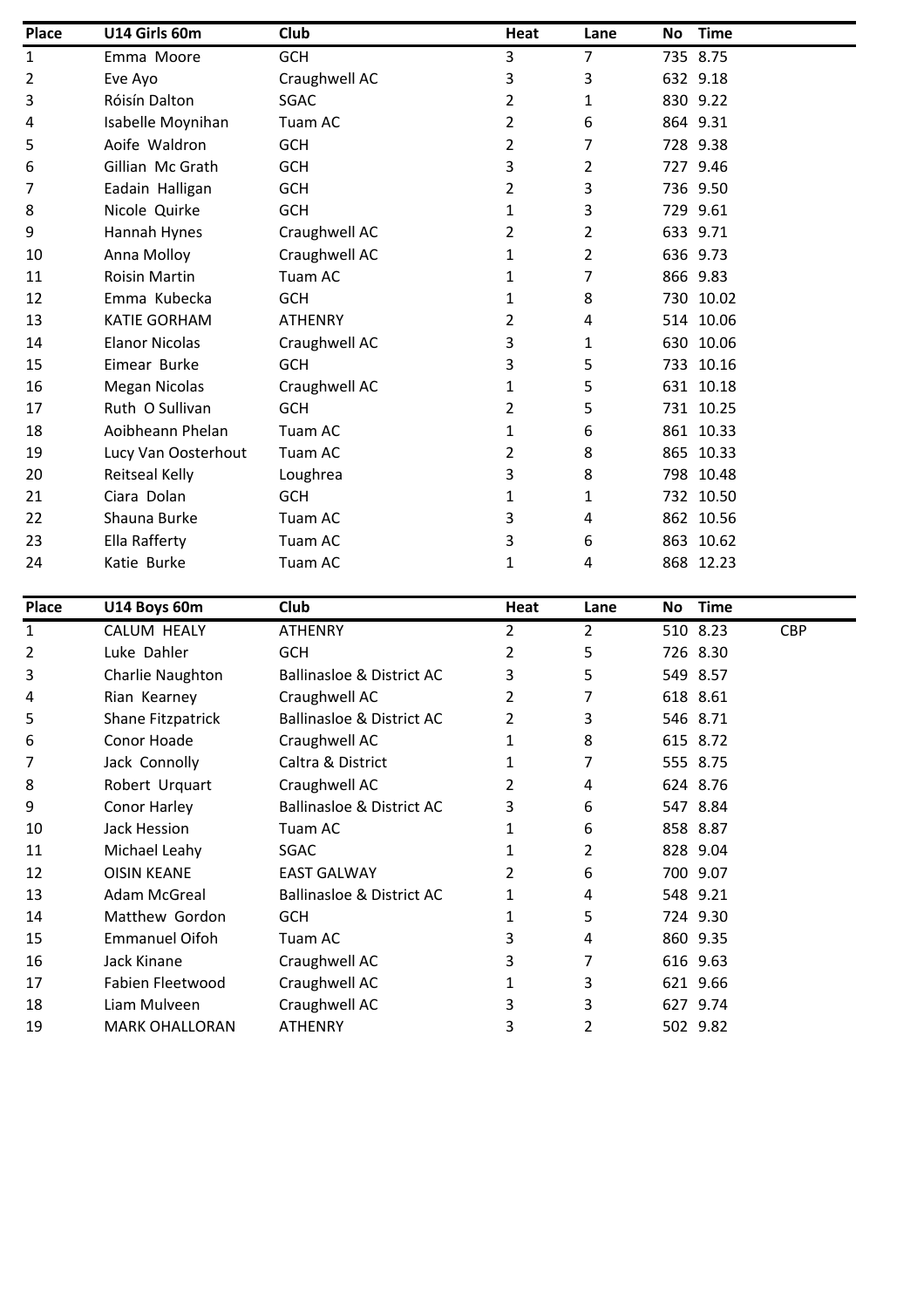| <b>Place</b>   | U13 Girls 60m         | Club                                 | Heat           | Lane | No. | <b>Time</b> |
|----------------|-----------------------|--------------------------------------|----------------|------|-----|-------------|
| 1              | Ava Mc Keon           | <b>GCH</b>                           | 1              | 5    |     | 715 9.22    |
| $\overline{2}$ | MCDONAGH SADBH        | <b>ATHENRY</b>                       | 5              | 3    |     | 504 9.23    |
| 3              | Katie Scully          | Craughwell AC                        | 6              | 3    |     | 613 9.28    |
| 4              | Sophie Farrell        | SGAC                                 | 4              | 5    |     | 820 9.33    |
| 5              | Leana Nic Donnacha    | <b>GCH</b>                           | 2              | 7    |     | 711 9.37    |
| 6              | Fauve Aylmer          | Craughwell AC                        | 3              | 4    |     | 604 9.55    |
| 7              | Sarah Oifoh           | Tuam AC                              | 5              | 7    |     | 855 9.61    |
| 8              | Mya Kelly             | <b>Ballinasloe &amp; District AC</b> | 1              | 6    |     | 544 9.66    |
| 9              | KAYLA MADDEN          | <b>ATHENRY</b>                       | 1              | 2    |     | 506 9.67    |
| 10             | SINEAD MCMANUS        | <b>EAST GALWAY</b>                   | 1              | 4    |     | 699 9.67    |
| 11             | Aisling Lydon         | Corrib                               | 1              | 3    |     | 564 9.68    |
| 12             | Kelsey Wall           | <b>GCH</b>                           | 4              | 3    |     | 712 9.73    |
| 13             | Isabella Burke        | <b>GCH</b>                           | 3              | 7    |     | 713 9.82    |
| 14             | Sarah Byrne           | Craughwell AC                        | 5              | 6    |     | 609 9.86    |
| 15             | Emma McGreal          | <b>Ballinasloe &amp; District AC</b> | 6              | 5    |     | 545 9.87    |
| 16             | Shauna Hession        | Tuam AC                              | 1              | 7    |     | 856 9.87    |
| 17             | Sweeney Alannah       | <b>ATHENRY</b>                       | 2              | 4    |     | 503 9.90    |
| 18             | Aoibhe Joyce          | <b>GCH</b>                           | 3              | 5    |     | 710 9.91    |
| 19             | MaryAnne Jordan       | Caltra & District                    | 5              | 5    |     | 554 9.97    |
| 20             | Abha Mugan            | <b>GCH</b>                           | 6              | 6    |     | 719 9.97    |
| 21             | AINE HARDIMAN         | <b>ATHENRY</b>                       | 3              | 2    |     | 505 9.99    |
| 22             | Rachel O'Malley       | Loughrea                             | $\overline{2}$ | 5    |     | 795 10.09   |
| 23             | Erin Kelly            | Craughwell AC                        | 4              | 4    |     | 603 10.14   |
| 24             | Ava Crowe             | <b>GCH</b>                           | 6              | 4    |     | 717 10.19   |
| 25             | Anna Higgins          | Tuam AC                              | 3              | 8    |     | 857 10.20   |
| 26             | Alicia Locteau        | Craughwell AC                        | 5              | 4    |     | 597 10.20   |
| 27             | Aoibhe Fahy           | Craughwell AC                        | 6              | 7    |     | 599 10.20   |
| 28             | Ailish Burke          | Craughwell AC                        | 6              | 1    |     | 594 10.23   |
| 29             | Ella Lyons            | Craughwell AC                        | 4              | 7    |     | 602 10.31   |
| 30             | Caoimhe Conway        | <b>Ballinasloe &amp; District AC</b> | 4              | 6    |     | 543 10.34   |
| 31             | Sarah Williams        | Corrib                               | 2              | 3    |     | 565 10.35   |
| 32             | LEONORE CHURCH        | <b>ATHENRY</b>                       | 3              | 6    |     | 509 10.38   |
| 33             | <b>AIBIGAIL OSHEA</b> | <b>ATHENRY</b>                       | $\overline{2}$ | 6    |     | 508 10.41   |
| 34             | <b>Emily Kenny</b>    | Tuam AC                              | 2              | 8    |     | 854 10.42   |
| 35             | Sinead Halligan       | <b>GCH</b>                           | 5              | 2    |     | 714 10.44   |
| 36             | Ciara Moloney         | Loughrea                             | 5              | 8    |     | 796 10.66   |
| 37             | Róisín Grealy         | <b>Ballinasloe &amp; District AC</b> | 3              | 3    |     | 541 10.74   |
| 38             | Victoria Greaney      | Craughwell AC                        | 3              | 1    |     | 612 10.84   |
| 39             | Anna Mc Nally         | <b>GCH</b>                           | 4              | 8    |     | 716 10.85   |
| 40             | MIA LUKINA            | <b>ATHENRY</b>                       | 2              | 2    |     | 507 10.87   |
| 41             | Erin Doyle            | Craughwell AC                        | 4              | 2    |     | 592 10.94   |
| 42             | Caitlin Griffin       | Loughrea                             | 6              | 2    |     | 794 10.97   |
| 43             | Hannah Power          | Loughrea                             | 1              | 8    |     | 900 11.45   |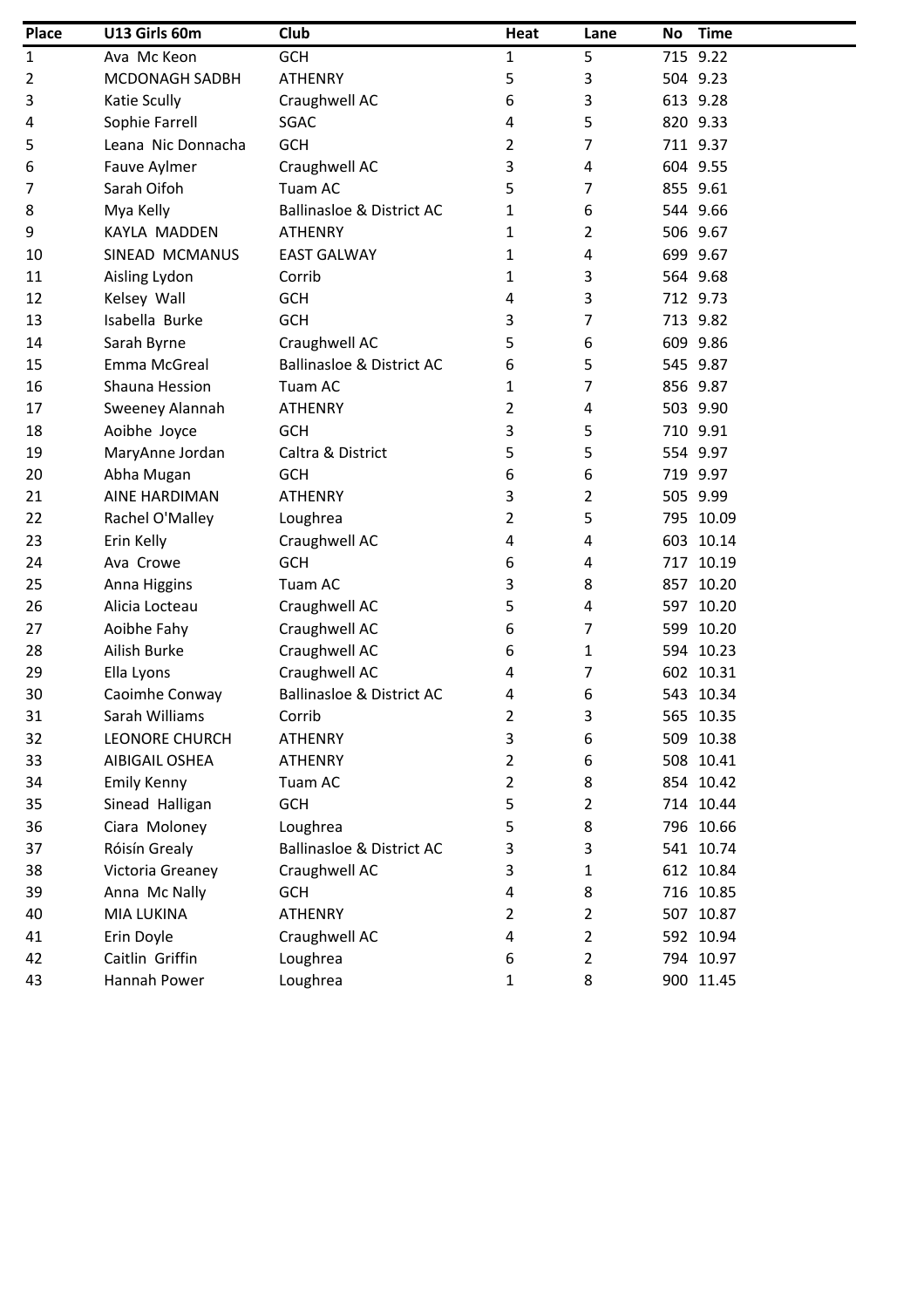| <b>Place</b> | U13 Boys 60m           | Club                                 | Heat           | Lane | <b>No</b> | <b>Time</b>            |
|--------------|------------------------|--------------------------------------|----------------|------|-----------|------------------------|
| 1            | Ross Cosgrove          | Tuam AC                              | 3              | 6    |           | 846 8.63               |
| 2            | David Mannion          | SGAC                                 | 1              | 2    |           | 809 8.78               |
| 3            | <b>Stephen Mannion</b> | SGAC                                 | 3              | 3    |           | 810 8.83               |
| 4            | Cillian Griffin        | Corrib                               | 1              | 7    |           | 563 9.00               |
| 5            | Mark Kilkenny          | <b>Ballinasloe &amp; District AC</b> | 1              | 5    |           | 537 9.31               |
| 6            | Sean Duggan            | <b>GCH</b>                           | 1              | 4    |           | 707 9.32               |
| 7            | Thomas Farthing        | <b>GCH</b>                           | 2              | 3    |           | 705 9.58               |
| 8            | Conor Murphy           | SGAC                                 | 3              | 5    |           | 815 9.62               |
| 9            | Séan Power             | <b>Ballinasloe &amp; District AC</b> | 2              | 7    |           | 539 9.80               |
| 10           | Robert McGrath         | Tuam AC                              | 1              | 3    |           | 851 10.30              |
| 11           | Danny Harhen           | Tuam AC                              | 3              | 4    |           | 847 10.31              |
| 12           | Andrew Horan           | SGAC                                 | 2              | 6    |           | 808 10.40              |
| 13           | <b>Tallon Milton</b>   | Craughwell AC                        | 2              | 5    |           | 589 10.50              |
| 14           | Jack Ward              | Tuam AC                              | 2              | 4    |           | 849 10.92              |
| 15           | Ben Dolan              | <b>Ballinasloe &amp; District AC</b> | 3              | 7    |           | 538 11.14              |
| 16           | Diarmuid Murphy        | Tuam AC                              | 1              | 1    |           | 850 11.54              |
| 17           | Darragh Coen           | Tuam AC                              | 3              | 8    |           | 848 11.54              |
| 18           | Ryan McDonnell         | Craughwell AC                        | 1              | 6    |           | 591 16.50              |
|              |                        |                                      |                |      |           |                        |
| <b>Place</b> | U12 Girls 60m          | Club                                 | Heat           | Lane | No        | <b>Time</b>            |
| 1            | Caoimhe kilkenny       | <b>Ballinasloe &amp; District AC</b> | 1              | 7    | 48        | 9.31                   |
| 2            | Aoibhe Donnellan       | Craughwell AC                        | $\overline{2}$ | 3    |           | 203 9.53               |
| 3            | Leah O'Halloran        | Loughrea                             | 5              | 6    |           | 274 9.59               |
| 4            | Aoibheann Fitzpatrick  | <b>Ballinasloe &amp; District AC</b> | 2              | 5    | 47        | 9.60                   |
| 5            | Niamh Duffy            | Craughwell AC                        | 4              | 4    |           | 194 9.62               |
| 6            | <b>SAOIRSE COLEMAN</b> | <b>EAST GALWAY</b>                   | 4              | 2    |           | 209 9.75               |
| 7            | Ciara McGrath          | Loughrea                             | 4              | 8    |           | 271 9.83               |
| 8            | Grace Lynch            | Craughwell AC                        | 4              | 3    |           | 196 9.87               |
| 9            | Leah Hanley            | SGAC                                 | 5              | 5    |           | 304 9.88               |
| 10           | <b>CIARA WALSH</b>     | <b>ATHENRY</b>                       | 1              | 3    | 31        | 9.90                   |
| 11           | Saoirse Murray         | Caltra & District                    | 1              | 6    | 67        | 9.91                   |
| 12           | Kayla Mc Keon          | <b>GCH</b>                           | 6              | 2    |           | 243 9.92               |
| 13           | Leah Clarke            | <b>Ballinasloe &amp; District AC</b> | 4              | 7    | 50        | 9.94                   |
| 14           | Mikayla Noone          | Loughrea                             | 5              | 3    |           | 275 9.95               |
| 15           | Caoimhe Kelly          | Loughrea                             | 1              | 4    |           | 269 9.97               |
| 16           | Sole Lopez             | Craughwell AC                        | 5              | 7    |           | 193 10.01              |
| 17           | Isabella Boland        | Craughwell AC                        | 1              | 2    |           | 190 10.11              |
| 18           | <b>Aishling Corry</b>  | Loughrea                             | 3              | 8    |           | 270 10.20              |
| 19           | Clodagh Kileen         | <b>Ballinasloe &amp; District AC</b> | 3              | 6    | 49        | 10.26                  |
| 20           | Grace Keavney          | Craughwell AC                        | 3              | 3    |           | 197 10.27              |
| 21           | Lauren Morgan          | Craughwell AC                        | 6              | 5    |           | 373 10.27              |
| 22           | Ava Monaghan           | SGAC                                 | 6              | 4    |           | 305 10.37              |
| 23           | Sarah Mongey           | Tuam AC                              | 5              | 4    |           | 360 10.40              |
| 24           | Siobhan Geaney         | SGAC                                 | 3              | 7    |           | 300 10.42              |
| 25           | Caoimhe Callaghan      | <b>GCH</b>                           | 5              | 2    |           | 241 10.42              |
| 26           | Muireen Leen           | Craughwell AC                        | 6              | 3    |           | 195 10.42              |
| 27           | Roisin McNamee         | SGAC                                 | 4              | 6    |           | 303 10.48              |
| 28           | Holly Vaughan          | Corrib                               | $\overline{2}$ | 4    | 98        | 10.57                  |
|              | Jessica Hackett        |                                      | $\overline{2}$ |      |           |                        |
| 29           |                        | Loughrea                             | 4              | 8    |           | 268 10.58<br>204 10.76 |
| 30           | Isabella Fitzgerald    | Craughwell AC                        |                | 1    |           |                        |
| 31           | Katie Keane            | <b>GCH</b>                           | 1              | 1    |           | 240 10.78              |
| 32           | SARAH KEATING          | <b>EAST GALWAY</b>                   | 3              | 2    |           | 208 10.79              |
| 33           | Naoise Flatley         | SGAC                                 | 1              | 5    |           | 302 10.90              |
| 34           | Roisin Broderick       | Loughrea                             | 6              | 7    |           | 272 10.91              |
| 35           | Sinead Maher           | SGAC                                 | $\overline{2}$ | 7    |           | 299 11.16              |
| 36           | Clodagh Quirke         | <b>GCH</b>                           | 6              | 6    |           | 239 11.17              |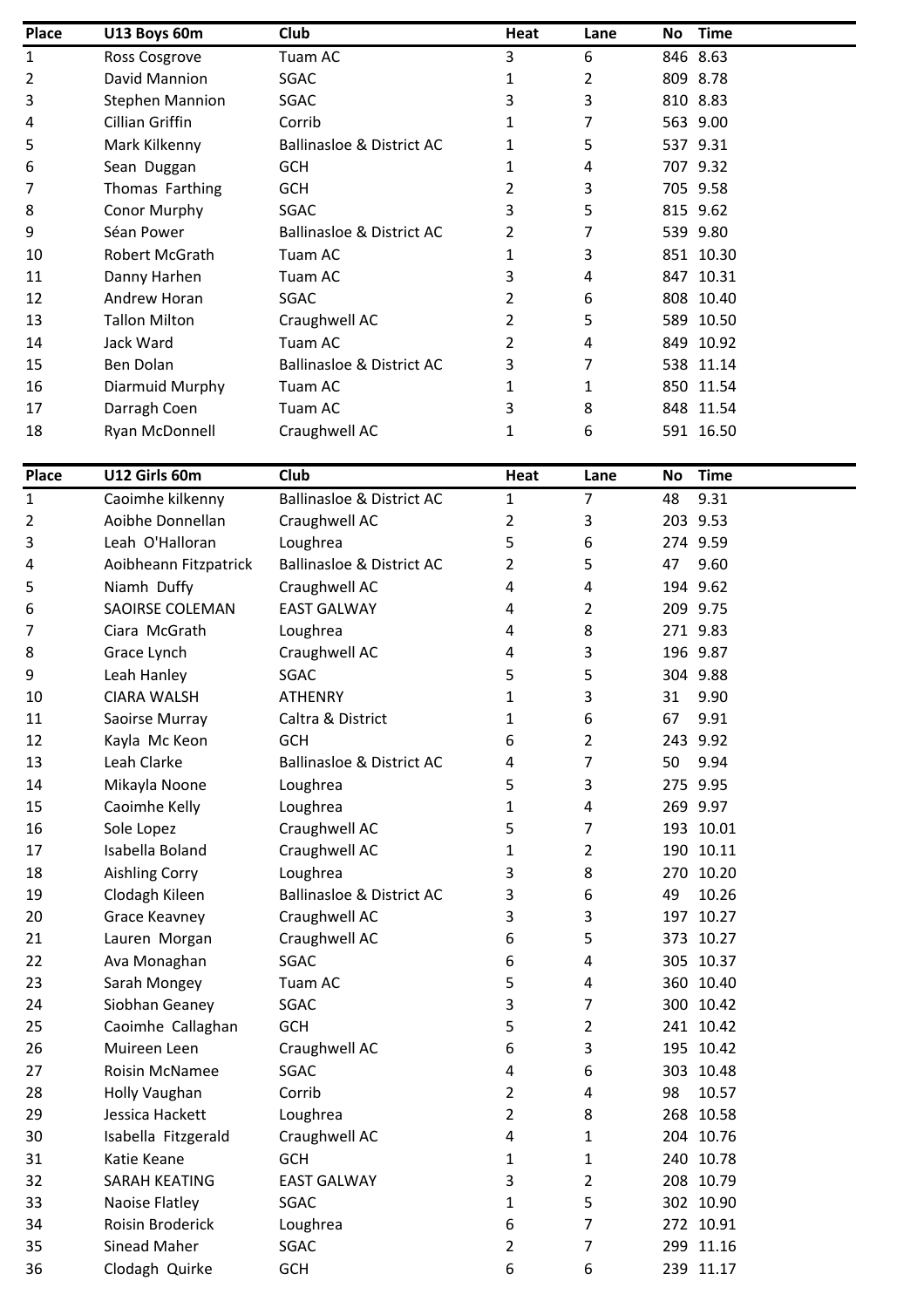| 37           | Kira Mills               | Caltra & District                    | 4              | 5    | 68 | 11.31       |
|--------------|--------------------------|--------------------------------------|----------------|------|----|-------------|
| 38           | Niamh Harhen             | Tuam AC                              | 1              | 8    |    | 357 11.33   |
| 39           | <b>LILY WARD</b>         | <b>ATHENRY</b>                       | $\overline{2}$ | 2    | 30 | 11.37       |
| 40           | Tara Molloy              | Craughwell AC                        | 3              | 1    |    | 199 11.41   |
| 41           | Shannon Smith            | Caltra & District                    | 3              | 5    | 65 | 11.52       |
| 42           | Sonya Blake              | Tuam AC                              | $\overline{2}$ | 1    |    | 358 11.61   |
| 43           | Ruth Mockler             | Caltra & District                    | 2              | 6    | 66 | 12.57       |
| 44           | Carmel Conway            | Craughwell AC                        | 3              | 4    |    | 200 13.43   |
|              |                          |                                      |                |      |    |             |
| <b>Place</b> | U12 Boys 60m             | Club                                 | Heat           | Lane | No | <b>Time</b> |
| $\mathbf{1}$ | Dara Mannion             | Tuam AC                              | 1              | 5    |    | 348 9.23    |
| 2            | Evan Moran               | Craughwell AC                        | 2              | 4    |    | 171 9.32    |
| 3            | Darragh Kearney          | Craughwell AC                        | 3              | 4    |    | 177 9.37    |
| 4            | Conor Gilligan           | Craughwell AC                        | 5              | 8    |    | 172 9.39    |
| 5            | Eoin Spellman            | Craughwell AC                        | 1              | 6    |    | 174 9.42    |
| 6            | <b>CIAN MCNELIS</b>      | <b>ATHENRY</b>                       | $\overline{2}$ | 5    | 27 | 9.47        |
| 7            | Roan Heslin              | Tuam AC                              | 4              | 7    |    | 361 9.47    |
| 8            | Eamon Fahy               | Corrib                               | 3              | 5    | 93 | 9.51        |
| 9            | John McGaughran          | Corrib                               | 3              | 2    | 94 | 9.62        |
| 10           | <b>Eddie Silke</b>       | Craughwell AC                        | 1              | 7    |    | 183 9.63    |
| 11           | Mark Osborne             | Corrib                               | 5              | 7    | 96 | 9.66        |
| 12           | SEAN DOGGETT             | <b>ATHENRY</b>                       | $\overline{2}$ | 3    | 26 | 9.67        |
| 13           | Ben O Dwyer              | Craughwell AC                        | 3              | 6    |    | 181 9.74    |
| 14           | Jamie Collins            | Craughwell AC                        | 1              | 2    |    | 178 9.75    |
| 15           | Jamie Coyne              | <b>Ballinasloe &amp; District AC</b> | 2              | 2    | 45 | 9.86        |
| 16           | Michael Hartnett         | Tuam AC                              | $\overline{2}$ | 7    |    | 356 9.94    |
| 17           | Liam O Connell           | Craughwell AC                        | 2              | 6    |    | 185 9.98    |
| 18           | Alan Zimmer              | Craughwell AC                        | 5              | 2    |    | 176 10.06   |
| 19           | Louise Hussey            | <b>GCH</b>                           | 1              | 4    |    | 217 10.09   |
| 20           | Michael Mulryan          | Caltra & District                    | 1              | 3    | 64 | 10.13       |
| 21           | <b>Thomas Fitzgerald</b> | Craughwell AC                        | 5              | 6    |    | 175 10.18   |
| 22           | Shane Coleman            | Tuam AC                              | 1              | 1    |    | 353 10.32   |
| 23           | Gavin Keenan             | Craughwell AC                        | 5              | 4    |    | 186 10.35   |
| 24           | Johnny Higgins           | Tuam AC                              | 3              | 8    |    | 354 10.37   |
| 25           | Andrew Gordon            | <b>GCH</b>                           | 4              | 6    |    | 234 10.39   |
| 26           | Darragh Madden           | <b>Ballinasloe &amp; District AC</b> | 3              | 3    | 46 | 10.67       |
| 27           | Ryan Riggs               | Tuam AC                              | 3              | 1    |    | 349 10.73   |
| 28           | <b>Niall Jennings</b>    | <b>Ballinasloe &amp; District AC</b> | 3              | 7    | 44 | 10.85       |
| 29           | Cian Mitchell            | Tuam AC                              | 4              | 8    |    | 355 11.00   |
| 30           | Cormac Ashe              | <b>GCH</b>                           | 4              | 2    |    | 231 11.18   |
| 31           | Joshua Canney            | Tuam AC                              | 4              | 5    |    | 352 11.39   |
| 32           | Jamie Loftus             | Tuam AC                              | 4              | 3    |    | 351 11.43   |
| 33           | Liam Hibbitt             | Caltra & District                    | 5              | 3    | 63 | 11.45       |
| 34           | Owen Halion              | Tuam AC                              | 4              | 1    |    | 350 11.60   |
| 35           | Renato Brule             | <b>GCH</b>                           | 4              | 4    |    | 233 11.66   |
| 36           | Sean O'Laoghaire         | Corrib                               | 5.             | 5    | 95 | 12.30       |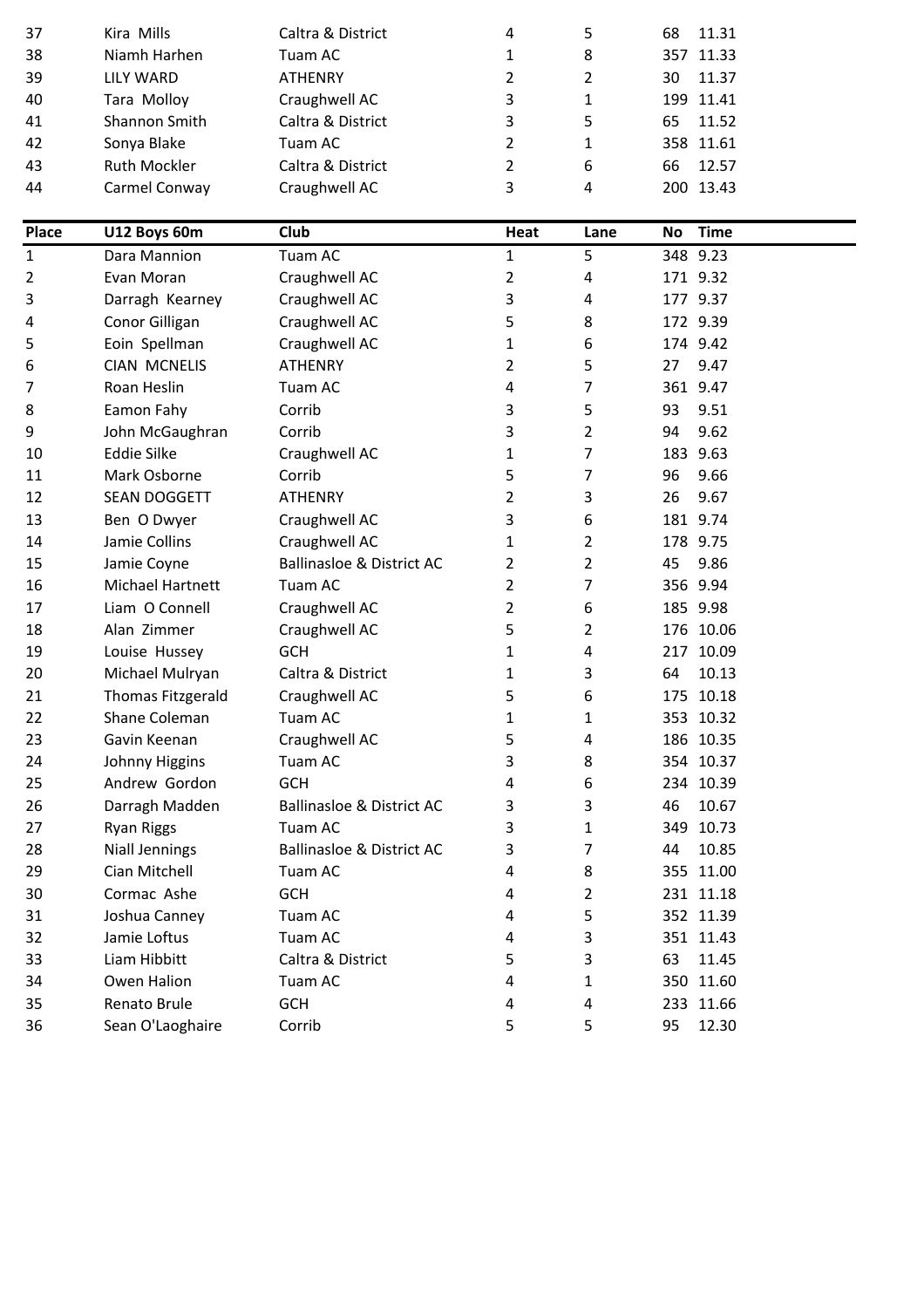| Place | U11 Girls 60m                       | Club                                 | Heat           | Lane           | No | <b>Time</b> |
|-------|-------------------------------------|--------------------------------------|----------------|----------------|----|-------------|
| 1     | Danielle Moynihan                   | Tuam AC                              | 5              | 4              |    | 344 9.70    |
| 2     | Ella Farrelly                       | Craughwell AC                        | 6              | 1              |    | 151 10.00   |
| 3     | Katie Flaherty                      | SGAC                                 | H <sub>4</sub> | 4              |    | 293 10.06   |
| 4     | <b>Isabel Schukat</b>               | Craughwell AC                        | 1              | 6              |    | 157 10.09   |
| 5     | Tara Keane                          | Craughwell AC                        | 6              | 4              |    | 169 10.09   |
| 6     | Laoise McGrath                      | Loughrea                             | 1              | 8              |    | 264 10.13   |
| 7     | <b>Orlaigh Mannion</b>              | SGAC                                 | 3              | 4              |    | 294 10.15   |
| 8     | Amy Ní Chlochartaigh                | Club Lúthchleas Chonamara            | 5              | 8              | 78 | 10.15       |
| 9     | Evie Cullhane                       | Craughwell AC                        | 2              | 1              |    | 153 10.19   |
| 10    | Shannon Quinn                       | Craughwell AC                        | 7              | 1              |    | 168 10.19   |
| 11    | Ciara Power                         | <b>Ballinasloe &amp; District AC</b> | 1              | 4              | 42 | 10.25       |
| 12    | Nessa Mangan                        | <b>ATHENRY</b>                       | H <sub>4</sub> | 1              | 19 | 10.29       |
| 13    | Molly Geary                         | <b>ATHENRY</b>                       | 1              | 3              | 20 | 10.33       |
| 14    | Abbi McGrath                        | Tuam AC                              | 6              | 2              |    | 345 10.35   |
| 15    | Hannah Whitney Mangai Craughwell AC |                                      | 6              | 8              |    | 146 10.35   |
| 16    | Maiah Fleetwood                     | Craughwell AC                        | 1              | 1              |    | 163 10.36   |
| 17    | Ruth kilkenny                       | <b>Ballinasloe &amp; District AC</b> | 2              | 4              | 43 | 10.37       |
| 18    | Olivia Sellars                      | Loughrea                             | 5              | 6              |    | 263 10.38   |
| 19    | Katie Scully                        | SGAC                                 | 1              | 2              |    | 295 10.40   |
| 20    | Isobel Whyte                        | Craughwell AC                        | H <sub>4</sub> | 8              |    | 158 10.40   |
| 21    | Amy Rose Kelly                      | <b>SGAC</b>                          | 7              | 6              |    | 291 10.41   |
| 22    | Saoires Grant                       | <b>ATHENRY</b>                       | 7              | $\overline{2}$ | 21 | 10.43       |
| 23    | Gillian Crowe                       | Craughwell AC                        | 5              | 3              |    | 156 10.49   |
| 24    | Caoimhe Fahy                        | SGAC                                 | $\overline{2}$ | 8              |    | 296 10.53   |
| 25    | Jessica Hackett                     | Loughrea                             | H <sub>4</sub> | 7              |    | 267 10.53   |
| 26    | Beth Crowe                          | Craughwell AC                        | H <sub>4</sub> | 5              |    | 149 10.61   |
| 27    | Eva Burke                           | Tuam AC                              | 1              | 5              |    | 341 10.65   |
| 28    | ORNA MCNAMNA                        | <b>EAST GALWAY</b>                   | 7              | 7              |    | 207 10.66   |
| 29    | <b>AILISH MOLLOY</b>                | <b>ATHENRY</b>                       | 3              | 2              | 24 | 10.68       |
| 30    | Emma Dineen                         | <b>ATHENRY</b>                       | 2              | 3              | 22 | 10.73       |
| 31    | Orlaith Leprovost                   | Loughrea                             | 6              | 5              |    | 362 10.78   |
| 32    | Emma Feilan                         | Craughwell AC                        | 2              | 7              |    | 154 10.84   |
| 33    | Niamh Ní Fhlatharta                 | Club Lúthchleas Chonamara            | 3              | 6              | 81 | 10.87       |
| 34    | Alannah Farrell                     | Craughwell AC                        | 7              | 4              |    | 147 10.91   |
| 35    | Catherine Lyons                     | Loughrea                             | 3              | 7              |    | 266 10.92   |
| 36    | Ellen Kelleher                      | Craughwell AC                        | H <sub>4</sub> | 3              |    | 152 10.92   |
| 37    | Myah Gallagher                      | Tuam AC                              | 7              | 5              |    | 343 10.93   |
| 38    | Ellen Jordan                        | Caltra & District                    | 6              | 6              | 61 | 11.03       |
| 39    | Maeve Larkin                        | Caltra & District                    | 7              | 8              | 58 | 11.04       |
| 40    | Aoibhe Seoige                       | Club Lúthchleas Chonamara            | H4             | $\overline{2}$ | 80 | 11.09       |
| 41    | Roisin Harvey                       | Corrib                               | 5              | $\overline{7}$ | 92 | 11.15       |
| 42    | Keely Grogan                        | Craughwell AC                        | 3              | 8              |    | 161 11.16   |
| 43    | Erin Fahy                           | Craughwell AC                        | 5              | 5              |    | 155 11.17   |
| 44    | Orlaith Murphy                      | Craughwell AC                        | 3              | 3              |    | 165 11.18   |
| 45    | Caoimhe Hibbitt                     | Caltra & District                    | 3              | 5              | 60 | 11.25       |
| 46    | Sinead Rohan                        | <b>ATHENRY</b>                       | 6              | 3              | 17 | 11.33       |
| 47    | Vivienne Greaney                    | Craughwell AC                        | 3              | 1              |    | 170 11.36   |
| 48    |                                     |                                      |                |                |    | 265 11.45   |
|       | Emily Dillon                        | Loughrea<br>Caltra & District        | 2              | 6<br>7         |    |             |
| 49    | Mikayla Mockler                     | Tuam AC                              | 1              |                | 62 | 11.66       |
| 50    | Ross Mitchell                       |                                      | 5              | 2              |    | 330 11.75   |
| 51    | Ella Ní Chlochartaigh               | Club Lúthchleas Chonamara            | 6              | 7              | 79 | 11.75       |
| 52    | Kate Deignan                        | Tuam AC                              | 2              | $\overline{2}$ |    | 342 11.86   |
| 53    | Jessica Jarvis                      | <b>Ballinasloe &amp; District AC</b> | 7              | 3              | 41 | 11.87       |
| 54    | Kate Tierney                        | Caltra & District                    | 2              | 5              | 59 | 11.88       |
| 55    | Erin Dahler                         | <b>GCH</b>                           | H <sub>4</sub> | 6              |    | 228 12.17   |
| 56    | Nisha Rizan                         | Craughwell AC                        | 5              | 1              |    | 164 12.63   |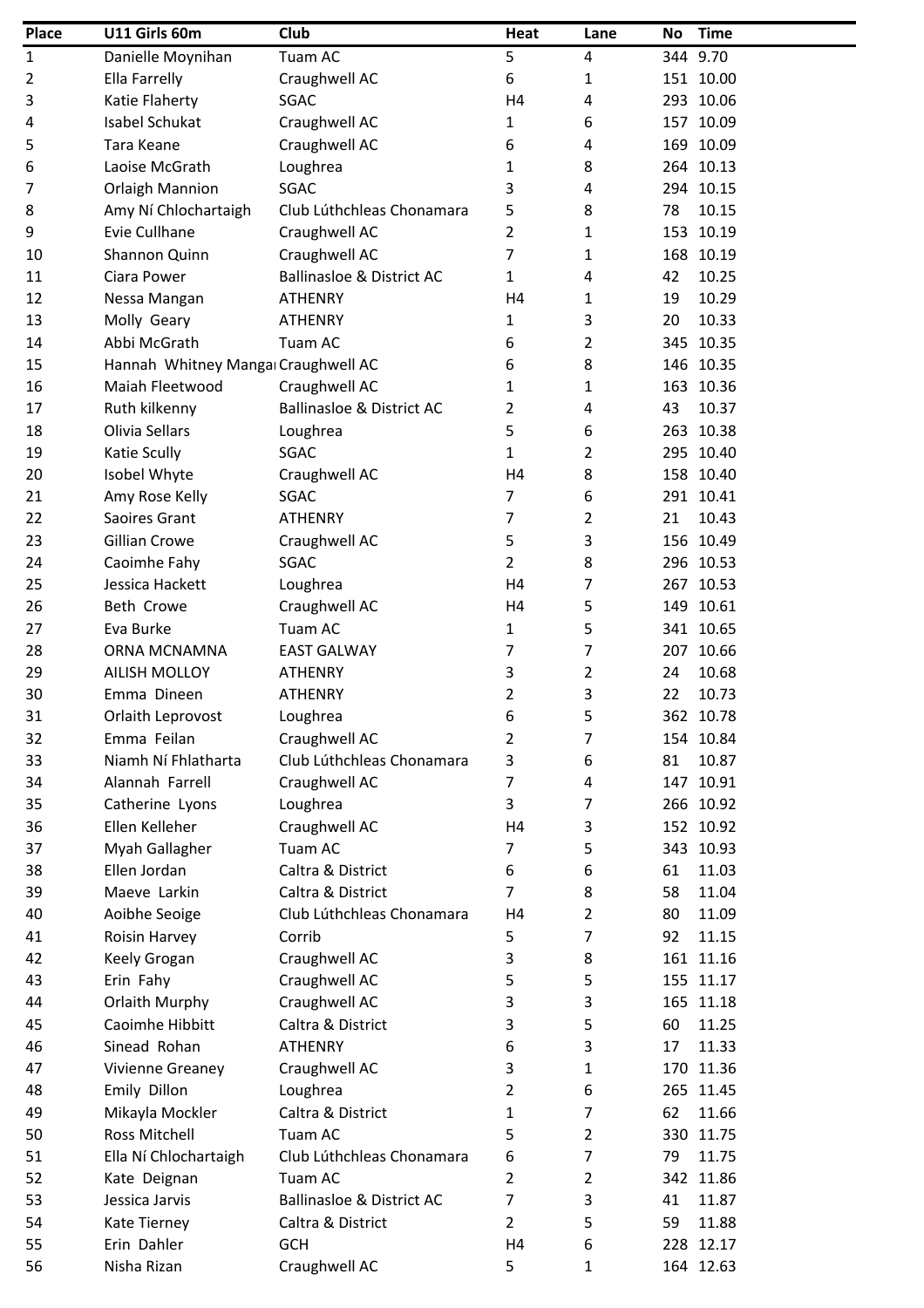| <b>Place</b> | U11 Boys 60m            | Club                                 | Heat           | Lane           | No | <b>Time</b>            |
|--------------|-------------------------|--------------------------------------|----------------|----------------|----|------------------------|
| 1            | Darragh Fahy            | Loughrea                             | 4              | 6              |    | 260 9.12<br><b>CBP</b> |
| 2            | Cian Connaughton        | Craughwell AC                        | 1              | 7              |    | 135 9.27               |
| 3            | <b>EOIN HANNON</b>      | <b>ATHENRY</b>                       | 6              | $\overline{2}$ | 15 | 9.30                   |
| 4            | Richard Mc Grath        | <b>GCH</b>                           | $\overline{2}$ | 5              |    | 221 9.50               |
| 5            | <b>ENDA KEANE</b>       | <b>EAST GALWAY</b>                   | $\overline{2}$ | 6              |    | 206 9.50               |
| 6            | Ronan Duggan            | <b>GCH</b>                           | 1              | 5              |    | 224 9.61               |
| 7            | Cian Rafferty           | Tuam AC                              | $\overline{2}$ | $\overline{2}$ |    | 331 9.71               |
| 8            | <b>KYLE FITZGERARD</b>  | <b>ATHENRY</b>                       | $\overline{2}$ | 4              | 9  | 9.82                   |
| 9            | Daragh Kenny            | Tuam AC                              | 4              | 7              |    | 332 9.89               |
| 10           | Oisin Kelly             | Tuam AC                              | 5              | 7              |    | 328 9.89               |
| 11           | Sean Lavan              | Craughwell AC                        | 4              | 3              |    | 142 9.90               |
| 12           | Eanna Cooney            | Loughrea                             | 1              | 6              |    | 258 9.96               |
| 13           | Keegan Connaire         | Loughrea                             | 5              | 5              |    | 256 9.99               |
| 14           | Cian O'Brien            | Tuam AC                              | 6              | 7              |    | 335 10.00              |
| 15           | <b>MARK ROONEY</b>      | <b>ATHENRY</b>                       | 4              | 1              | 14 | 10.04                  |
| 16           | Finnan Keane            | Loughrea                             | 3              | 3              |    | 259 10.12              |
| 17           | Matthew Coleman         | Craughwell AC                        | $\overline{2}$ | 1              |    | 139 10.19              |
| 18           | <b>Ultan Tighe</b>      | Tuam AC                              | 5              | 4              |    | 334 10.19              |
| 19           | <b>EANNA MCDONAGH</b>   | <b>ATHENRY</b>                       | 5              | 6              | 11 | 10.24                  |
| 20           | Dylan O'Higgans         | Loughrea                             | 6              | 5              |    | 257 10.27              |
| 21           | Darragh Kelly           | Craughwell AC                        | 6              | 3              |    | 136 10.31              |
| 22           | Adam Hynes              | Tuam AC                              | 6              | 4              |    | 329 10.32              |
| 23           | Finn Hackett            | Loughrea                             | 2              | 8              |    | 262 10.34              |
| 24           | Ryan Dowd               | <b>Ballinasloe &amp; District AC</b> | 1              | 4              | 40 | 10.35                  |
| 25           | ?                       | Caltra & District                    | 3              | 4              | 58 | 10.42                  |
| 26           | Eamon McGlynn           | Craughwell AC                        | 2              | 7              |    | 144 10.49              |
| 27           | Conor Knight            | <b>ATHENRY</b>                       | 3              | $\mathbf{1}$   | 16 | 10.51                  |
| 28           | Shay Rabbitte           | Craughwell AC                        | 5              | 2              |    | 145 10.53              |
| 29           | Fionn Dahler            | <b>GCH</b>                           | 5              | 8              |    | 223 10.65              |
| 30           | Kevin Halligan          | <b>GCH</b>                           | 6              | $\mathbf{1}$   |    | 220 10.66              |
| 31           | Kevin Munnelly          | Tuam AC                              | 3              | 7              |    | 340 10.80              |
| 32           | John O Sullivan         | <b>GCH</b>                           | 4              | $\overline{2}$ |    | 219 10.80              |
| 33           | Jack O'Shaughnessy      | Caltra & District                    | 4              | 5              | 55 | 10.84                  |
| 34           | Michael Quinn           | Tuam AC                              | 1              | $\overline{2}$ |    | 337 10.88              |
| 35           | Aaron Hogan             | <b>Ballinasloe &amp; District AC</b> | 3              | 2              | 37 | 10.88                  |
| 36           | Simon Lynskey           | Craughwell AC                        | 3              | 5              |    | 143 10.93              |
| 37           | Caoilinn Murphy         | Club Lúthchleas Chonamara            | 1              | 3              | 76 | 10.94                  |
| 38           | Rian Middleton          | Craughwell AC                        | 1              | 1              |    | 140 11.10              |
| 39           | Conor Berrigan          | <b>Ballinasloe &amp; District AC</b> | 2              | 3              | 39 | 11.12                  |
| 40           | Peter Horan             | SGAC                                 | 3              | 6              |    | 289 11.17              |
| 41           | Oisin Murphy            | <b>Ballinasloe &amp; District AC</b> | 4              | 4              | 38 | 11.24                  |
| 42           | <b>Colin McCafferty</b> | Caltra & District                    | 6              | 6              | 56 | 11.24                  |
| 43           | <b>AIDAN SHAW</b>       | <b>ATHENRY</b>                       | 1              | 8              | 10 | 11.54                  |
| 44           | Michael Fallon          | Caltra & District                    | 5              | 3              | 57 | 12.03                  |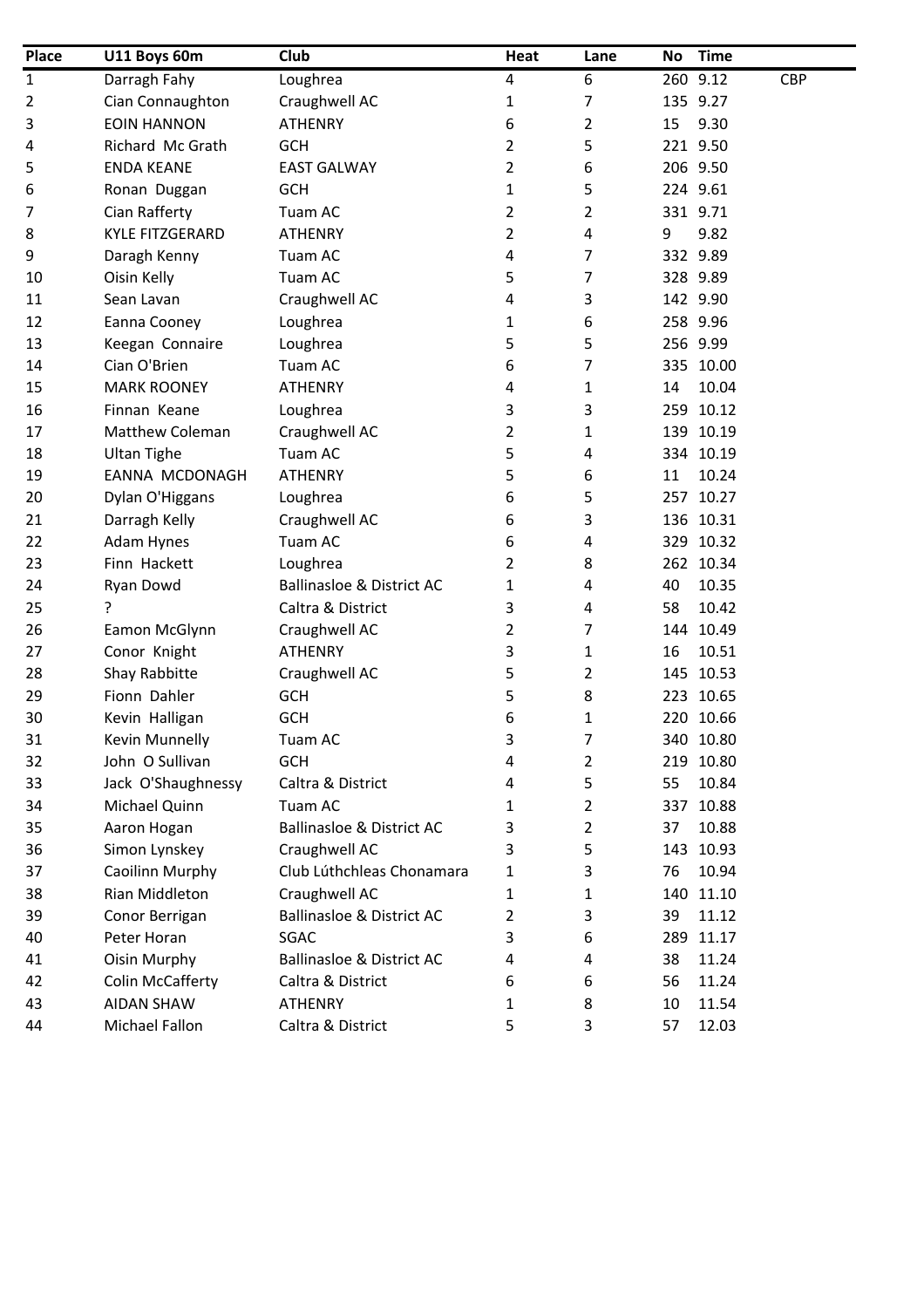| Place | U10 Girls 60m        | Club                                 | Heat | Lane           | No | <b>Time</b> |
|-------|----------------------|--------------------------------------|------|----------------|----|-------------|
| 1     | Juno Hayes           | GCH                                  | 2    | 6              |    | 212 10.05   |
| 2     | Hazel Fahy           | Loughrea                             | 1    | $\overline{2}$ |    | 252 10.08   |
| 3     | Sinead Greene        | <b>Ballinasloe &amp; District AC</b> | 2    | 2              | 35 | 10.18       |
| 4     | Clodagh Gannon       | Tuam AC                              | 4    | 1              |    | 321 10.56   |
| 5     | Oonagh Kelly         | Caltra & District                    | 3    | 5              | 53 | 10.68       |
| 6     | Ciara O'Halloran     | Loughrea                             | 4    | $\overline{2}$ |    | 253 10.69   |
| 7     | Gemma Casserly       | Tuam AC                              | 5    | 1              |    | 320 10.73   |
| 8     | Sarah Hartnett       | Tuam AC                              | 1    | 1              |    | 327 10.77   |
| 9     | Keevagh Barry        | Craughwell AC                        | 1    | 5              |    | 129 10.85   |
| 10    | <b>Maisie Curtis</b> | <b>SGAC</b>                          | 1    | 7              |    | 282 10.85   |
| 11    | Clodagh Fallon       | Tuam AC                              | 6    | 6              |    | 319 10.92   |
| 12    | Molly Reaney         | <b>GCH</b>                           | 1    | 3              |    | 216 10.94   |
| 13    | Beth Kelly           | SGAC                                 | 4    | 6              |    | 287 10.96   |
| 14    | Michael Hussey       | <b>GCH</b>                           | 5    | 4              |    | 235 11.20   |
| 15    | Caoilagh Kelly       | Tuam AC                              | 2    | 8              |    | 318 11.25   |
| 16    | Moya Butler          | Craughwell AC                        | 3    | 8              |    | 124 11.25   |
| 17    | Ciara O Connor       | Craughwell AC                        | 4    | 7              |    | 119 11.25   |
| 18    | Muireann O Connor    | <b>SGAC</b>                          | 3    | 1              |    | 288 11.34   |
| 19    | Caoimhe Phelan       | Tuam AC                              | 3    | 4              |    | 317 11.36   |
| 20    | Chloe Keane          | Craughwell AC                        | 1    | 4              |    | 121 11.39   |
| 21    | Sophie Keenan        | Craughwell AC                        | 2    | 3              |    | 134 11.45   |
| 22    | Amber Horan          | SGAC                                 | 4    | 4              |    | 283 11.45   |
| 23    | Siun Cronin          | <b>SGAC</b>                          | 5    | 3              |    | 286 11.45   |
| 24    | Erin Dillon          | Craughwell Ac                        | 4    | 5              |    | 125 11.46   |
| 25    | Aoibheann Cogavin    | Loughrea                             | 5    | 6              |    | 251 11.50   |
| 26    | Mia Flaherty         | Caltra & District                    | 1    | 6              | 51 | 11.52       |
| 27    | Alice Church         | <b>ATHENRY</b>                       | 1    | 8              | 8  | 11.55       |
| 28    | Sadbh Mc Ghibne      | <b>GCH</b>                           | 3    | 3              |    | 214 11.59   |
| 29    | Grace O'Shaughnessy  | Caltra & District                    | 2    | 4              | 52 | 11.60       |
| 30    | Hannah Clarke        | <b>Ballinasloe &amp; District AC</b> | 6    | 5              | 36 | 11.60       |
| 31    | Kiera Mernagh        | Craughwell AC                        | 5    | 5              |    | 127 11.61   |
| 32    | Sophie Cryan         | Tuam AC                              | 6    | 1              |    | 326 11.71   |
| 33    | Eve Mc Nally         | <b>GCH</b>                           | 4    | 8              |    | 215 11.74   |
| 34    | Aisling Ní Chadhain  | Club Lúthchleas Chonamara            | 6    | 3              | 72 | 11.77       |
| 35    | Cerys Calahan        | Loughrea                             | 2    | 7              |    | 254 11.82   |
| 36    | Michelle Hession     | Tuam AC                              | 4    | 3              |    | 325 11.95   |
| 37    | Stephanie McShane    | Tuam AC                              | 3    | $\overline{2}$ |    | 324 11.97   |
| 38    | Sive McNamara        | Loughrea                             | 3    | 6              |    | 255 12.24   |
| 39    | Catherine Kelly      | Craughwell AC                        | 6    | 2              |    | 126 12.30   |
| 40    | Robyn Corcoran       | <b>SGAC</b>                          | 2    | 1              |    | 285 12.37   |
| 41    | Emma Feilan          | Craughwell AC                        | 3    | 7              |    | 154 12.40   |
| 42    | Jodie Quirke         | <b>GCH</b>                           | 5    | 2              |    | 213 12.68   |
| 43    | Ella Costello        | Tuam AC                              | 5    | 7              |    | 323 13.09   |
| 44    | Maria Gorman         | Craughwell AC                        | 6    | 4              |    | 132 13.60   |
| 45    | Faye Shaughnessy     | Craughwell AC                        | 2    | 5              |    | 122 14.04   |
|       |                      |                                      |      |                |    |             |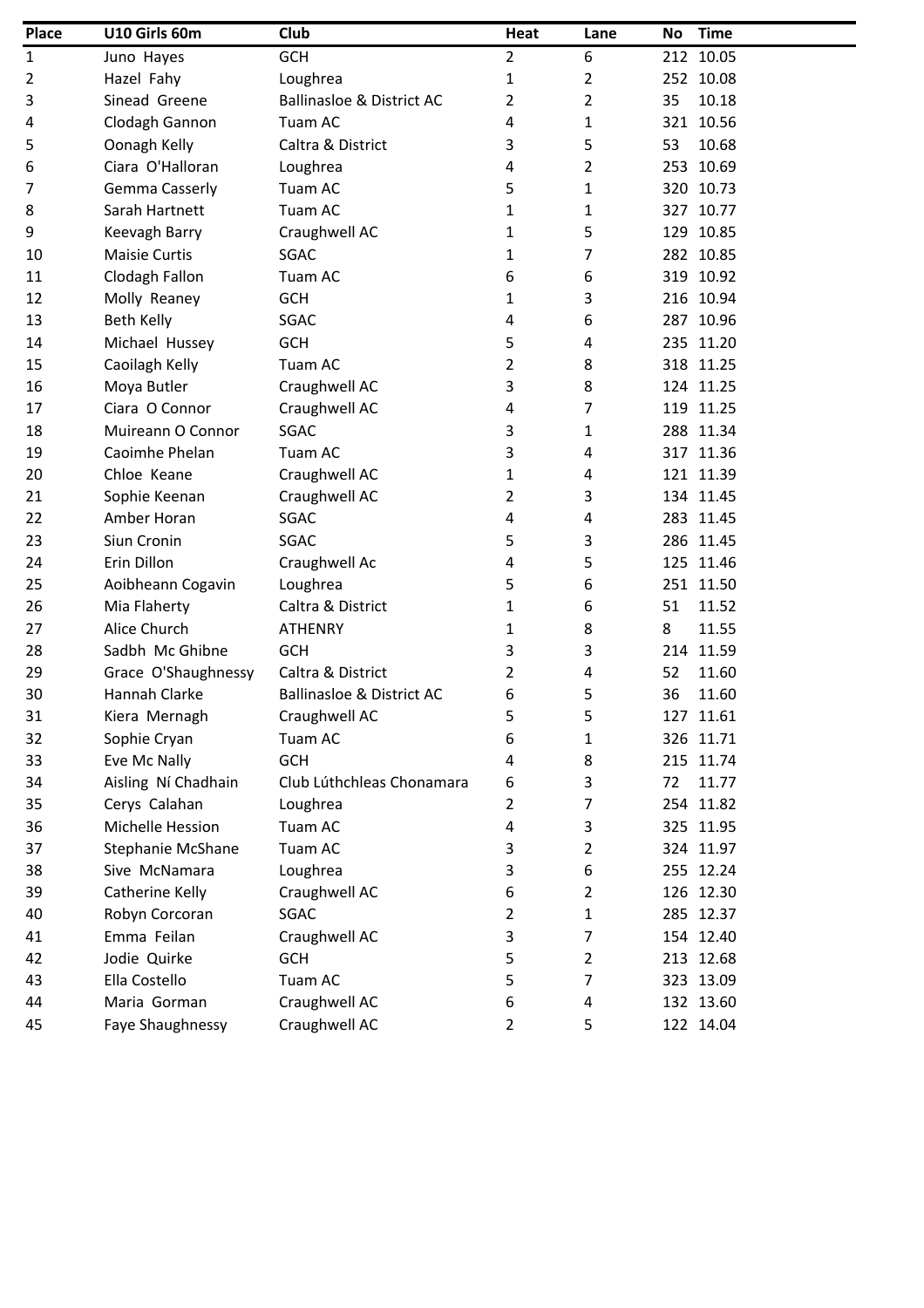| <b>Place</b>   | U10 Boys 60m             | Club                                 | Heat           | Lane           | <b>No</b>      | <b>Time</b> |
|----------------|--------------------------|--------------------------------------|----------------|----------------|----------------|-------------|
| 1              | Ben Moran                | Craughwell AC                        | $\mathbf{1}$   | 4              | 99             | 9.68        |
| $\overline{2}$ | Jeremiah Oifoh           | Tuam AC                              | H <sub>6</sub> | 6              |                | 313 9.91    |
| $\overline{2}$ | Dara Zimmer              | Craughwell AC                        | 2              | 8              |                | 100 10.20   |
| 3              | ethan MITCHELL           | <b>ATHENRY</b>                       | 1              | 7              | $\overline{2}$ | 10.22       |
| 4              | David Ó Chonaire         | Club Lúthchleas Chonamara            | $\overline{2}$ | 3              | 69             | 10.22       |
| 5              | Eamon Lydon              | Corrib                               | 1              | $\overline{2}$ | 83             | 10.28       |
| 6              | Jason Greaney            | Craughwell AC                        | 4              | 3              |                | 113 10.32   |
| 7              | Cillian Ó Thuairisg      | <b>Ballinasloe &amp; District AC</b> | 5              | 4              | 34             | 10.36       |
| 8              | Sean Hoade               | Craughwell AC                        | 3              | 6              |                | 114 10.37   |
| 9              | Dara Comer - Byrne       | <b>GCH</b>                           | 3              | 5              |                | 222 10.41   |
| 10             | <b>Matthew Mannion</b>   | Tuam AC                              | H <sub>6</sub> | L1             |                | 310 10.43   |
| 11             | Cian Donnelly            | Loughrea                             | 3              | 4              |                | 248 10.47   |
| 12             | Cian Mellett             | Tuam AC                              | H <sub>6</sub> | 3              |                | 311 10.47   |
| 13             | Oisin Maher              | Club Lúthchleas Chonamara            | 1              | 3              | 70             | 10.51       |
| 14             | <b>CIAN HANNON</b>       | <b>ATHENRY</b>                       | 2              | 7              | 4              | 10.53       |
| 15             | Caelan Coleman           | Craughwell AC                        | 5              | 8              |                | 111 10.54   |
| 16             | <b>Brian Fitzpatrick</b> | <b>Ballinasloe &amp; District AC</b> | $\overline{4}$ | 6              | 33             | 10.62       |
| 17             | Taylor Woodham           | Tuam AC                              | H <sub>6</sub> | 7              |                | 315 10.64   |
| 18             | Luc Griallis             | <b>ATHENRY</b>                       | 5              | 3              | $\mathbf{1}$   | 10.68       |
| 19             | Conor Mongey             | Tuam AC                              | H <sub>6</sub> | 5              |                | 316 10.71   |
| 20             | Evan McIntyre            | Corrib                               | 4              | 2              | 85             | 10.80       |
| 21             | <b>SENAN MCDONNELL</b>   | <b>ATHENRY</b>                       | 4              | 4              | 5              | 10.85       |
| 22             | Donal Nugent             | Loughrea                             | 1              | 1              |                | 246 10.90   |
| 23             | Iarlath Leen             | Craughwell AC                        | 3              | 3              |                | 107 10.92   |
| 24             | Diarmuid Kellegher       | Craughwell AC                        | $\overline{2}$ | 4              |                | 103 10.94   |
| 25             | <b>CORCHUR DEELEY</b>    | <b>ATHENRY</b>                       | 3              | 2              | 6              | 10.95       |
| 26             | Oisin McGinn             | Tuam AC                              | H <sub>6</sub> | 4              |                | 308 11.01   |
| 27             | Mark Kelly               | Craughwell AC                        | 2              | 1              |                | 116 11.05   |
| 28             | Sean Lyons               | Loughrea                             | 5              | 7              |                | 247 11.08   |
| 29             | Jack Hannon              | Corrib                               | 3              | 7              | 86             | 11.23       |
| 30             | Declan O Connell         | Craughwell AC                        | 5              | 2              |                | 112 11.24   |
| 31             | David Harhen             | Tuam AC                              | 5              | 5              |                | 309 11.36   |
| 32             | James Kelly              | Craughwell AC                        | 4              | 7              |                | 115 11.41   |
| 33             | Rian Collins             | <b>ATHENRY</b>                       | 2              | 2              | 7              | 11.47       |
| 34             | Joseph O Dwyer           | Craughwell AC                        | 1              | 8              |                | 110 11.56   |
| 35             | Conor Ryan               | Tuam AC                              | 1              | 6              |                | 339 11.94   |
| 36             | AODHAN MCDONAGH          | <b>ATHENRY</b>                       | $\mathbf{1}$   | 5              | 3              | 11.97       |
| 37             | <b>Isaac Costello</b>    | Tuam AC                              | H <sub>6</sub> | $\overline{2}$ |                | 312 12.13   |
| 38             | Aaron Flatley            | SGAC                                 | 2              | 6              |                | 281 12.20   |
| 39             | James Kerrigan           | Loughrea                             | 4              | 5              |                | 244 12.43   |
| 40             | Joe O'Laoghaire          | Corrib                               | 5              | 6              | 84             | 12.82       |
| 41             | Alan Hough               | Loughrea                             | 2              | 5              |                | 249 13.36   |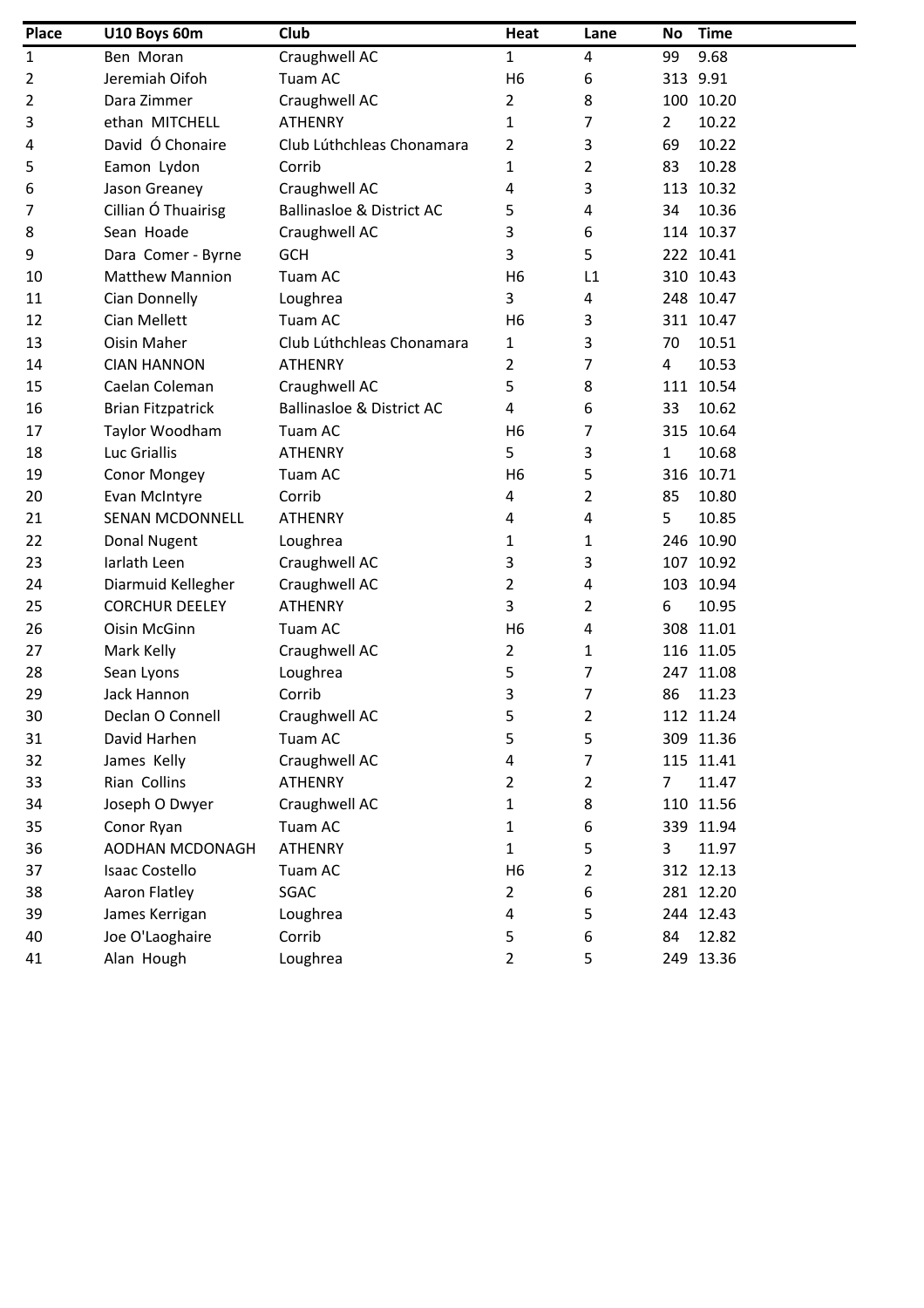| <b>Place</b>   | Senior Women 200m     | Club                                | Heat           | Lane           | <b>Time</b> |            |
|----------------|-----------------------|-------------------------------------|----------------|----------------|-------------|------------|
| $\mathbf{1}$   | Nicole King           | <b>GCH</b>                          |                | 5              | 25.31       | <b>CBP</b> |
| $\overline{2}$ | Laura Nally           | <b>GCH</b>                          |                | $\overline{2}$ | 27.27       |            |
| 3              | Laura Cunningham      | Craughwell AC                       |                | 4              | 27.35       |            |
| 4              | Aoife Sheehy          | <b>GCH</b>                          |                | 6              | 27.50       |            |
| 5              | Lorraine Delaney      | Craughwell AC                       |                | 3              | 28.81       |            |
| <b>Place</b>   | Senior Men 200m       | <b>Club</b>                         | Heat           | Lane           | <b>Time</b> |            |
| $\mathbf{1}$   | Robert Meagher        | <b>GCH</b>                          |                | 1              | 23.39       |            |
| $\overline{2}$ | Kacper Poniatowski    | <b>GCH</b>                          |                | 4              | 24.99       |            |
| 3              | Diego Brule           | <b>GCH</b>                          |                | 3              | 25.61       |            |
| 4              | Ben Vahey             | Craughwell AC                       |                | 6              | 26.17       |            |
| 5              | <b>Peter Martin</b>   | Craughwell AC                       |                | $\overline{2}$ | 27.11       |            |
| 6              | Luke O shaughnessy    | <b>GCH</b>                          |                | 5              | <b>DNF</b>  |            |
| <b>Place</b>   | U16-17 Girls 200m     | <b>Club</b>                         | Heat           | Lane           | <b>Time</b> |            |
| $\mathbf{1}$   | Seren O Toole         | <b>GCH</b>                          | 1              | 3              | 27.21       |            |
| $\overline{2}$ | AOILBHE DEELEY        | <b>ATHENRY</b>                      | 2              | 5              | 28.19       |            |
| 3              | Siona Lawless         | Craughwell AC                       | $\overline{2}$ | 6              | 28.83       |            |
| 4              | Eadaoin Langan        | <b>GCH</b>                          | 2              | 4              | 28.96       |            |
| 5              | Zoe Moore             | <b>GCH</b>                          | 1              | 5              | 29.01       |            |
| 6              | Mariead Flynn         | <b>GCH</b>                          | 1              | 4              | 29.84       |            |
| 7              | Mary Duggan           | <b>GCH</b>                          | 2              | 3              | 30.73       |            |
| 8              | Eilis Keogh           | Corrib                              | 1              | 6              | 30.87       |            |
| 9              | Colma Ni Cheidigh     | <b>GCH</b>                          | 1              | $\mathbf{1}$   | 31.14       |            |
| 10             | Mieke Sophie Kroening | Tuam AC                             | 1              | $\overline{2}$ | 31.77       |            |
| 11             | Laoise Dalton         | SGAC                                | $\overline{2}$ | $\overline{2}$ | 33.63       |            |
| <b>Place</b>   | U16-17 Boys 200m      | <b>Club</b>                         | <b>Heat</b>    | Lane           | <b>Time</b> |            |
| $\mathbf{1}$   | Oisin Shannon         | Craughwell AC                       | 1              | 3              | 24.36       |            |
| 2              | <b>BRANDON LEE</b>    | ATHENRY                             | 1              | $\overline{2}$ | 24.72       |            |
| 3              | Robert Mc Donnell     | <b>GCH</b>                          | 1              | 4              | 24.96       |            |
| 4              | Dennis Onuoha         | <b>GCH</b>                          | 2              | $\mathbf{1}$   | 26.03       |            |
| 5              | Jonathan Mc Grath     | <b>GCH</b>                          | $\overline{2}$ | $\overline{2}$ | 26.06       |            |
| 6              | Tom Fitzpatrick       | <b>Ballinasloe &amp; District 2</b> |                | 4              | 26.36       |            |
| 7              | Garvin Surlis         | Craughwell AC                       | 2              | 3              | 26.66       |            |
| 8              | Eli Sheedy            | SGAC                                | 1              | $\mathbf{1}$   | 28.28       |            |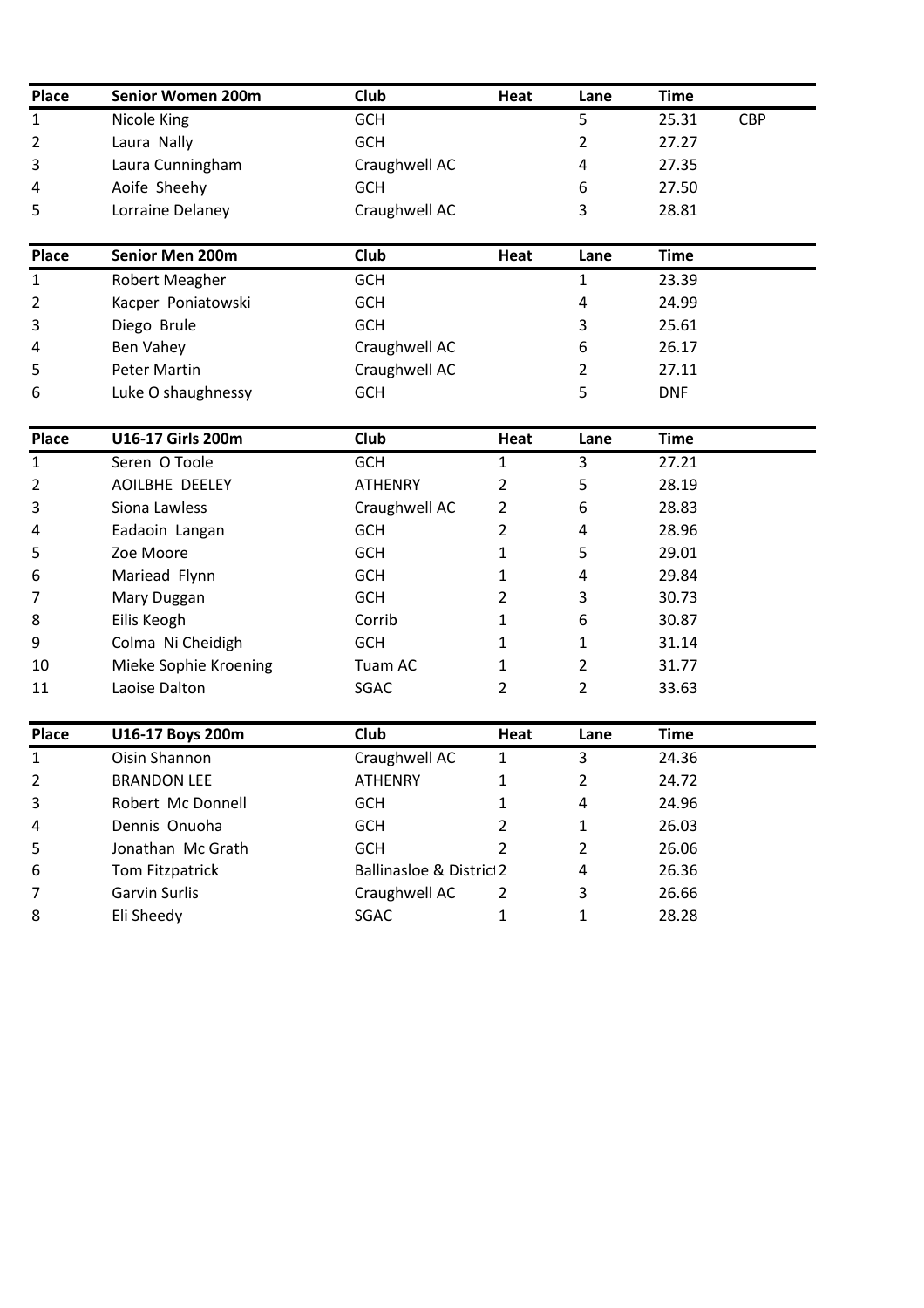| <b>Place</b>   | <b>Senior Women Hurdles</b> | Club          | Heat | Lane | <b>Time</b> |            |
|----------------|-----------------------------|---------------|------|------|-------------|------------|
| $\mathbf{1}$   | Laura Cunningham            | Craughwell AC |      | 3    | 9.93        | <b>CBP</b> |
| $\overline{2}$ | Caoilin Milton              | Craughwell AC |      | 4    | 10.33       |            |
| $\overline{3}$ | Rita Lahue                  | <b>GCH</b>    |      |      | 11.01       |            |
| $\overline{4}$ | Sarah Finnegan              | Craughwell AC |      |      | 11.04       |            |
| 5              | Mary Barrett                | Loughrea      |      |      | 11.47       |            |
|                |                             |               |      |      |             |            |

| Place          | <b>Senior Men Hurdles</b> | Club           | Heat | Lane | Time  |
|----------------|---------------------------|----------------|------|------|-------|
| 1              | Brendan Lynch             | Loughrea       |      | Δ    | 9.53  |
| $\overline{2}$ | <b>RYAN MCNELIS</b>       | <b>ATHENRY</b> |      |      | 9.54  |
| 3              | Patryk Woleniuk           | <b>ATHENRY</b> |      |      | 10.95 |
| 4              | Justin Lane               | Tuam AC        |      |      | 12.63 |
| 5              | Diego Brule               | <b>GCH</b>     |      |      | 17.25 |

| Place        | <b>U16-17 Girls Hurdles</b> | <b>Club</b>    | Heat          | Lane | Time  |            |
|--------------|-----------------------------|----------------|---------------|------|-------|------------|
| $\mathbf{1}$ | Seren O Toole               | <b>GCH</b>     | 2             | 5    | 9.63  | <b>CBP</b> |
| 2            | AOILBHE DEELEY              | <b>ATHENRY</b> | 1             | 5    | 9.90  |            |
| 3            | Nesta Yanga                 | Loughrea       | $\mathbf{1}$  | 4    | 10.86 |            |
| 4            | <b>SARAH GILHOOLEY</b>      | <b>ATHENRY</b> | 1             | 3    | 11.44 |            |
| 5            | Eilis Keogh                 | Corrib         | $\mathcal{P}$ | 2    | 12.27 |            |
| 6            | Mariead Flynn               | <b>GCH</b>     | 2             | 3    | 12.46 |            |
| 7            | Ellen Conroy                | Corrib         | 1             |      | 12.62 |            |
| 8            | Emer Donnellon              | Loughrea       | 1             | 2    | 13.16 |            |
| 9            | Amber Weesies               | Corrib         | 2             | 6    | 14.86 |            |
| 10           | Emma Van Oosterhout         | Tuam AC        | $\mathcal{P}$ | 4    | 15.00 |            |

| <b>Place</b>   | U16-17 Boys Hurdles | <b>Club</b>    | Heat | Lane | Time  |            |
|----------------|---------------------|----------------|------|------|-------|------------|
| 1              | <b>BRANDON LEE</b>  | <b>ATHENRY</b> |      |      | 9.17  | <b>CBP</b> |
| $\overline{2}$ | Jonathan Mc Grath   | <b>GCH</b>     |      |      | 9.77  |            |
| 3              | Ryan Gallagher      | Craughwell AC  |      |      | 9.83  |            |
| 4              | Joseph Maddison     | <b>SGAC</b>    |      | 6    | 10.55 |            |
| 5              | Garvin Surlis       | Craughwell AC  |      | Λ    | 11.04 |            |

| Place          | <b>U15 Girls Hurdles</b> | <b>Club</b>    | Heat           | Lane | <b>Time</b> |
|----------------|--------------------------|----------------|----------------|------|-------------|
| $\mathbf{1}$   | Aoibhin Farrell          | Loughrea       | 1              | 7    | 10.42       |
| $\overline{2}$ | <b>SAOIRSE HEALEY</b>    | <b>ATHENRY</b> | 1              | 2    | 10.71       |
| 3              | <b>Ellie Cronin</b>      | Craughwell AC  | 1              | 3    | 10.74       |
| 4              | Aine Kelly               | Craughwell AC  | $\overline{2}$ | 4    | 10.83       |
| 5              | Chloe Farragher          | Craughwell AC  | $\overline{2}$ | 6    | 10.84       |
| 6              | Ava Finn                 | Craughwell AC  | 2              | 5    | 11.30       |
| 7              | Ciara Huges              | Craughwell AC  | 2              | 3    | 11.88       |
| 8              | Paula Crisan             | <b>GCH</b>     | 1              | 4    | 12.69       |
| 9              | Lauren Mc Nally          | Craughwell AC  | 2              |      | 13.08       |
| 10             | Roisin Moloney           | SGAC           | 1              | 6    | 13.22       |
| 11             | Hannah King              | <b>GCH</b>     |                | 5    | 13.58       |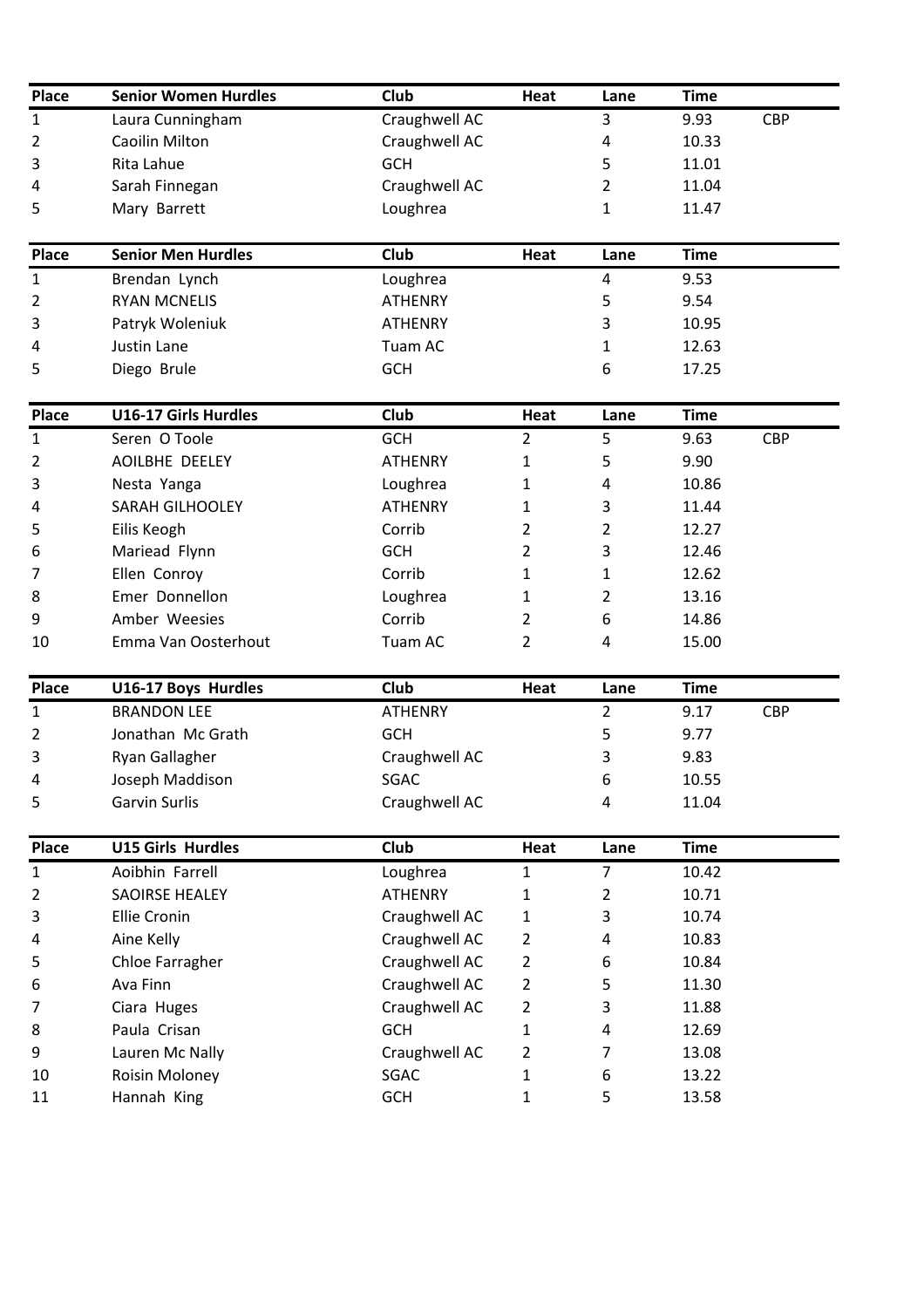| Place          | <b>U15 Boys Hurdles</b>  | <b>Club</b>       | Heat           | Lane           | <b>Time</b> |            |
|----------------|--------------------------|-------------------|----------------|----------------|-------------|------------|
| $\mathbf{1}$   | Jack Farrell             | Craughwell AC     |                | 6              | 10.55       |            |
| $\overline{2}$ | Jack Fitzgerald          | Craughwell AC     |                | 3              | 11.48       |            |
| 3              | Tiernan Conneely         | Corrib            |                | 5              | 11.49       |            |
| 4              | Conor Trehy              | Craughwell AC     |                | 4              | 11.57       |            |
| 5              | Lewis Ryan               | Craughwell AC     |                | 2              | 11.70       |            |
| 6              | James Furey              | Craughwell AC     |                | $\overline{7}$ | 12.16       |            |
| 7              | Paschal Walsh            | Craughwell AC     |                | 8              | 12.45       |            |
| <b>Place</b>   | <b>U14 Girls Hurdles</b> | <b>Club</b>       | Heat           | Lane           | <b>Time</b> |            |
| $\mathbf{1}$   | Emma Moore               | <b>GCH</b>        | $\mathbf{1}$   | $\overline{4}$ | 10.21       |            |
| 2              | Anna Molloy              | Craughwell AC     | 1              | 3              | 12.03       |            |
| 3              | Nicole Quirke            | <b>GCH</b>        | 1              | 6              | 12.32       |            |
| 4              | Oliwia Koman             | Craughwell AC     | 1              | 5              | 12.38       |            |
| 5              | Eve Ayo                  | Craughwell AC     | $\mathbf{1}$   | 7              | 12.47       |            |
| 6              | Róisín Geaney            | SGAC              | $\mathbf{1}$   | $\overline{2}$ | 12.93       |            |
| Place          | <b>U14 Boys Hurdles</b>  | Club              | Heat           | Lane           | <b>Time</b> |            |
| $\mathbf{1}$   | Conor Hoade              | Craughwell AC     | $\mathbf{1}$   | 3              | 9.90        | <b>CBP</b> |
| $\overline{2}$ | <b>CALUM HEALY</b>       | <b>ATHENRY</b>    | 1              | 6              | 10.11       |            |
| 3              | <b>FEARGHUS DEELEY</b>   | <b>ATHENRY</b>    | $\overline{2}$ | 5              | 10.77       |            |
| 4              | Robert Urquart           | Craughwell AC     | $\overline{2}$ | 4              | 10.80       |            |
| 5              | Jack Connolly            | Caltra & District | 1              | 2              | 11.75       |            |
| 6              | Liam Mulveen             | Craughwell AC     | 2              | 7              | 11.82       |            |
| 7              | <b>Conor Munnelly</b>    | Tuam AC           | $\overline{2}$ | 3              | 12.02       |            |
| 8              | DARRAGH MCNELIS          | <b>ATHENRY</b>    | 1              | 4              | 12.18       |            |
| 9              | Jack Kinane              | Craughwell AC     | 1              | 5              | 12.23       |            |
| 10             | Ciaran Bailey            | <b>SGAC</b>       | 2              | 6              | 12.32       |            |
| 11             | Noah Keane               | Craughwell AC     | $\mathbf{1}$   | 7              | 12.79       |            |
| 12             | <b>Ben Brady</b>         | Craughwell AC     | $\overline{2}$ | $\overline{2}$ | 13.57       |            |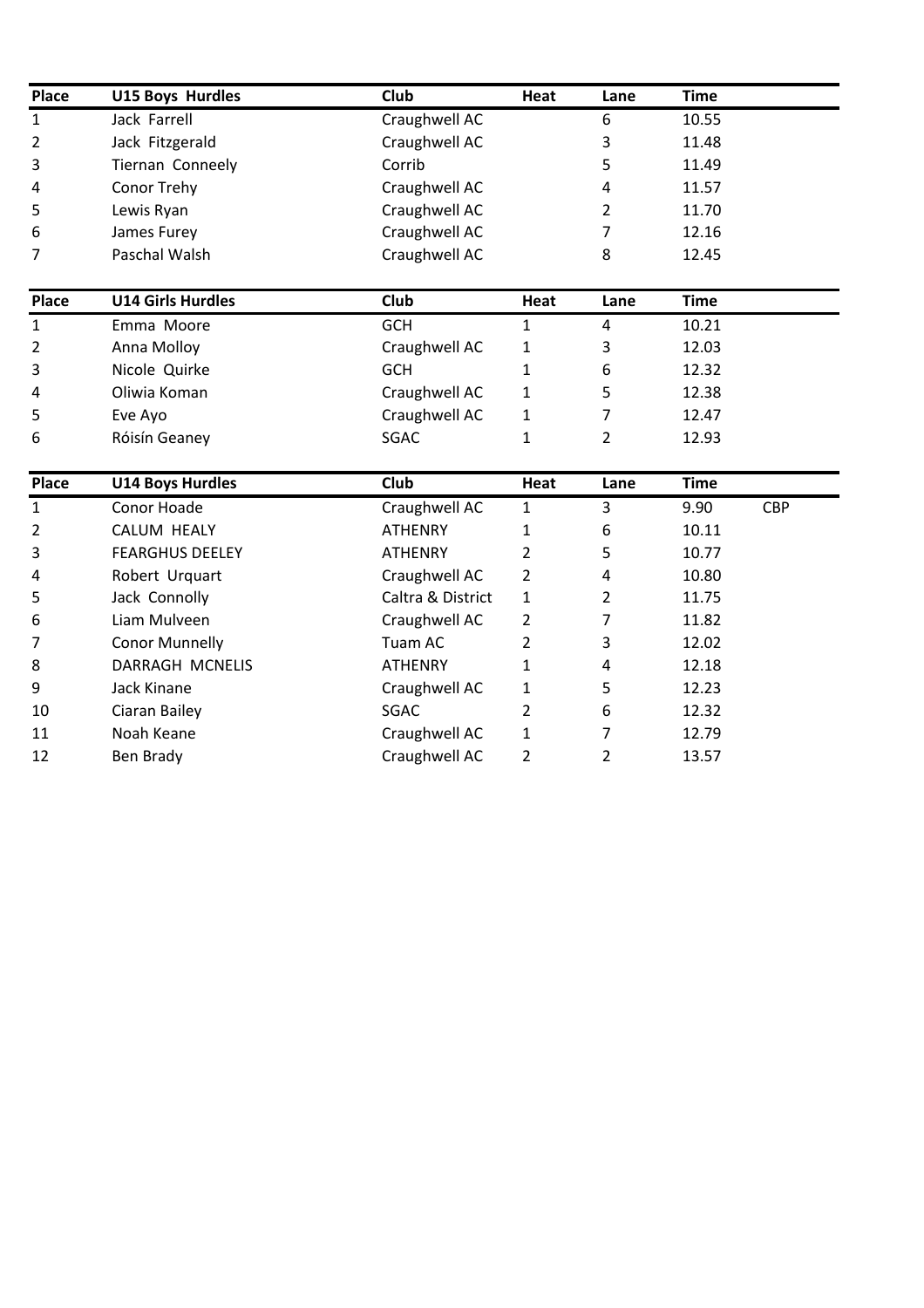| <b>Place</b> | <b>U13 Girls Hurdles</b>  | Club           | Heat           | Lane           | <b>Time</b> |
|--------------|---------------------------|----------------|----------------|----------------|-------------|
| $\mathbf{1}$ | Ava Mc Keon               | <b>GCH</b>     | $\overline{2}$ | $\overline{7}$ | 10.39       |
| 2            | Leana Nic Donnacha        | <b>GCH</b>     | 3              | 7              | 11.07       |
| 3            | Katie Scully              | Craughwell AC  | $\mathbf{1}$   | 3              | 11.74       |
| 4            | KAYLA MADDEN              | <b>ATHENRY</b> | 3              | $\overline{2}$ | 12.19       |
| 5            | Aoibhe Joyce              | <b>GCH</b>     | 1              | 4              | 12.25       |
| 6            | MCDONAGH SADBH            | <b>ATHENRY</b> | 2              | $\overline{2}$ | 12.28       |
| 7            | Sophie Farrell            | SGAC           | 3              | 4              | 12.48       |
| 8            | Clodagh O'Meara           | Craughwell AC  | 1              | 5              | 12.68       |
| 9            | Kelsey Wall               | <b>GCH</b>     | $\overline{2}$ | 1              | 12.72       |
| 10           | Muireann Frawley          | SGAC           | 3              | 1              | 12.76       |
| 11           | Isabella Burke            | <b>GCH</b>     | 1              | 2              | 12.78       |
| 12           | Grace Leen                | Craughwell AC  | 3              | 3              | 12.78       |
| 13           | <b>AIBIGAIL OSHEA</b>     | <b>ATHENRY</b> | 1              | 8              | 12.82       |
| 14           | Ella Lyons                | Craughwell AC  | 2              | 6              | 12.82       |
| 15           | Siofra Davis              | Craughwell AC  | 3              | 8              | 12.83       |
| 16           | Ella Zywczyk              | Tuam AC        | 1              | 6              | 13.08       |
| 17           | Ava Crowe                 | <b>GCH</b>     | 1              | 7              | 13.59       |
| 18           | Ciara Crossan             | SGAC           | 1              | 1              | 13.62       |
| 19           | <b>Emily Derrane</b>      | SGAC           | 3              | 6              | 13.76       |
| 20           | Abbie Rooney              | Craughwell AC  | $\overline{2}$ | 4              | 13.83       |
| 21           | <b>MIA LUKINA</b>         | <b>ATHENRY</b> | $\overline{2}$ | 8              | 13.94       |
| 22           | <b>Bronagh O Driscoll</b> | SGAC           | 2              | 5              | 14.13       |
| 23           | Anna Mc Nally             | <b>GCH</b>     | 3              | 5              | 14.40       |
| 24           | Katie McLaughlin          | SGAC           | 2              | 3              | 15.07       |

| Place          | <b>U13 Boys Hurdles</b> | <b>Club</b>             | Heat | Lane | <b>Time</b> |            |
|----------------|-------------------------|-------------------------|------|------|-------------|------------|
| $\mathbf{1}$   | David Mannion           | SGAC                    | 2    | 3    | 10.45       | <b>CBP</b> |
| $\overline{2}$ | Evan Hallinan           | Craughwell AC           | 1    | 2    | 11.27       |            |
| 3              | Cian Lavan              | Craughwell AC           | 2    | 4    | 11.39       |            |
| 4              | Sean Dunne              | <b>GCH</b>              | 1    | 7    | 11.77       |            |
| 5              | Ruairi Dillon           | SGAC                    |      | 6    | 12.07       |            |
| 6              | Mark Kilkenny           | Ballinasloe & Distric 1 |      | 3    | 12.15       |            |
| 7              | Kai Hayes               | SGAC                    |      | 4    | 12.16       |            |
| 8              | Sean Duggan             | <b>GCH</b>              | 2    | 2    | 12.20       |            |
| 9              | Ódhran Gilligan         | Craughwell AC           | 2    | 6    | 12.93       |            |
| 10             | <b>Matthew Mears</b>    | SGAC                    | 2    | 7    | 13.49       |            |
| 11             | Sean Kelleher           | <b>SGAC</b>             | 2    | 5    | 14.05       |            |
| 12             | Andy Feeney             | <b>GCH</b>              |      | 5    | 14.77       |            |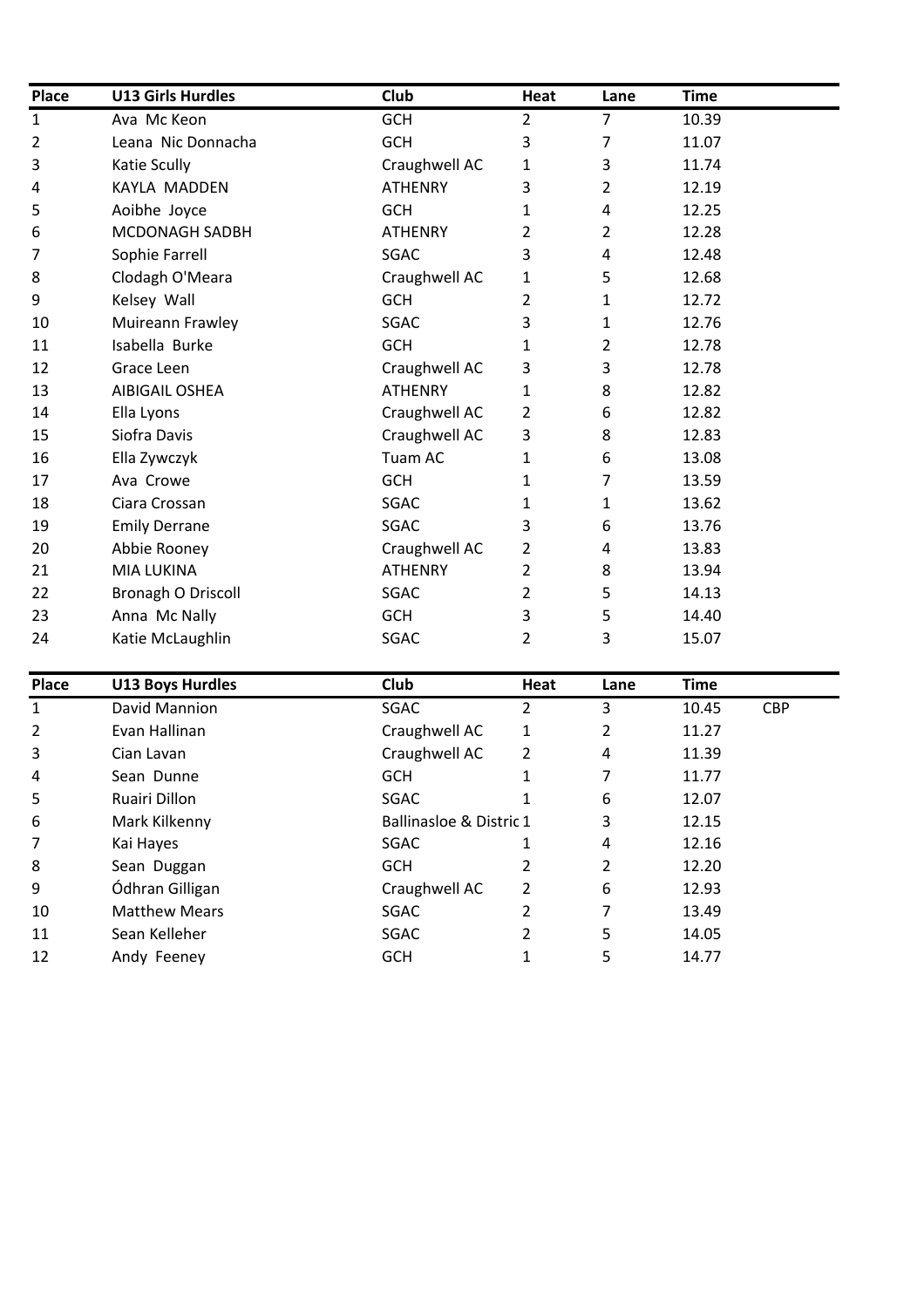| <b>Place</b>   | <b>U12 Girls Hurdles</b> | Club           | Heat           | Lane | Time       |
|----------------|--------------------------|----------------|----------------|------|------------|
| 1              | Ellen Bermingham         | SGAC           | 2              | 7    | 12.39      |
| $\overline{2}$ | Chloe Hallinan           | Craughwell AC  | 1              | 6    | 12.46      |
| 3              | Grace Lynch              | Craughwell AC  | 2              | 2    | 12.59      |
| 4              | Isabella Boland          | Craughwell AC  | 2              | 4    | 12.70      |
| 5              | <b>CIARA WALSH</b>       | <b>ATHENRY</b> | 2              | 3    | 13.11      |
| 6              | Leah Hanley              | <b>SGAC</b>    | 1              | 2    | 13.37      |
| 7              | Sole Lopez               | Craughwell AC  | 1              | 8    | 13.43      |
| 8              | Aishling Whyte           | Craughwell AC  | $\overline{2}$ | 6    | 13.58      |
| 9              | <b>BRONAGH DEELEY</b>    | <b>ATHENRY</b> | 1              |      | 13.70      |
| 10             | Caoimhe Callaghan        | <b>GCH</b>     |                | 5    | 13.78      |
| 11             | Kayla Mc Keon            | <b>GCH</b>     |                | 3    | 13.98      |
| 12             | Holly Vaughan            | Corrib         |                | 5    | 13.99      |
| 13             | Grace Keavney            | Craughwell AC  | 1              | 4    | 14.61      |
| 14             | Jenny Cloonan            | Craughwell AC  | 2              | 8    | 14.78      |
| 15             | Holly o Boyle            | Craughwell AC  | 1              | 1    | <b>DNF</b> |

| Place          | <b>U12 Boys Hurdles</b>  | <b>Club</b>    | Heat | Lane           | <b>Time</b> |            |
|----------------|--------------------------|----------------|------|----------------|-------------|------------|
| $\mathbf{1}$   | Evan Moran               | Craughwell AC  | 1    | 6              | 10.93       | <b>CBP</b> |
| $\overline{2}$ | <b>SEAN DOGGETT</b>      | <b>ATHENRY</b> | 2    | 4              | 11.85       |            |
| 3              | Conor Gilligan           | Craughwell AC  | 2    | 1              | 12.01       |            |
| 4              | <b>CIAN MCNELIS</b>      | <b>ATHENRY</b> | 2    | 6              | 12.07       |            |
| 5              | Lucas Keane              | Craughwell AC  | 1    | 8              | 12.58       |            |
| 6              | Adam Jordan              | Craughwell AC  | 2    | 3              | 12.59       |            |
| 7              | <b>Thomas Fitzgerald</b> | Craughwell AC  | 2    | 5              | 12.66       |            |
| 8              | Alan Zimmer              | Craughwell AC  | 2    | 7              | 12.76       |            |
| 9              | Cormac Mc Fadden         | Craughwell AC  | 1    | 5              | 12.86       |            |
| 10             | Caleb Fleetwood          | Craughwell AC  | 1    | 1              | 13.21       |            |
| 11             | <b>SENAN TREACY</b>      | <b>ATHENRY</b> | 1    | 7              | 13.47       |            |
| 12             | Callum Brady             | Craughwell AC  | 1    | 3              | 13.51       |            |
| 13             | Lucas Sheedy             | SGAC           |      | 4              | 13.91       |            |
| 14             | Cormac Ashe              | <b>GCH</b>     | 2    | $\overline{2}$ | 14.11       |            |
| 15             | Joshua Canney            | Tuam AC        | 1    | 2              | 17.90       |            |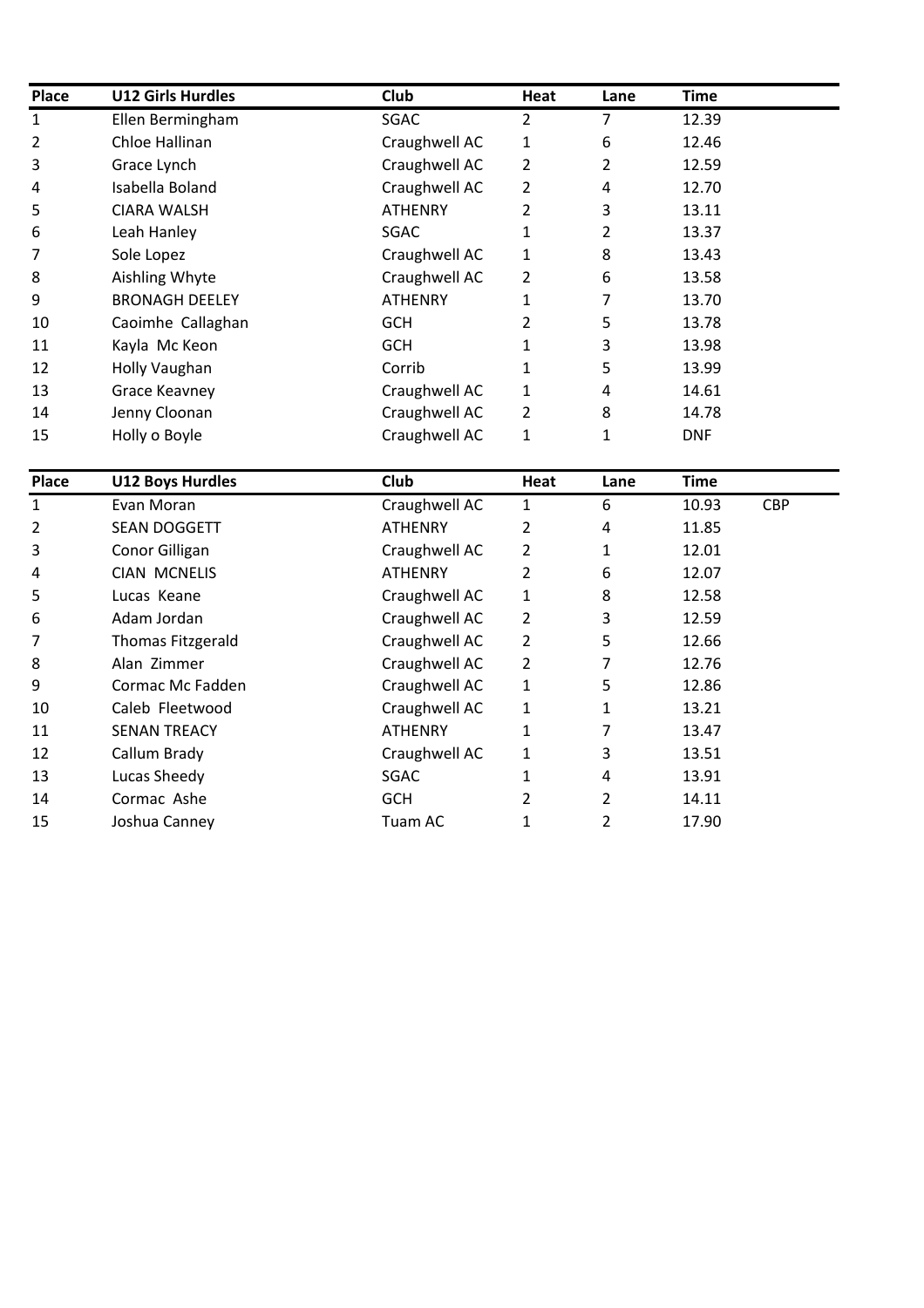| <b>Place</b>   | Senior Women 3000m              | Club                           | Heat           | <b>Time</b>      |            |
|----------------|---------------------------------|--------------------------------|----------------|------------------|------------|
| 1              | Kathryn Casserly                | <b>GCH</b>                     |                | 10.15.47         | <b>CBP</b> |
| 2              | Aoife King                      | <b>GCH</b>                     |                | 11.10.16         |            |
| 3              | <b>SHANNEN LEE</b>              | <b>ATHENRY</b>                 |                | 12.43.76         |            |
| 4              | AINE OFARRELL                   | <b>ATHENRY</b>                 |                | <b>DNF</b>       |            |
|                |                                 |                                |                | 10.47.15 @ 2800m |            |
| Place          | Senior Men 3000m                | <b>Club</b>                    | Heat           | <b>Time</b>      |            |
|                | <b>Emmet Dunleavy</b>           | Guest                          | $\mathbf{1}$   | 8.33.95          |            |
|                | John Fenton                     | Guest                          | 1              | 8.58.37          |            |
|                | James Frizzell                  | Guest                          | 1              | 9.06.87          |            |
| 1              | Thomas Mc Stay                  | <b>GCH</b>                     | 1              | 9.23.32          |            |
|                | <b>Thomas Dunne</b>             | Guest                          | 1              | 9.26.08          |            |
| 2              | <b>Brian O Connor</b>           | <b>GCH</b>                     | 2              | 10.00.67         |            |
| 3              | Jim Phelan                      | <b>GCH</b>                     | $\overline{2}$ | 10.02.17         |            |
| 4              | <b>Stephen Casserly</b>         | Castlegar                      | 2              | 10.07.83         |            |
|                | Cathal Grennan                  | Guest                          | 1              | 10.21.52         |            |
| 6              | <b>Brian Bruton</b>             | <b>GCH</b>                     | 2              | 10.24.90         |            |
| 7              | Seamus Leddy                    | <b>GCH</b>                     | $\overline{2}$ | 10.54.82         |            |
| 8              | Seamus Nee                      | Corrib                         | 2              | 11.32.88         |            |
|                | <b>Coleman Greene</b>           | Guest                          | 2              | 11.41.61         |            |
| 9              | <b>Martin King</b>              | Corrib                         | 2              | 11.51.04         |            |
| 10             | James Lundon                    | Athenry AC                     | 2              | 12.50.58         |            |
|                | Cian Kelly                      | Guest                          | 1              | <b>DNF</b>       |            |
|                |                                 |                                |                |                  |            |
| Place          | <b>Senior 1k Race Walk</b>      | <b>Club</b>                    |                | <b>Time</b>      |            |
| $\mathbf{1}$   | Seamus Leddy                    | <b>GCH</b>                     |                | 4.27.99          | <b>CBP</b> |
|                | John White                      | Guest                          |                | 4.31.16          |            |
| <b>Place</b>   | U14 Girls 1k Race Walk          | <b>Club</b>                    |                | <b>Time</b>      |            |
| 1              | Hannah Hynes                    | Craughwell AC                  |                | 7.59.10          |            |
| $\overline{2}$ | Oliwia Koman                    | Craughwell AC                  |                | 8.07.68          |            |
| <b>Place</b>   | U14 Boys 1k Race Walk           | <b>Club</b>                    |                | <b>Time</b>      |            |
| 1              | Fabien Fleetwood                | Craughwell AC                  |                | 6.58.21          | <b>CBP</b> |
|                |                                 |                                |                | 7.00.84          |            |
| 2              | Jack Kinane                     | Craughwell AC                  |                |                  |            |
| <b>Place</b>   | <b>Senior Women 800m</b>        | Club                           | Heat           | <b>Time</b>      |            |
| $\mathbf{1}$   | Maebh Brannigan                 | <b>GCH</b>                     |                | 2.29.65          |            |
| 2              | AINE OFARRELL                   | <b>ATHENRY</b>                 |                | 2.40.67          |            |
| 3              | Sinead Kennedy                  | Craughwell AC                  |                | 2.54.71          |            |
| 4              |                                 | Caltra & District              |                | 3.01.96          |            |
| <b>Place</b>   | Carmel Murphy                   |                                |                |                  |            |
|                | Senior Men 800m                 | <b>Club</b>                    | Heat           | <b>Time</b>      |            |
| 1              | <b>Emmet Dunleavy</b>           | Guest                          | 1              | 2.01.33          |            |
|                | Peadar Harvey                   | Craughwell AC                  | 1              | 2.04.31          | <b>CBP</b> |
| 2              | <b>Ben Garrard</b>              | Craughwell AC                  | 1              | 2.04.39          |            |
| 3              | Oisin Lyons                     | Craughwell AC                  | 1              | 2.05.88          |            |
| 4              | Jack Clarke                     | <b>GCH</b>                     | 1              | 2.08.68          |            |
| 5              | Jack Miskella                   | Craughwell AC                  | 1              | 2.08.90          |            |
| 6              | Gavin Cooney                    | Craughwell AC                  | 1              | 2.11.45          |            |
| 7              | <b>Tiernan Burke</b>            | Craughwell AC                  | 2              | 2.14.32          |            |
| 8              | Sean Mc Dermott                 |                                | $\overline{2}$ | 2.15.10          |            |
| 9              |                                 | Castlegar<br><b>GCH</b>        | 2              | 2.16.08          |            |
| 10             | Diego Brule<br>Patrick Hanrahan |                                | $\overline{2}$ | 2.27.94          |            |
| 11             | Ben Vahey                       | Craughwell AC<br>Craughwell AC | 2              | 2.30.86          |            |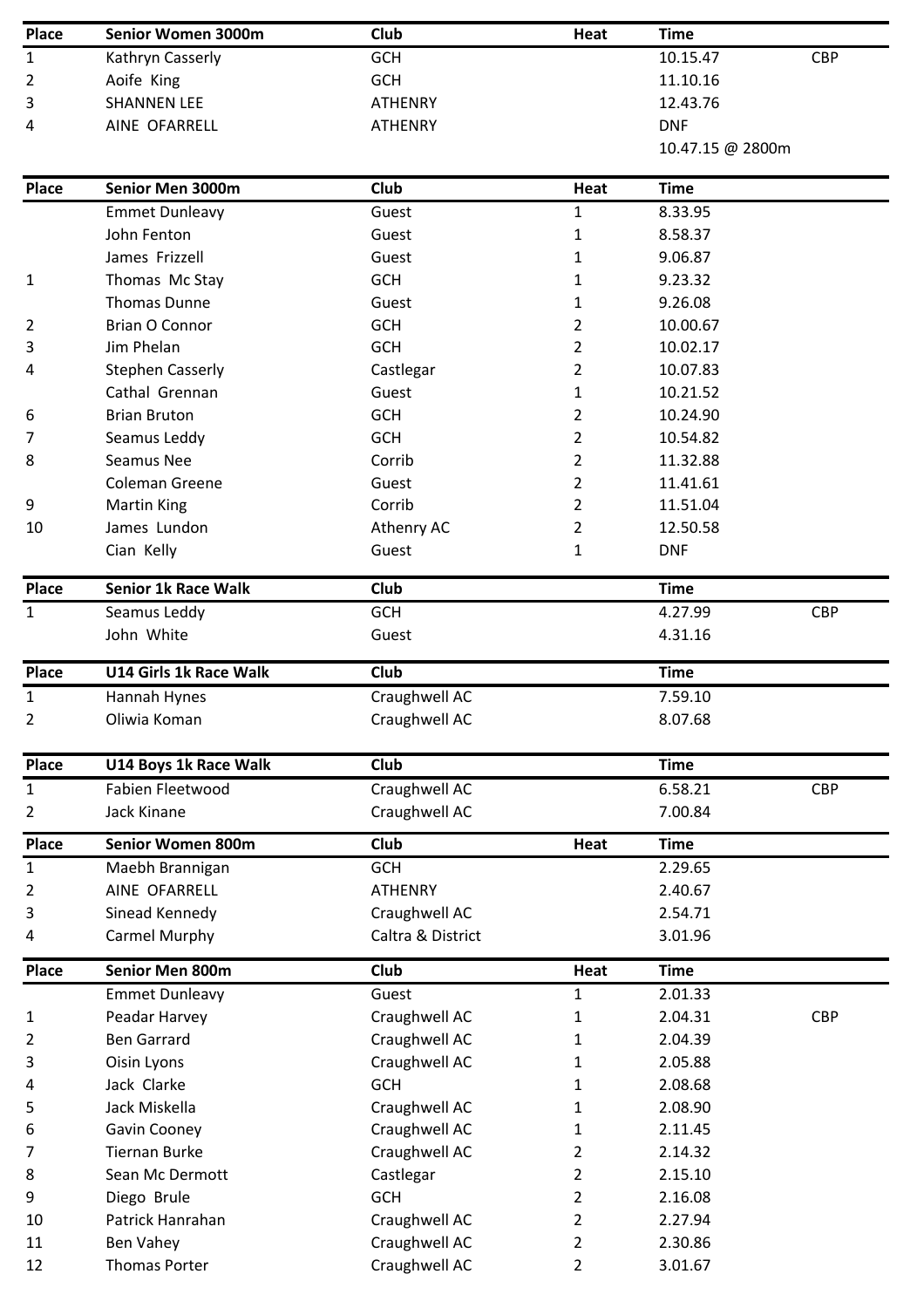| Place        | <b>U16-17 Girls 800m</b> | Club                                 | Heat         | <b>Time</b> |            |
|--------------|--------------------------|--------------------------------------|--------------|-------------|------------|
| 1            | SARAH GILHOOLEY          | <b>ATHENRY</b>                       |              | 2.37.82     |            |
| 2            | Rachael Hughes           | <b>GCH</b>                           |              | 2.46.39     |            |
| 3            | Ela Tomlazak             | <b>GCH</b>                           |              | 2.48.42     |            |
| 4            | Colma Ni Cheidigh        | <b>GCH</b>                           |              | 3.06.07     |            |
| 5            | Emma Van Oosterhout      | Tuam AC                              |              | 3.35.31     |            |
| Place        | U16-17 Boys 800m         | Club                                 | Heat         | <b>Time</b> |            |
| $\mathbf 1$  | Aaron Brennan            | <b>GCH</b>                           |              | 2.09.17     |            |
| 2            | Joseph Maddison          | <b>SGAC</b>                          |              | 2.10.61     |            |
| 3            | RUAIRI COLLINS           | <b>ATHENRY</b>                       |              | 2.15.69     |            |
| 4            | Finbarr McFadden         | Craughwell AC                        |              | 2.18.86     |            |
| 5            | Robert Mc Donnell        | <b>GCH</b>                           |              | 2.19.70     |            |
| 6            | Kyle Moorhead            | Craughwell AC                        |              | 2.20.21     |            |
| 7            | James Burke              | <b>Ballinasloe &amp; District AC</b> |              | 2.29.54     |            |
| 8            | Oisin Reaney             | <b>GCH</b>                           |              | 2.31.14     |            |
| 9            | William Fitzgerald       | Craughwell AC                        |              | 2.31.43     |            |
| 10           | Rowan Harley             | <b>Ballinasloe &amp; District AC</b> |              | 2.32.32     |            |
| 11           | Dennis Onuoha            | <b>GCH</b>                           |              | 2.45.99     |            |
| Place        | <b>U15 Girls 800m</b>    | Club                                 | Heat         | <b>Time</b> |            |
| $\mathbf{1}$ | Eimear Rowe              | GCH                                  |              | 2.36.85     | <b>CBP</b> |
| 2            | Caoimhe Starr            | Craughwell AC                        |              | 2.40.31     |            |
| 3            | <b>KACI MORAN</b>        | <b>ATHENRY</b>                       |              | 2.40.41     |            |
| 4            | Ciara Dunne              | <b>GCH</b>                           |              | 2.43.83     |            |
| 5            | <b>AILEEN EVNAS</b>      | <b>ATHENRY</b>                       |              | 2.46.35     |            |
| 6            | Maeve Ford               | Corrib                               |              | 2.53.61     |            |
| 7            | LAURA KENNY              | <b>ATHENRY</b>                       |              | 2.54.68     |            |
| 8            | Paula Crisan             | <b>GCH</b>                           |              | 2.55.23     |            |
| 9            | LEAH MCMANUS             | <b>EAST GALWAY</b>                   |              | 3.00.89     |            |
| 10           | SAOIRSE KEANE            | <b>EAST GALWAY</b>                   |              | 3.03.61     |            |
| 11           | Rebecca Nee              | Corrib                               |              | 3.06.44     |            |
| Place        | <b>U15 Boys 800m</b>     | <b>Club</b>                          | Heat         | <b>Time</b> |            |
| $\mathbf{1}$ | Gavin Lee                | Craughwell AC                        |              | 2.22.52     |            |
| 2            | Liam leen                | Craughwell AC                        |              | 2.22.86     |            |
| 3            | Sean Cotter              | Craughwell AC                        |              | 2.32.56     |            |
| 4            | Niall Deignan            | Tuam AC                              |              | 2.33.56     |            |
| 5            | <b>Oisin Davis</b>       | Craughwell AC                        |              | 2.34.58     |            |
| 6            | Sean Forrest             | Corrib                               |              | 2.41.21     |            |
| 7            | Joe Mears                | <b>SGAC</b>                          |              | 2.41.72     |            |
| 8            | James Furey              | Craughwell AC                        |              | 2.56.52     |            |
| 9            | <b>Jack Mannion</b>      | Tuam AC                              |              | 2.59.94     |            |
| 10           | <b>Keelan Nally</b>      | Tuam AC                              |              | 3.12.15     |            |
| Place        | <b>U14 Girls 800m</b>    | <b>Club</b>                          | Heat         | <b>Time</b> |            |
| 1            | Emma Moore               | GCH                                  | $\mathbf{1}$ | 2.25.0h     | <b>CBP</b> |
| 2            | Rebekah Flynn            | Craughwell AC                        | 1            | 2.42.89     |            |
| 3            | Róisín Geaney            | <b>SGAC</b>                          | $\mathbf{1}$ | 2.49.24     |            |
| 4            | Gillian Mc Grath         | <b>GCH</b>                           | 1            | 2.49.92     |            |
| 5            | Eadain Halligan          | <b>GCH</b>                           | 1            | 2.57.23     |            |
| 6            | <b>KATIE GORHAM</b>      | <b>ATHENRY</b>                       | 1            | 2.57.37     |            |
| 7            | Molly Mulryan            | Caltra & District                    | 1            | 3.00.16     |            |
| 8            | Shauna Burke             | Tuam AC                              | $\mathbf{1}$ | 3.04.11     |            |
| 9            | Reitseal Kelly           | Loughrea                             | 1            | 3.07.07     |            |
| 10           | Orla Blake               | Tuam AC                              | 1            | 3.27.00     |            |
|              |                          |                                      |              |             |            |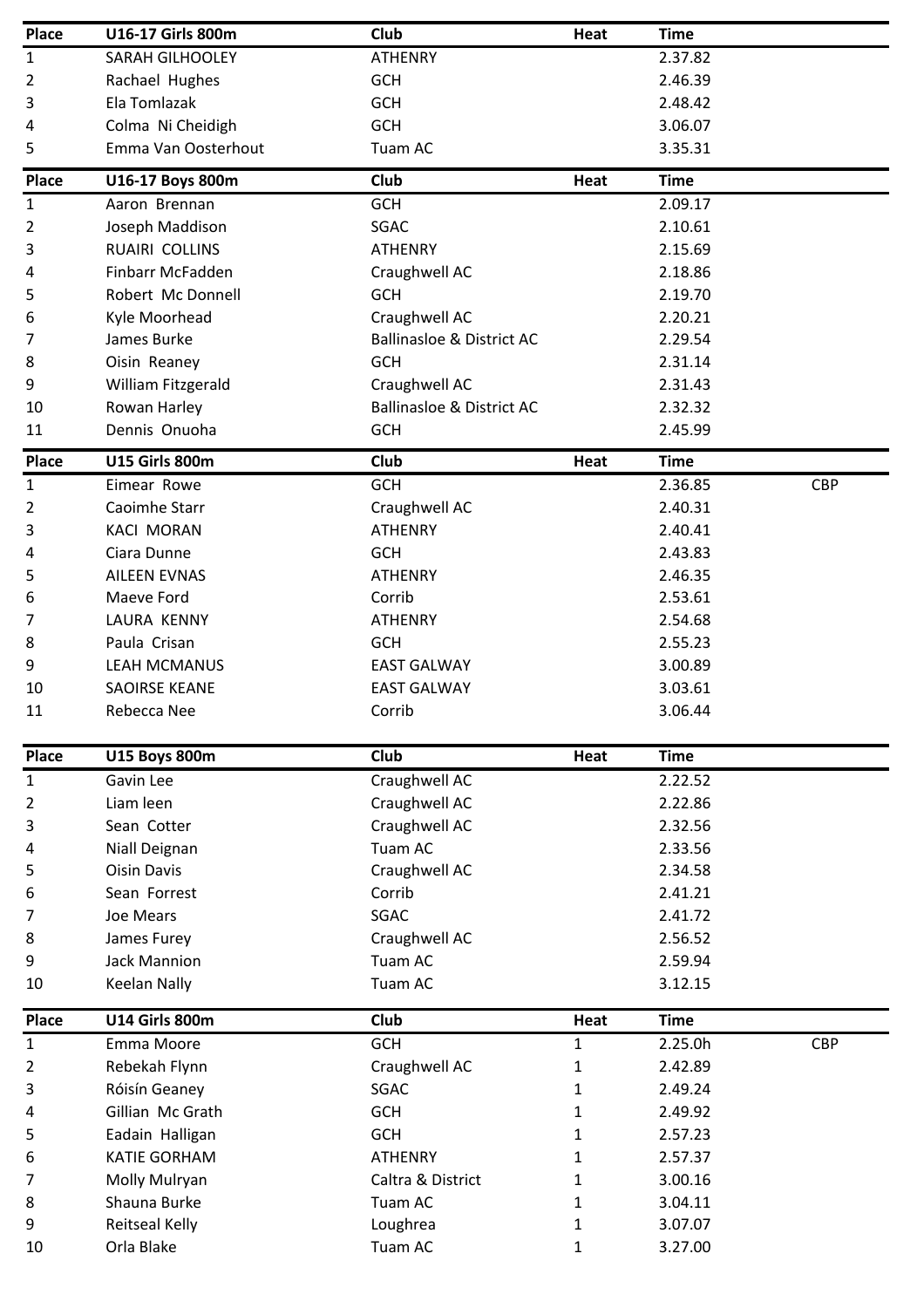| Place          | <b>U14 Boys 800m</b>   | Club                                 | Heat          | <b>Time</b> |
|----------------|------------------------|--------------------------------------|---------------|-------------|
| $\mathbf{1}$   | DARRAGH MCNELIS        | <b>ATHENRY</b>                       | 2             | 2.35.05     |
| $\overline{2}$ | Conor Harley           | <b>Ballinasloe &amp; District AC</b> | 1             | 2.36.42     |
| 3              | Matthew Gordon         | <b>GCH</b>                           | 1             | 2.36.81     |
| 4              | Oisin Keane            | East Galway AC                       | 1             | 2.38.50     |
| 5              | Shane Fitzpatrick      | Ballinasloe & District AC            | 2             | 2.38.65     |
| 6              | ?                      |                                      | 1             | 2.41.94     |
| 6              | Luke Dahler            | <b>GCH</b>                           | 2             | 2.41.94     |
| 8              | <b>MARK OHALLORAN</b>  | <b>ATHENRY</b>                       | 1             | 2.43.53     |
| 9              | Adam McGreal           | Ballinasloe & District AC            | $\mathcal{P}$ | 2.44.61     |
| 10             | <b>FEARGHUS DEELEY</b> | <b>ATHENRY</b>                       |               | 2.45.39     |
| 11             | <b>Conor Munnelly</b>  | Tuam AC                              | 2             | 2.46.53     |
| 12             | #N/A                   | #N/A                                 | $\mathbf{1}$  | 2.59.07     |
| 13             | Ben Brady              | Craughwell AC                        | 1             | 2.59.97     |

| Place | U13 Girls 600m        | Club                                 | Heat           | <b>Time</b> |
|-------|-----------------------|--------------------------------------|----------------|-------------|
| 1     | Ava Mc Keon           | <b>GCH</b>                           | 3              | 1.52.49     |
| 2     | Isabella Burke        | GCH                                  | 3              | 1.59.46     |
| 3     | Leana Nic Donnacha    | <b>GCH</b>                           | $\overline{2}$ | 2.01.15     |
| 4     | Aoibhe Joyce          | <b>GCH</b>                           | 3              | 2.01.51     |
| 5     | KAYLA MADDEN          | <b>ATHENRY</b>                       | $\mathbf{1}$   | 2.04.3      |
| 6     | Clodagh O'Meara       | Craughwell AC                        | 1              | 2.04.78     |
| 7     | <b>LEONORE CHURCH</b> | <b>ATHENRY</b>                       | $\mathbf{1}$   | 2.05.71     |
| 8     | Aisling Lydon         | Corrib                               | 3              | 2.06.49     |
| 9     | Fauve Aylmer          | Craughwell AC                        | $\overline{2}$ | 2.07.80     |
| 10    | SINEAD MCMANUS        | <b>EAST GALWAY</b>                   | $\overline{2}$ | 2.11.03     |
| 11    | <b>AINE HARDIMAN</b>  | <b>ATHENRY</b>                       | $\mathbf{1}$   | 2.11.41     |
| 12    | <b>AIBIGAIL OSHEA</b> | <b>ATHENRY</b>                       | 1              | 2.11.46     |
| 13    | Jade Moorhead         | Craughwell AC                        | $\overline{2}$ | 2.13.50     |
| 14    | Ciara Moloney         | <b>SGAC</b>                          | 1              | 2.13.70     |
| 15    | <b>Molly Garrard</b>  | <b>SGAC</b>                          | $\overline{2}$ | 2.14.60     |
| 16    | Ella Zywczyk          | Tuam AC                              | 1              | 2.14.73     |
| 17    | Sweeney Alannah       | <b>ATHENRY</b>                       | 3              | 2.15.95     |
| 18    | Abbie Rooney          | Craughwell AC                        | $\mathbf{1}$   | 2.18.28     |
| 19    | Róisín Grealy         | <b>Ballinasloe &amp; District AC</b> | $\overline{2}$ | 2.19.07     |
| 20    | Anna Higgins          | Tuam AC                              | $\overline{2}$ | 2.20.24     |
| 21    | Emily Kenny           | Tuam AC                              | $\overline{2}$ | 2.20.25     |
| 22    | Mya Kelly             | <b>Ballinasloe &amp; District AC</b> | 2              | 2.20.26     |
| 23    | Victoria Greaney      | Craughwell AC                        | $\mathbf{1}$   | 2.22.51     |
| 24    | <b>Holly Corcoran</b> | SGAC                                 | 3              | 2.22.58     |
| 25    | Sarah Williams        | Corrib                               | 3              | 2.23.66     |
| 26    | Bronagh O Driscoll    | SGAC                                 | 1              | 2.26.39     |
| 27    | Rachel O'Malley       | Loughrea                             | 3              | 2.26.40     |
| 28    | Ciara Crossan         | <b>SGAC</b>                          | $\mathbf{1}$   | 2.26.78     |
| 29    | Shauna Hession        | Tuam AC                              | $\overline{2}$ | 2.27.81     |
| 30    | <b>MIA LUKINA</b>     | <b>ATHENRY</b>                       | 3              | 2.28.18     |
| 31    | Grace Leen            | Craughwell AC                        | 3              | 2.32.49     |
| 32    | Alana Grogan          | Craughwell AC                        | 3              | 2.34.15     |
| 33    | Hannah Power          | Loughrea                             | $\overline{2}$ | 2.50.37     |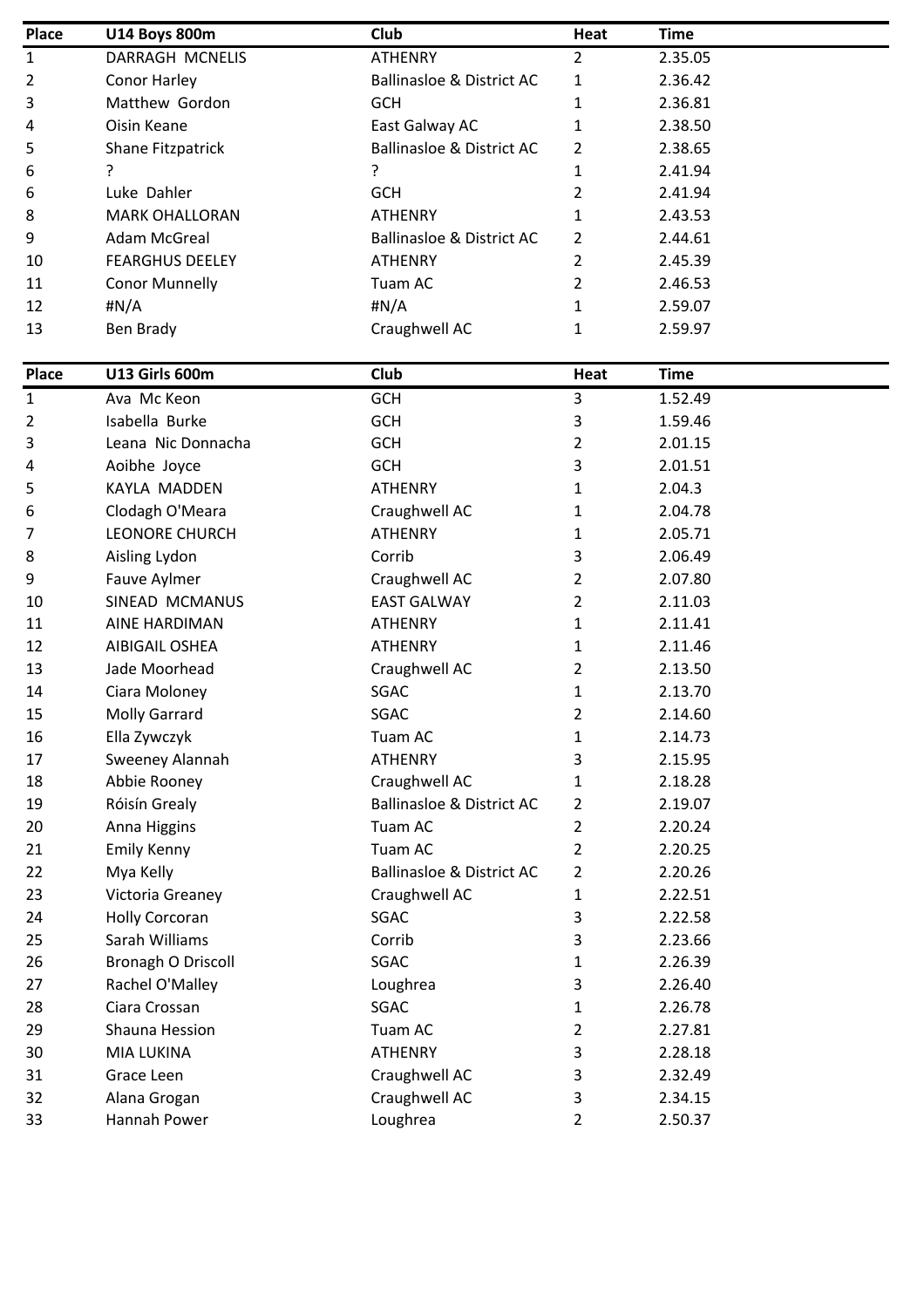| Place        | <b>U13 Boys 600m</b>   | Club                      | Heat | <b>Time</b> |            |
|--------------|------------------------|---------------------------|------|-------------|------------|
| $\mathbf{1}$ | David Mannion          | SGAC                      | 1    | 1.48.50     | <b>CBP</b> |
| 2            | <b>Stephen Mannion</b> | SGAC                      |      | 1.50.24     |            |
| 3            | Ruairi Dillon          | SGAC                      |      | 1.54.29     |            |
| 4            | Mark Kilkenny          | Ballinasloe & District AC | 1    | 2.02.21     |            |
| 5            | Sean Duggan            | <b>GCH</b>                | 1    | 2.04.82     |            |
| 6            | Andy Feeney            | <b>GCH</b>                | 1    | 2.06.81     |            |
| 7            | Jack Ward              | Tuam AC                   | 1    | 2.09.84     |            |
| 8            | Rian Dunne-Leavy       | SGAC                      | 2    | 2.11.03     |            |
| 9            | Andrew Horan           | SGAC                      | 1    | 2.13.03     |            |
| 10           | Dylan Tracey           | Caltra & District         |      | 2.13.32     |            |
| 11           | Cillian Griffin        | Corrib                    | 1    | 2.13.37     |            |
| 12           | <b>Matthew Mears</b>   | SGAC                      | 2    | 2.13.53     |            |
| 13           | Killian Walsh          | Craughwell AC             | 1    | 2.13.86     |            |
| 14           | Peader Feeney          | <b>GCH</b>                | 2    | 2.18.96     |            |
| 15           | <b>Robert McGrath</b>  | Tuam AC                   | 1    | 2.28.01     |            |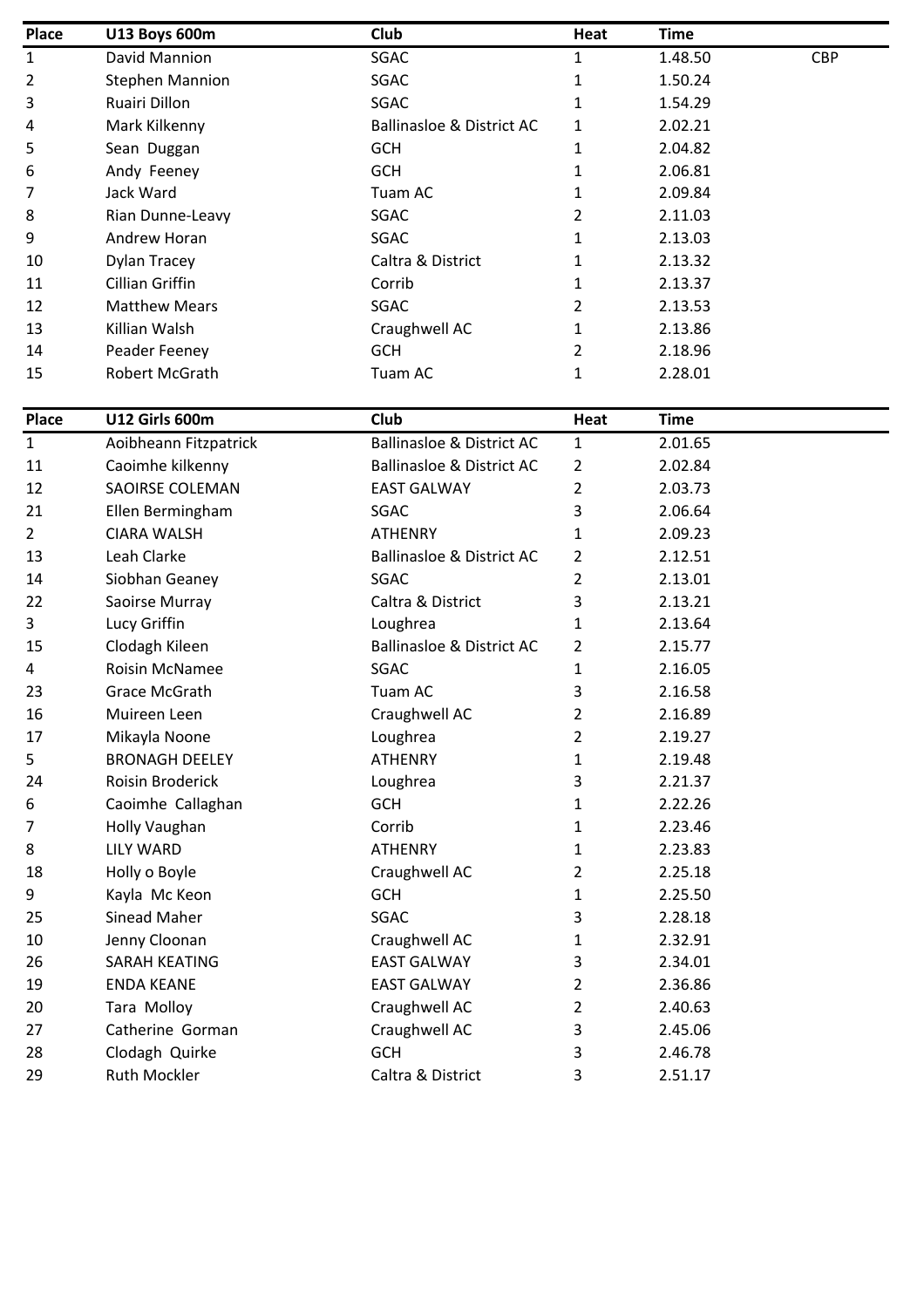| Place          | <b>U12 Boys 600m</b>  | Club                                 | Heat           | <b>Time</b> |            |
|----------------|-----------------------|--------------------------------------|----------------|-------------|------------|
| 1              | Evan Moran            | Craughwell AC                        | H1             | 1.52.76     | <b>CBP</b> |
| $\overline{2}$ | <b>SENAN TREACY</b>   | <b>ATHENRY</b>                       | H1             | 1.54.15     |            |
| 3              | <b>CIAN MCNELIS</b>   | <b>ATHENRY</b>                       | H1             | 1.55.50     |            |
| 4              | Louise Hussey         | <b>GCH</b>                           | H1             | 1.57.08     |            |
| 5              | <b>Eddie Silke</b>    | Craughwell AC                        | H <sub>2</sub> | 1.58.70     |            |
| 6              | Senan Mc Donnell      | <b>GCH</b>                           | H2             | 1.59.52     |            |
| 7              | Oisin Phelan          | Tuam AC                              | H1             | 2.01.52     |            |
| 8              | SEAN DOGGETT          | <b>ATHENRY</b>                       | H1             | 2.02.34     |            |
| 9              | Jamie Coyne           | <b>Ballinasloe &amp; District AC</b> | H <sub>2</sub> | 2.03.00     |            |
| 10             | John McGaughran       | Corrib                               | H1             | 2.05.17     |            |
| 11             | Lucas Keane           | Craughwell AC                        | H1             | 2.08.07     |            |
| 12             | Liam O Connell        | Craughwell AC                        | H1             | 2.09.23     |            |
| 13             | Eamon Fahy            | Corrib                               | H <sub>2</sub> | 2.13.16     |            |
| 14             | Ciara O'Halloran      | Loughrea                             | H <sub>2</sub> | 2.13.33     |            |
| 15             | <b>Niall Jennings</b> | Ballinasloe & District AC            | H <sub>2</sub> | 2.15.30     |            |
| 16             | Darragh Madden        | <b>Ballinasloe &amp; District AC</b> | H <sub>2</sub> | 2.16.95     |            |
| 17             | Michael Mulryan       | Caltra & District                    | H1             | 2.17.41     |            |
| 18             | Callum Brady          | Craughwell AC                        | H1             | 2.18.29     |            |
| 19             | Dara Mannion          | Tuam AC                              | H <sub>2</sub> | 2.21.18     |            |
|                |                       |                                      |                |             |            |

| <b>Place</b>   | <b>U11 Girls 600m</b> | Club                                 | Heat           | <b>Time</b> |
|----------------|-----------------------|--------------------------------------|----------------|-------------|
| $\mathbf{1}$   | Tara Keane            | Craughwell AC                        | $\overline{2}$ | 2.08.13     |
| $\overline{2}$ | Eva Burke             | Tuam AC                              | $\mathbf{1}$   | 2.09.83     |
| 3              | Sophie McIIrath       | Craughwell AC                        | $\overline{2}$ | 2.11.04     |
| 4              | Laoise McGrath        | Loughrea                             | $\overline{2}$ | 2.12.68     |
| 5              | Katie Scully          | SGAC                                 | $\overline{2}$ | 2.14.50     |
| 6              | Nessa Mangan          | <b>ATHENRY</b>                       | $\mathbf{1}$   | 2.16.08     |
| 7              | Ruth kilkenny         | <b>Ballinasloe &amp; District AC</b> | $\overline{2}$ | 2.16.12     |
| 8              | Maeve Larkin          | Caltra & District                    | 1              | 2.16.45     |
| 9              | Caoimhe Fahy          | SGAC                                 | 3              | 2.17.05     |
| 10             | <b>Gillian Crowe</b>  | Craughwell AC                        | 2              | 2.17.8      |
| 11             | Myah Gallagher        | Tuam AC                              | 3              | 2.20.83     |
| 12             | <b>Aisling Morris</b> | Tuam AC                              | 3              | 2.21.23     |
| 13             | Amelie Grogan         | Craughwell AC                        | $\overline{2}$ | 2.23.37     |
| 14             | Emily Dillon          | Loughrea                             | $\mathbf{1}$   | 2.24.49     |
| 15             | Molly Geary           | <b>ATHENRY</b>                       | $\mathbf{1}$   | 2.26.76     |
| 16             | Ciara Power           | <b>Ballinasloe &amp; District AC</b> | 3              | 2.27.48     |
| 17             | <b>AILISH MOLLOY</b>  | <b>ATHENRY</b>                       | $\overline{2}$ | 2.28.74     |
| 18             | ORNA MCNAMNA          | <b>EAST GALWAY</b>                   | 3              | 2.30.12     |
| 19             | Emma Dineen           | <b>ATHENRY</b>                       | 1              | 2.30.21     |
| 20             | Jessica Hackett       | Loughrea                             | 3              | 2.31.50     |
| 21             | Orlaith Murphy        | Craughwell AC                        | 2              | 2.31.65     |
| 22             | Sarah Concannon       | Craughwell AC                        | 3              | 2.32.38     |
| 23             | Saoires Grant         | <b>ATHENRY</b>                       | 1              | 2.35.13     |
| 24             | Olivia Sellars        | Loughrea                             | 3              | 2.35.74     |
| 25             | Catherine Lyons       | Loughrea                             | 3              | 2.36.56     |
| 26             | Sinead Rohan          | <b>ATHENRY</b>                       | $\mathbf{1}$   | 2.39.17     |
| 27             | <b>Isobel Doyle</b>   | Craughwell AC                        | $\overline{2}$ | 2.41.96     |
| 28             | Caoimhe Hibbitt       | Caltra & District                    | 3              | 2.46.74     |
| 29             | Clodagh Gannon        | Corrib                               | $\mathbf{1}$   | 2.52.74     |
| 30             | Emma Dempsey          | <b>GCH</b>                           | 3              | 2.55.03     |
| 31             | Erin Dahler           | <b>GCH</b>                           | $\mathbf{1}$   | 2.55.57     |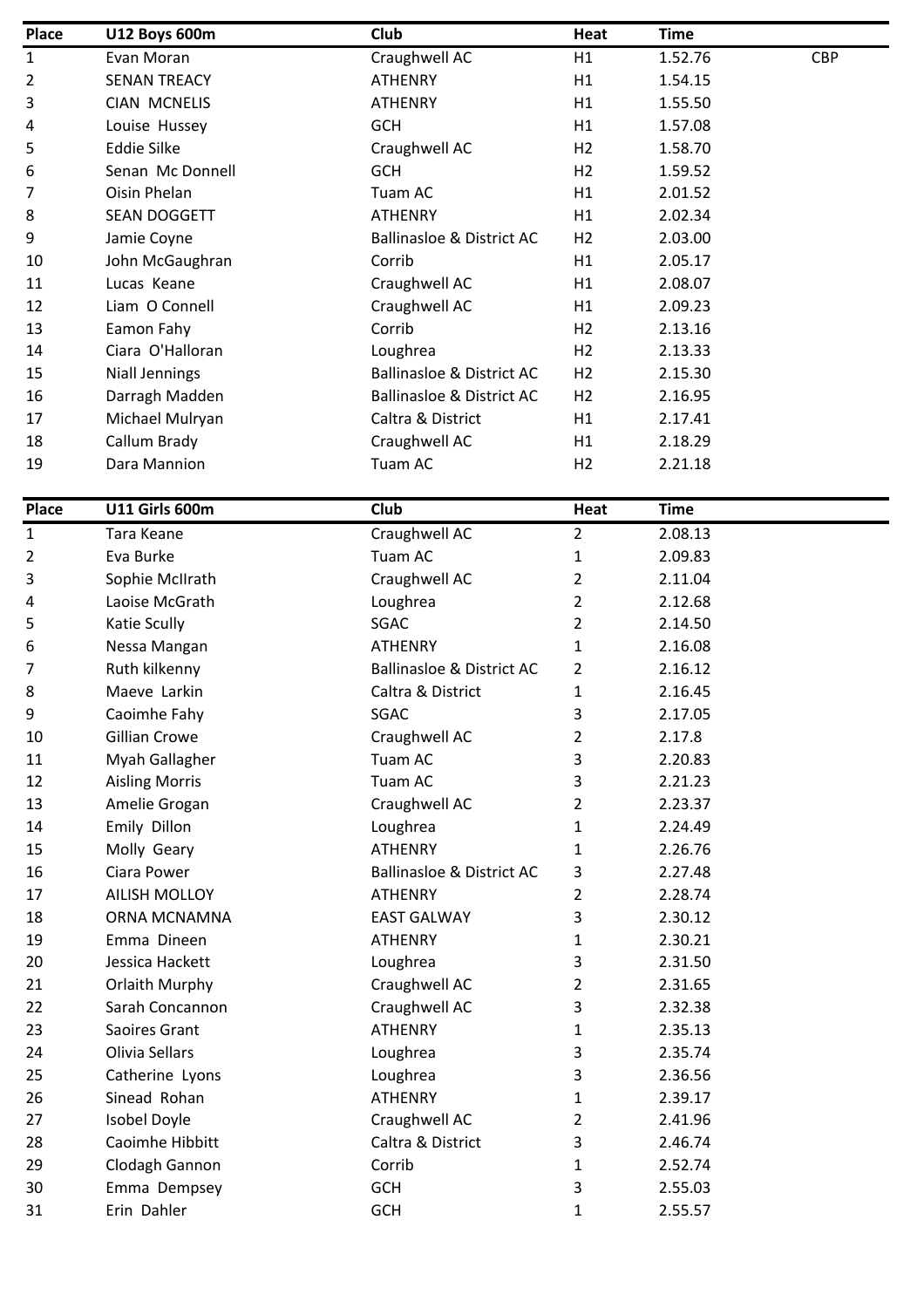| GCH<br>Shane Meagher<br>1<br>$\overline{2}$<br>Daragh Kenny<br>3<br><b>ENDA KEANE</b><br>Cian Halligan<br>Tuam AC<br>4<br>Oisin Kelly<br>Tuam AC<br>5<br><b>Rian Comer</b><br>6<br>7<br><b>MARK ROONEY</b><br>Number 380<br>8 | Tuam AC<br><b>EAST GALWAY</b><br>Craughwell AC<br><b>ATHENRY</b><br>Craughwell AC | $\overline{2}$<br>2<br>1<br>1<br>2<br>1<br>1<br>1 | 1.54.78<br>1.57.41<br>1.59.77<br>2.03.60<br>2.03.9<br>2.04.76<br>2.05.39 | <b>CBP</b> |
|-------------------------------------------------------------------------------------------------------------------------------------------------------------------------------------------------------------------------------|-----------------------------------------------------------------------------------|---------------------------------------------------|--------------------------------------------------------------------------|------------|
|                                                                                                                                                                                                                               |                                                                                   |                                                   |                                                                          |            |
|                                                                                                                                                                                                                               |                                                                                   |                                                   |                                                                          |            |
|                                                                                                                                                                                                                               |                                                                                   |                                                   |                                                                          |            |
|                                                                                                                                                                                                                               |                                                                                   |                                                   |                                                                          |            |
|                                                                                                                                                                                                                               |                                                                                   |                                                   |                                                                          |            |
|                                                                                                                                                                                                                               |                                                                                   |                                                   |                                                                          |            |
|                                                                                                                                                                                                                               |                                                                                   |                                                   |                                                                          |            |
|                                                                                                                                                                                                                               |                                                                                   |                                                   | 2.05.76                                                                  |            |
| 9<br><b>Fionn Higgins</b>                                                                                                                                                                                                     |                                                                                   | 1                                                 | 2.06.22                                                                  |            |
| Number 381<br>10                                                                                                                                                                                                              |                                                                                   | 2                                                 | 2.06.69                                                                  |            |
| Roan Heslin<br>Tuam AC<br>11                                                                                                                                                                                                  |                                                                                   | 1                                                 | 2.08.23                                                                  |            |
| Tuam AC<br>12<br>Conor Ryan                                                                                                                                                                                                   |                                                                                   | 1                                                 | 2.08.47                                                                  |            |
| 13<br>Keegan Connaire                                                                                                                                                                                                         | Loughrea                                                                          | 3                                                 | 2.08.54                                                                  |            |
| <b>CONOR CURRAN</b><br>14                                                                                                                                                                                                     | <b>ATHENRY</b>                                                                    | 3                                                 | 2.09.24                                                                  |            |
| Luke O'Sullivan<br>15                                                                                                                                                                                                         | Craughwell AC                                                                     | 1                                                 | 2.10.62                                                                  |            |
| Diarmuid Murphy<br>Tuam AC<br>16                                                                                                                                                                                              |                                                                                   | 3                                                 | 2.11.75                                                                  |            |
| Ryan Dowd<br>17                                                                                                                                                                                                               | <b>Ballinasloe &amp; District AC</b>                                              | 3                                                 | 2.12.16                                                                  |            |
| Dermot Ford<br>Corrib<br>18                                                                                                                                                                                                   |                                                                                   | 3                                                 | 2.12.53                                                                  |            |
| Number 322<br>Tuam AC<br>19                                                                                                                                                                                                   |                                                                                   | 2                                                 | 2.13.94                                                                  |            |
| SGAC<br>20<br>Louis Garrard                                                                                                                                                                                                   |                                                                                   | 1                                                 | 2.15.23                                                                  |            |
| Number 321<br>Tuam AC<br>21                                                                                                                                                                                                   |                                                                                   | 2                                                 | 2.15.76                                                                  |            |
| 22<br>Niall Leavy                                                                                                                                                                                                             | Club Lúthchleas Chonamara 2                                                       |                                                   | 2.17.49                                                                  |            |
| 23<br>Sean Lavan                                                                                                                                                                                                              | Craughwell AC                                                                     | 3                                                 | 2.17.94                                                                  |            |
| Number 362<br>24                                                                                                                                                                                                              | Loughrea                                                                          | 2                                                 | 2.18.82                                                                  |            |
| 25<br>Conor Berrigan                                                                                                                                                                                                          | <b>Ballinasloe &amp; District AC</b>                                              | 3                                                 | 2.20.44                                                                  |            |
| Number 47<br>26                                                                                                                                                                                                               | <b>Ballinasloe &amp; District AC</b>                                              | 2                                                 | 2.20.78                                                                  |            |
| <b>GCH</b><br>27<br><b>River Mc Carthy</b>                                                                                                                                                                                    |                                                                                   | 1                                                 | 2.22.96                                                                  |            |
| 28<br>Conor Knight                                                                                                                                                                                                            | <b>ATHENRY</b>                                                                    | 3                                                 | 2.23.57                                                                  |            |
| 29<br><b>GCH</b><br>Ronan Duggan                                                                                                                                                                                              |                                                                                   | 2                                                 | 2.23.84                                                                  |            |
| 30<br>Eanna Cooney                                                                                                                                                                                                            | Loughrea                                                                          | 3                                                 | 2.26.38                                                                  |            |
| 31<br><b>GCH</b><br>Ethan O Brien                                                                                                                                                                                             |                                                                                   | 1                                                 | 2.26.86                                                                  |            |
| SGAC<br>32<br>Peter Horan                                                                                                                                                                                                     |                                                                                   | 3                                                 | 2.27.95                                                                  |            |
| Finnan Keane<br>33                                                                                                                                                                                                            | Loughrea                                                                          | 3                                                 | 2.28.07                                                                  |            |
| Fionn Dahler<br><b>GCH</b><br>34                                                                                                                                                                                              |                                                                                   | 2                                                 | 2.28.57                                                                  |            |
| <b>KYLE FITZGERARD</b><br>35                                                                                                                                                                                                  | <b>ATHENRY</b>                                                                    | $\overline{2}$                                    | 2.29.50                                                                  |            |
| Peter Horan<br>SGAC<br>36                                                                                                                                                                                                     |                                                                                   | 3                                                 | 2.37.86                                                                  |            |

| <b>Place</b>   | <b>U10 Girls 400m</b> | Club                                 | Heat | Time    |
|----------------|-----------------------|--------------------------------------|------|---------|
| $\mathbf{1}$   | Hazel Fahy            | Loughrea                             |      | 1.21.89 |
| $\overline{2}$ | Grace McGrath         | Tuam AC                              | 2    | 1.26.29 |
| 3              | Katelyn walsh         | Craughwell AC                        |      | 1.26.79 |
| 4              | Kelly Hallinan        | Craughwell AC                        |      | 1.28.31 |
| 5              | Emma O Donavan        | Craughwell AC                        |      | 1.28.41 |
| 6              | Sinead Greene         | <b>Ballinasloe &amp; District AC</b> | 1    | 1.28.85 |
| $\overline{7}$ | Clodagh Fallon        | Tuam AC                              | 2    | 1.29.93 |
| 8              | Muireann O Connor     | SGAC                                 |      | 1.30.08 |
| 9              | Aisling Geaney        | SGAC                                 |      | 1.30.38 |
| 10             | Aoibheann Cogavin     | Loughrea                             |      | 1.33.70 |
| 11             | Clodagh Gannon        | Tuam AC                              |      | 1.34.08 |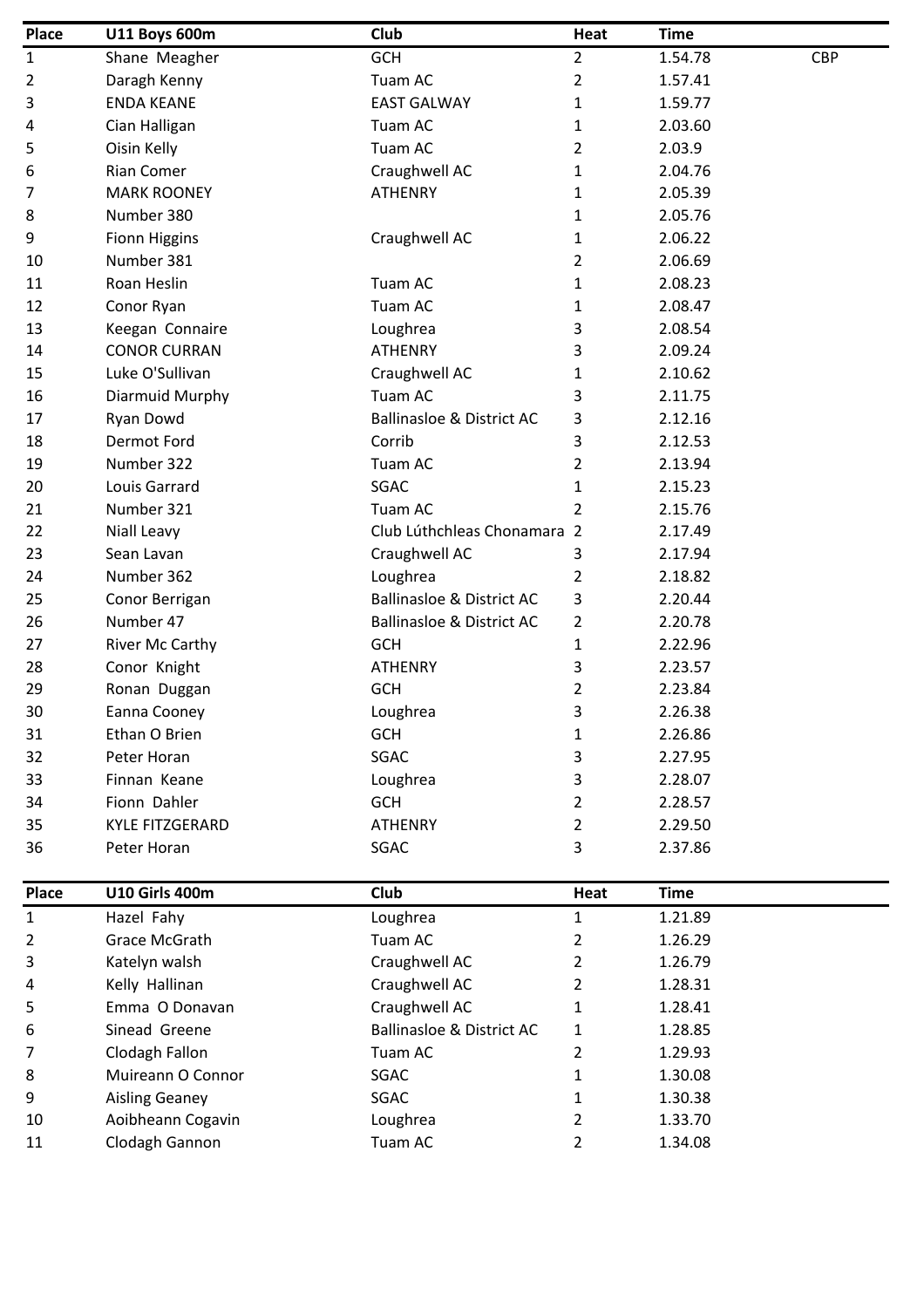| 12 | Hannah Clarke       | <b>Ballinasloe &amp; District AC</b> | $\mathcal{P}$  | 1.34.19 |
|----|---------------------|--------------------------------------|----------------|---------|
| 13 | Amber Horan         | <b>SGAC</b>                          | 1              | 1.34.67 |
| 14 | Aisling Ní Chadhain | Club Lúthchleas Chonamara 1          |                | 1.34.91 |
| 15 | Ciara O Connor      | Craughwell AC                        | 1              | 1.35.44 |
| 16 | Chloe Keane         | Craughwell AC                        |                | 1.35.78 |
| 17 | Michael Hussey      | <b>GCH</b>                           | 1              | 1.36.39 |
| 18 | Ella Madden         | Club Lúthchleas Chonamara 2          |                | 1.36.94 |
| 19 | Sarah Hartnett      | Tuam AC                              | 2              | 1.39.39 |
| 20 | Ciara O'Halloran    | Loughrea                             | 2              | 1.40.45 |
| 21 | Eve Mc Nally        | <b>GCH</b>                           | 1              | 1.42.40 |
| 22 | Cerys Calahan       | Loughrea                             | $\mathcal{P}$  | 1.42.91 |
| 23 | Darragh Kelly       | Craughwell AC                        | 1              | 1.43.01 |
| 24 | Sarah Osborne       | Corrib                               | 1              | 1.43.57 |
| 25 | Sive McNamara       | Loughrea                             | 2              | 1.43.66 |
| 26 | Maria Gorman        | Craughwell AC                        | $\overline{2}$ | 1.51.81 |

| <b>Place</b> | <b>U10 Boys 400m</b>     | Club                                 | <b>Heat</b>    | <b>Time</b> |
|--------------|--------------------------|--------------------------------------|----------------|-------------|
| $\mathbf{1}$ | <b>Oisin Maher</b>       | Club Lúthchleas Chonamara 3          |                | 1.18.292    |
| 2            | <b>DANIEL KEATING</b>    | <b>EAST GALWAY</b>                   | 2              | 1.18.300    |
| 3            | <b>Brian Fitzpatrick</b> | <b>Ballinasloe &amp; District AC</b> | 2              | 1.20.10     |
| 4            | Ben Moran                | Craughwell AC                        | 1              | 1.20.14     |
| 5            | Cillian Ó Thuairisg      | <b>Ballinasloe &amp; District AC</b> | $\overline{2}$ | 1.20.20     |
| 6            | <b>Matthew Mannion</b>   | Tuam AC                              | $\overline{2}$ | 1.20.52     |
| 7            | Caelan Coleman           | Craughwell AC                        | $\mathbf{1}$   | 1.21.83     |
| 8            | Keelan Moorehead         | Craughwell AC                        | 3              | 1.22.44     |
| 9            | ethan MITCHELL           | <b>ATHENRY</b>                       | 1              | 1.23.72     |
| 10           | Sean Lyons               | Loughrea                             | 3              | 1.23.84     |
| 11           | <b>CIAN HANNON</b>       | <b>ATHENRY</b>                       | 3              | 1.24.65     |
| 12           | <b>Kate Tierney</b>      | Caltra & District                    | 3              | 1.24.69     |
| 13           | Alex Ryan                | Craughwell AC                        | $\mathbf{1}$   | 1.25.19     |
| 14           | Declan O Connell         | Craughwell AC                        | 1              | 1.25.46     |
| 15           | Jason Greaney            | Craughwell AC                        | 1              | 1.26.17     |
| 16           | <b>SENAN MCDONNELL</b>   | <b>ATHENRY</b>                       | 1              | 1.26.41     |
| 17           | Cian Mellett             | Tuam AC                              | 3              | 1.27.43     |
| 18           | Donal Nugent             | Loughrea                             | $\overline{2}$ | 1.27.47     |
| 19           | Ronan Maher              | SGAC                                 | 3              | 1.28.20     |
| 20           | Sean Lyons               | Loughrea                             | $\mathbf{1}$   | 1.29.04     |
| 21           | Mark Neilan              | SGAC                                 | $\overline{2}$ | 1.29.20     |
| 22           | Liam Egan                | Craughwell AC                        | 3              | 1.29.92     |
| 23           | Luc Griallis             | <b>ATHENRY</b>                       | $\overline{2}$ | 1.30.75     |
| 24           | Rian Collins             | <b>ATHENRY</b>                       | 1              | 1.31.54     |
| 25           | Juno Hayes               | <b>GCH</b>                           | $\overline{2}$ | 1.33.27     |
| 26           | Taylor Woodham           | Tuam AC                              | 3              | 1.33.85     |
| 27           | James Kerrigan           | Loughrea                             | $\overline{2}$ | 1.35.12     |
| 28           | John Brendan MC Donnell  | <b>GCH</b>                           | 3              | 1.38.37     |
| 29           | Oisin McGinn             | Tuam AC                              | $\overline{2}$ | 1.38.70     |
| 30           | James Kelly              | Craughwell AC                        | $\mathbf{1}$   | 1.39.64     |
| 31           | Mark Kelly               | Craughwell AC                        | H <sub>3</sub> | 1.43.98     |
| 32           | Nathan Coen              | Tuam AC                              | $\mathbf{1}$   | 1.46.83     |
| 33           | AODHAN MCDONAGH          | <b>ATHENRY</b>                       | $\overline{2}$ | 1.48.72     |
| 34           | Alan Hough               | Loughrea                             | $\mathbf{1}$   | 1.51.39     |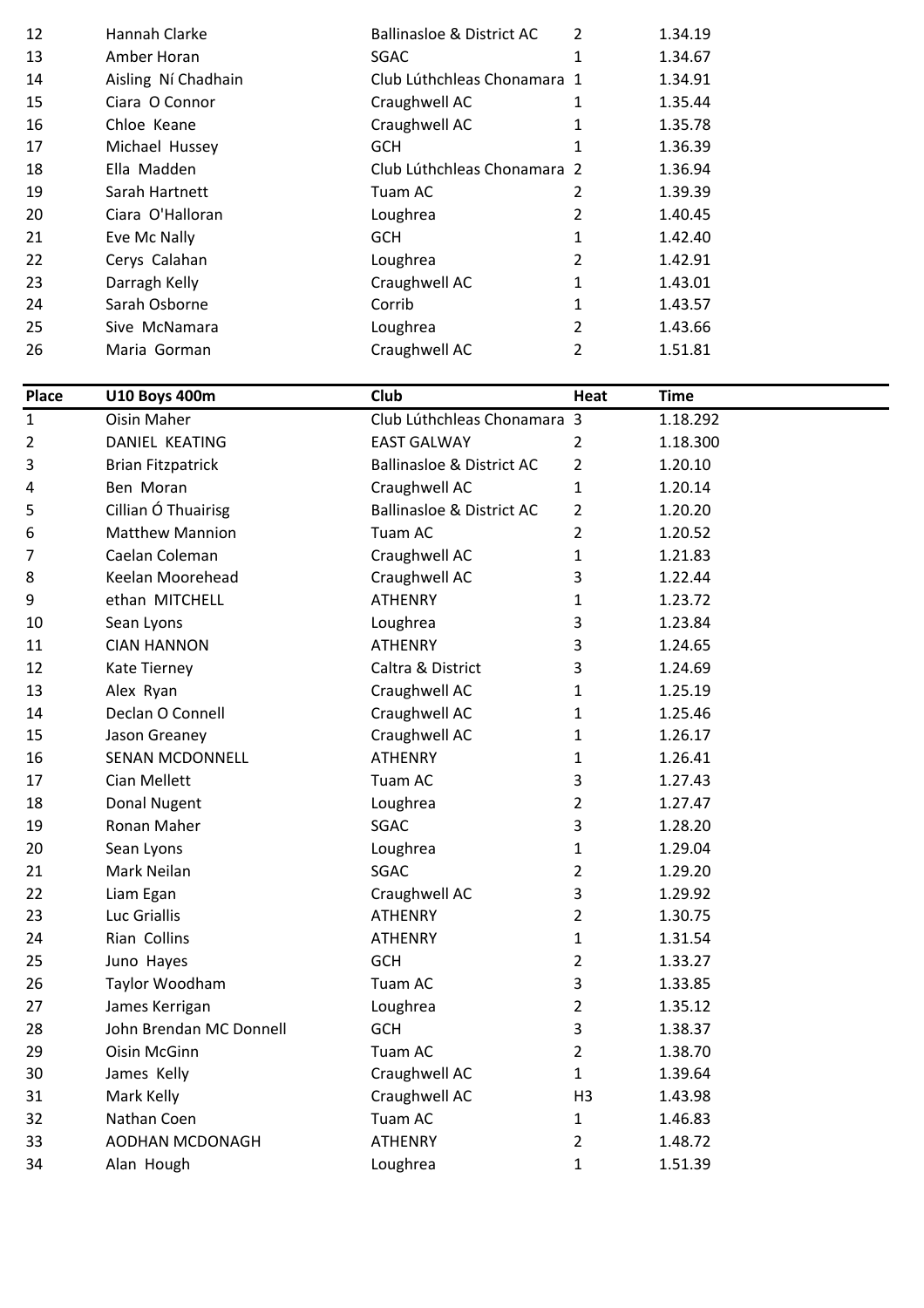| <b>Place</b>   | Team - 4th Runner      | Senior Women 4x200m                  | Heat | Lane | <b>Time</b> |
|----------------|------------------------|--------------------------------------|------|------|-------------|
| $\mathbf{1}$   | Aoife Sheehy           | <b>GCH</b>                           |      |      | 1.48.83     |
| $\overline{2}$ | Laura Cunningham       | Craughwell AC                        |      |      | 1.52.35     |
| Guest          | Andrea Treacy          | Craughwell AC fit4youth              |      |      | 2.01.00     |
| 3              | AOILBHE DEELEY         | <b>ATHENRY</b>                       |      |      | 2.02.28     |
|                |                        |                                      |      |      |             |
| Place          | Team - 4th Runner      | Senior Men 4x200m                    | Heat | Lane | <b>Time</b> |
| $\mathbf{1}$   | Robert Meagher         | <b>GCH</b>                           |      |      | 1.36.91     |
| 2              | <b>Ben Garrard</b>     | Craughwell AC                        |      |      | 1.38.82     |
| 3              | <b>BRANDON LEE</b>     | <b>ATHENRY</b>                       |      |      | 1.43.02     |
| 4              | <b>Michael Keating</b> | East Galway                          |      |      | 2.07.76     |
| Place          | Team - 4th Runner      | U16-17 Girls 4x200m                  | Heat | Lane | <b>Time</b> |
| 1              | Ava Power              | Craughwell AC                        |      |      | 1.55.96     |
| 2              | Rachael Hughes         | <b>GCH</b>                           |      |      | 2.01        |
| 3              |                        | SGAC                                 |      |      | 2.1         |
| 4              | Seren O Toole          | <b>GCH</b>                           |      |      | <b>DQ</b>   |
| Place          | Team - 4th Runner      | U16-17 Boys 4x200m                   | Heat | Lane | <b>Time</b> |
| 1              | Dennis Onuoha          | <b>GCH</b>                           |      |      | 1.47.95     |
| Place          | Team - 4th Runner      | <b>U15 Girls 4x200m</b>              | Heat | Lane | <b>Time</b> |
| 1              | Ciara Hughes           | Craughwell AC                        |      |      |             |
| 2              | Hannah King            | <b>GCH</b>                           |      |      |             |
| 3              | Edel Farrelly          | Craughwell AC                        |      |      |             |
| 4              | Emma Jane Moran        | Craughwell AC                        |      |      |             |
| 5              | Saoirse Pearse         | Craughwell AC                        |      |      |             |
| 6              | Roisin Moloney         | SGAC                                 |      |      |             |
|                |                        |                                      |      |      |             |
| <b>Place</b>   | Team - 4th Runner      | <b>U15 Boys 4x200m</b>               | Heat | Lane | <b>Time</b> |
| 1              | Paschal Walsh          | Craughwell AC                        |      |      | 1.52        |
| 2              | James Furey            | Craughwell AC                        |      |      | 2.02        |
| 3              | Tiernan Conneely       | Corrib                               |      |      | 2.06        |
| 4              | Ben Brady              | Craughwell AC                        |      |      | 2.07        |
| 5              | Jack Hession           | Tuam AC                              |      |      | 2.09        |
| 6              | Michael Leahy          | SGAC                                 |      |      | 2.1         |
| <b>Place</b>   | Team - 4th Runner      | <b>U14 Girls 4x200m</b>              | Heat | Lane | <b>Time</b> |
| $\mathbf{1}$   | Aoife Waldron          | GCH                                  |      |      | 2.04        |
| 2              | Hannah Hynes           | Craughwell AC                        |      |      | 2.07        |
| 3              | Róisín Dalton          | SGAC                                 |      |      | 2.11        |
| 4              | Shauna Burke           | Tuam AC                              |      |      | 2.19        |
| 5              | Eimear Burke           | <b>GCH</b>                           |      |      | 2.24        |
| 6              | Lucy Van Oosterhout    | Tuam AC                              |      |      | 2.33        |
| Place          | Team - 4th Runner      | U14 Boys 4x200m                      | Heat | Lane | <b>Time</b> |
| $\mathbf{1}$   | <b>Adam McGreal</b>    | <b>Ballinasloe &amp; District AC</b> |      |      | 1.55        |
| 2              | Kieran O'Connor        | Craughwell AC                        |      |      | 1.57        |
| 3              | Oisin Keane            | Craughwell AC                        |      |      | 2.06        |
| 4              | Ross Cosgrove          | Tuam AC                              |      |      | 2.07        |
| 5              | Ciaran Bailey          | SGAC                                 |      |      | 2.08        |
| 6              | Andy Feeney            | <b>GCH</b>                           |      |      | 2.09        |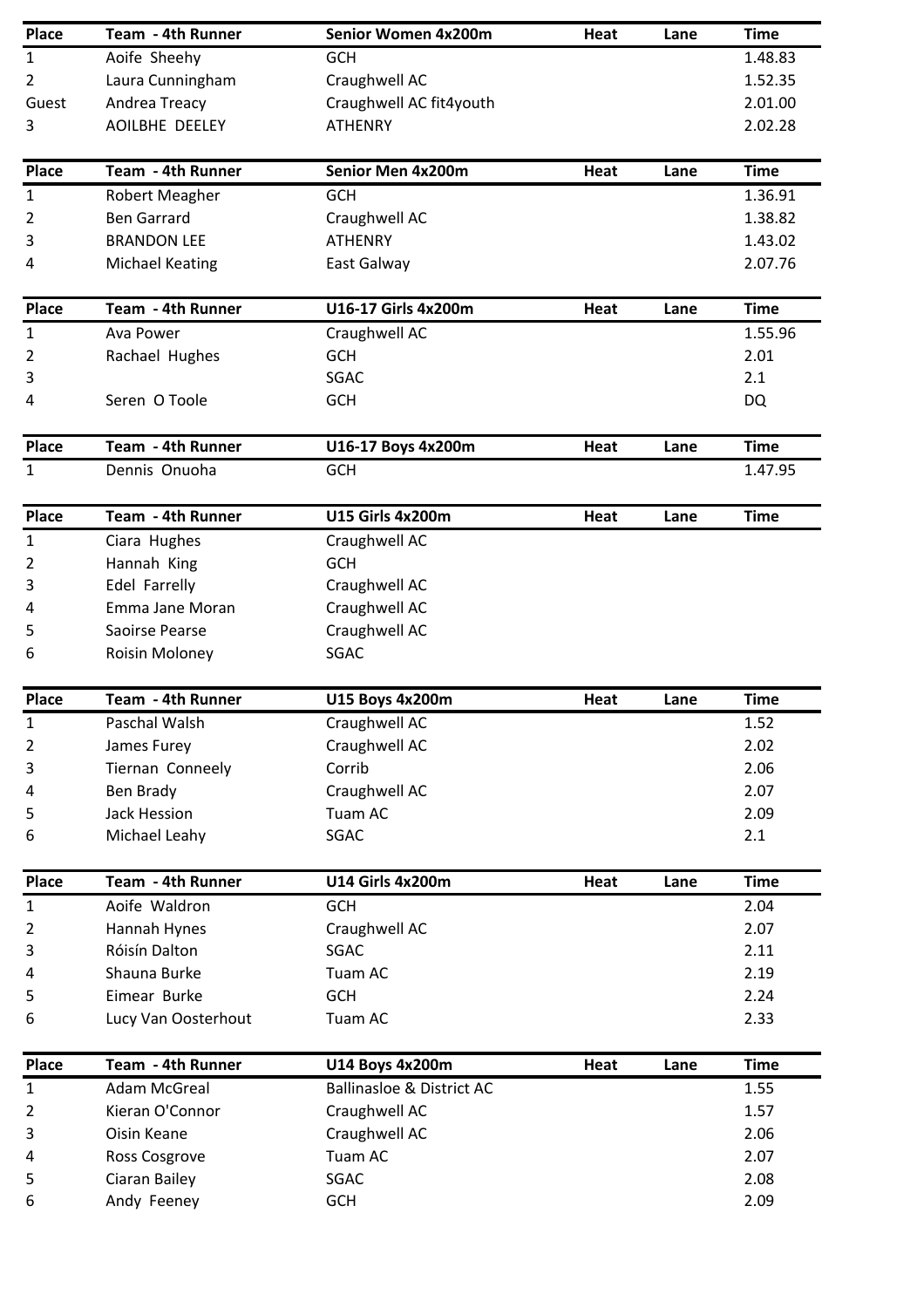| <b>Place</b>   | Team - 4th Runner        | <b>U13 Girls 4x100m</b>              | <b>Heat</b>  | <b>Final</b> |
|----------------|--------------------------|--------------------------------------|--------------|--------------|
| 1              | Ava Mc Keon              | <b>GCH</b>                           | 59.61        | 59.76        |
| $\overline{2}$ | Jade Moorhead            | Craughwell AC                        | 60.41        | 60.15        |
| 3              | Fauve Aylmer             | Craughwell AC                        | 63.11        | 62.02        |
| 4              | MCDONAGH SADBH           | <b>ATHENRY</b>                       | 62.07        | 62.08        |
| 5              | Caoimhe Conway           | <b>Ballinasloe &amp; District AC</b> | 64.79        | 64.03        |
| 6              | Abha Mugan               | <b>GCH</b>                           | 64.78        | 64.55        |
|                | Sweeney Alannah          | <b>ATHENRY</b>                       | 65.26        |              |
|                | Ella Zywczyk             | Tuam AC                              | 65.33        |              |
|                | Sophie Farrell           | <b>SGAC</b>                          | 66.02        |              |
|                | Sarah Byrne              | Craughwell AC                        | 66.22        |              |
|                | <b>Mairead Tucker</b>    | Craughwell AC                        | 68.27        |              |
|                | Rosemary Maduka          | Craughwell AC                        | 69.42        |              |
|                | Bronagh O Driscoll       | SGAC                                 |              |              |
| <b>Place</b>   | Team - 4th Runner        | <b>U13 Boys 4x100m</b>               | Heat<br>Lane | <b>Time</b>  |
| $\mathbf{1}$   | <b>Stephen Mannion</b>   | <b>SGAC</b>                          |              | 57.43        |
| $\overline{2}$ | Cian Lavan               | Craughwell AC                        |              | 60.7         |
| 3              | Sean Dunne               | <b>GCH</b>                           |              | 61.39        |
| 4              | <b>Tallon Milton</b>     | Craughwell AC                        |              | 66.04        |
| 5              | Andrew Horan             | <b>SGAC</b>                          |              | 66.89        |
| 6              | Ben Dolan                | <b>Ballinasloe &amp; District AC</b> |              | 68.24        |
|                | Robert McGrath           | Tuam AC                              |              |              |
|                |                          |                                      |              |              |
| <b>Place</b>   | Team - 4th Runner        | <b>U12 Girls 4x100m</b>              | Heat         | Final        |
| $\mathbf{1}$   | Clodagh Kileen           | <b>Ballinasloe &amp; District AC</b> | 1.02.89      | 1.02.22      |
| $\overline{2}$ | Chloe Hallinan           | Craughwell AC                        | 1.03.18      | 1.02.79      |
| 3              | Leah O'Halloran          | Loughrea                             | 1.04.05      | 1.03.16      |
| 4              | Ellen Bermingham         | SGAC                                 | 1.06.22      | 1.05.37      |
| 5              | Isabella Fitzgerald      | Craughwell AC                        | 1.04.68      | 1.05.58      |
| 6              | Naoise Flatley           | SGAC                                 | 1.07.02      | 1.07.99      |
|                | Roisin Broderick         | Loughrea                             | 1.07.41      |              |
|                | Hannah Whitney Mangan    | Craughwell AC                        | 1.08.28      |              |
|                | Nessa Mangan             | <b>ATHENRY</b>                       | 1.09.65      |              |
|                | Kayla Mc Keon            | <b>GCH</b>                           | 1.09.66      |              |
|                | Holly o Boyle            | Craughwell AC                        | 1.12.18      |              |
|                | Aoife Hession            | Tuam AC                              | 1.12.29      |              |
|                | Mikayla Mockler          | Caltra & District                    | 1.14.57      |              |
| <b>Place</b>   | Team - 4th Runner        | <b>U12 Boys 4x100m</b>               | Heat         | <b>Final</b> |
| $\mathbf{1}$   | Evan Moran               | Craughwell AC                        | 59.49        | 59.31        |
| 2              | Oisin Phelan             | Tuam AC                              | 1.00.86      | 1.00.59      |
| 3              | John McGaughran          | Corrib                               | 1.02.7       | 1.01.97      |
| 4              | <b>CIAN MCNELIS</b>      | <b>ATHENRY</b>                       | 1.01.92      | 1.03.12      |
| 5              | Jamie Collins            | Craughwell AC                        | 1.03.19      | 1.03.20      |
| 6              | Liam O Connell           | Craughwell AC                        | 1.04.78      | 105.59       |
|                | <b>Thomas Fitzgerald</b> | Craughwell AC                        | 1.04.39      |              |
|                | Darragh Madden           | <b>Ballinasloe &amp; District AC</b> | 1.07.62      |              |
|                |                          | <b>GCH</b>                           | 1.09.38      |              |
|                | Michael Mulryan          | Caltra & District                    | 1.11.02      |              |
|                | Shane Coleman            | Tuam AC                              | 1.11.18      |              |
|                | Michael Quinn            | Tuam AC                              | 1.12.65      |              |
| <b>Place</b>   | Team - 4th Runner        | <b>U11 Girls 4x100m</b>              | Heat         | Final        |
| 1              | Ella Farrelly            | Craughwell AC                        | 1.05.23      | 1.04.74      |
|                |                          |                                      |              |              |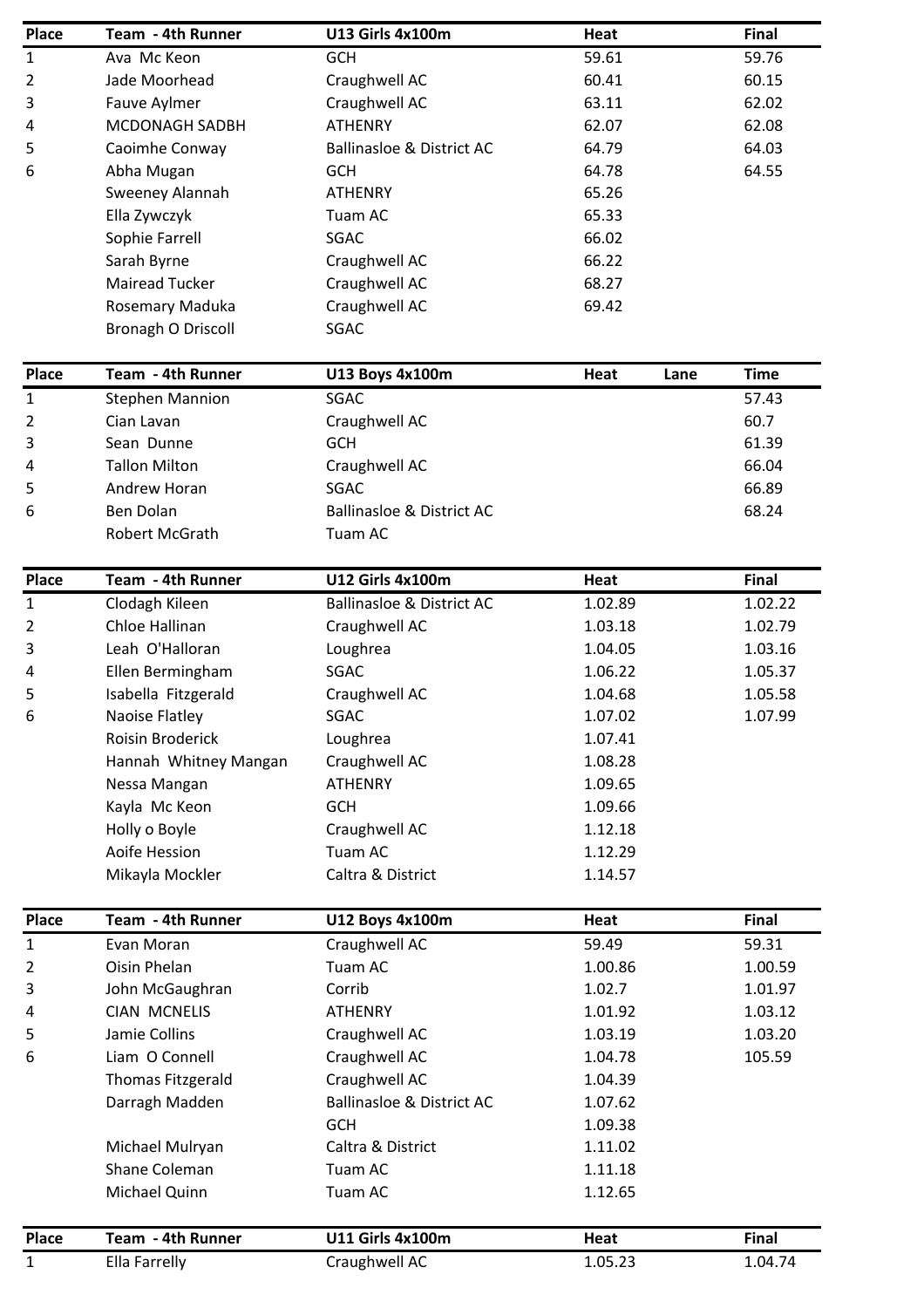| $\overline{2}$ | <b>Orlaigh Mannion</b> | SGAC                                 | 1.08.35 | 1.05.14 |
|----------------|------------------------|--------------------------------------|---------|---------|
| 3              | Evie Cullhane          | Craughwell AC                        | 1.08.59 | 1.06.21 |
| 3              | Danielle Moynihan      | Tuam AC                              | 1.06.61 | 1.06.21 |
| 5              | Olivia Sellars         | Loughrea AC                          | 1.06.92 | 1.06.68 |
| 6              | <b>AILISH MOLLOY</b>   | <b>ATHENRY</b>                       | 1.12.55 | 1.09.25 |
|                | Isobel Whyte           | Craughwell AC                        | 1.11.16 |         |
|                | Ella Ní Chlochartaigh  | Club Lúthchleas Chonamara            | 1.11.30 |         |
|                | Orlaith Murphy         | Craughwell AC                        | 1.13.59 |         |
|                | Aoibhe Donnellan       | Craughwell AC                        | 1.14.17 |         |
|                | Ellen Jordan           | Caltra & District                    | 1.15.05 |         |
|                | Ailbhe Walsh           | Corrib                               | 1.15.20 |         |
|                | Sarah Concannon        | Craughwell AC                        | 1.15.21 |         |
|                | Caoimhe Phelan         | Tuam AC                              | 1.16.20 |         |
|                | Isobel Doyle           | Craughwell AC                        | 1.21.10 |         |
|                | Sinead Greene          | <b>Ballinasloe &amp; District AC</b> | 1.21.85 |         |

| Place        | Team - 4th Runner      | U11 Boys 4x100m                      | Heat    | Final   |
|--------------|------------------------|--------------------------------------|---------|---------|
| $\mathbf{1}$ | Darragh Fahy           | Loughrea                             | 1.01.88 | 1.01.5  |
| 2            | Cian Rafferty          | Tuam AC                              | 1.01.68 | 1.01.65 |
| 3            | Cian Connaughton       | Craughwell AC                        | 1.01.65 | 1.02.95 |
| 4            | Richard Mc Grath       | <b>GCH</b>                           | 1.05.51 | 1.05.19 |
| 5            | <b>KYLE FITZGERARD</b> | <b>ATHENRY</b>                       | 1.06.64 | 1.05.25 |
| 6            | Adam Hynes             | Tuam AC                              | 1.06.83 | 1.07.13 |
|              | <b>Fionn Higgins</b>   | Craughwell AC                        | 1.09.49 |         |
|              | Taylor Woodham         | Tuam AC                              | 1.09.70 |         |
|              | John O Sullivan        | <b>GCH</b>                           | 1.11.04 |         |
|              | <b>CIAN HANNON</b>     | <b>ATHENRY</b>                       | 1.11.05 |         |
|              | Ryan Dowd              | <b>Ballinasloe &amp; District AC</b> | 1.14.24 |         |
|              | Rory Connolly          | Caltra & District                    | 1.15.29 |         |

| Place | Team - 4th Runner | <b>U10 Girls 4x100m</b> | Heat    | <b>Final</b> |
|-------|-------------------|-------------------------|---------|--------------|
| 1     | Erin Dillon       | Craughwell Ac           | 1.13.10 | 1.11.92      |
| 2     | Gemma Casserly    | Tuam AC                 | 1.12.39 | 1.12.01      |
| 3     | Clodagh Gannon    | Tuam AC                 | 1.12.96 | 1.13.15      |
| 4     | Keevagh Barry     | Craughwell AC           | 1.15.60 | 1.13.84      |
| 5     | Muireann O Connor | <b>SGAC</b>             | 1.15.48 | 1.15.06      |
| 6     | Jodie Quirke      | <b>GCH</b>              | 1.18.05 | 1.21.44      |
|       | Catherine Kelly   | Craughwell AC           | 1.19.38 |              |

| Place        | Team - 4th Runner | <b>U10 Boys 4x100m</b> | Heat    | <b>Final</b> |
|--------------|-------------------|------------------------|---------|--------------|
| $\mathbf{1}$ | Jeremiah Oifoh    | Tuam AC                | 1.08.61 | 1.08.05      |
| 2            | Ben Moran         | Craughwell AC          | 1.05.69 | 1.08.41      |
| 3            | ethan MITCHELL    | <b>ATHENRY</b>         | 1.11.31 | 1.10.73      |
| 4            | Eamon Lydon       | Corrib                 | 1.14.71 | 1.12.95      |
| 5            | Keelan Moorehead  | Craughwell AC          | 1.12.81 | 1.14.42      |
| 6            | Conor Mongey      | Tuam AC                | 1.13.57 | 1.18.08      |
|              | Mark Kelly        | Craughwell AC          | 1.14.53 |              |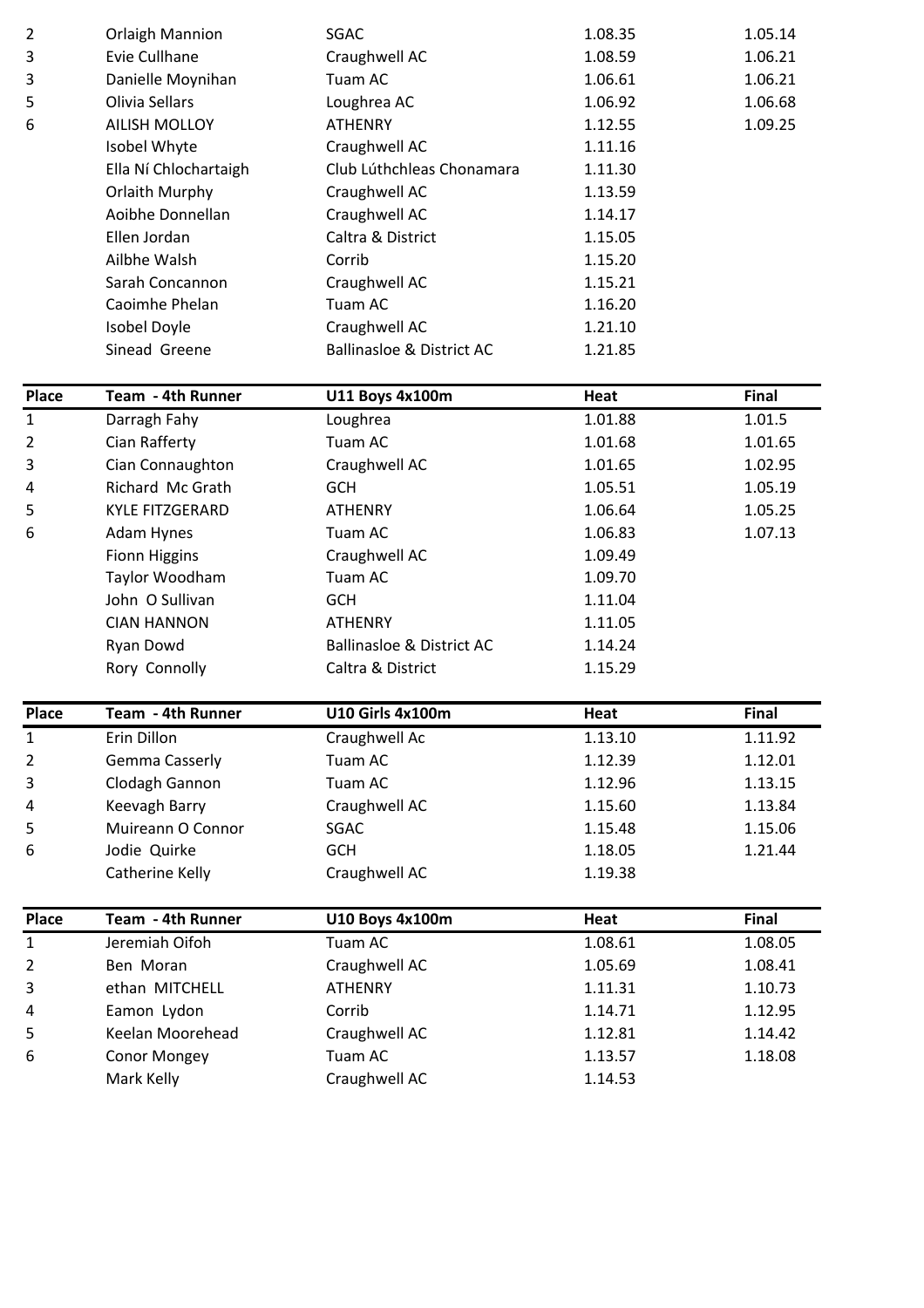| Place                          | <b>Senior Women Shot Putt</b> |                      | Club                           | Throw 1  | Throw 2          | Throw 3            | Throw 4      | Throw 5     | Throw 6 | <b>Best</b> |     |
|--------------------------------|-------------------------------|----------------------|--------------------------------|----------|------------------|--------------------|--------------|-------------|---------|-------------|-----|
| $\mathbf{1}$                   | Mary                          | Barrett              | Loughrea                       | 9.63     | 9.9              | 9.86               | 9.53         | 9.5         | 10.1    | $10.1\,$    |     |
| $\overline{2}$                 | Shauna                        | Tobin                | Craughwell AC                  | 6.54     | 6.3              | 6.8                | 6.5          | 6.33        | 6.7     | $6.8\,$     |     |
| 3                              | Aoife                         | Walsh                | Craughwell AC                  | 5.78     | 5.23             | 6.16               | 6.24         | 5.92        | 6.38    | 6.38        |     |
| 4                              | Cliona                        | Horan                | GCH                            | 5.13     | X                | 5.28               | 5.65         | 5.45        | 5.98    | 5.98        |     |
| 5                              | Sinead                        | Keon                 | Loughrea                       | 4.44     | 4.41             | 4.29               | 4.31         | 4.2         | 4.12    | 4.44        |     |
|                                |                               |                      |                                |          |                  |                    |              |             |         |             |     |
| Place                          | <b>Senior Men Shot Putt</b>   |                      | Club                           | Throw 1  | Throw 2          | Throw 3            | Throw 4      | Throw 5     | Throw 6 | <b>Best</b> |     |
| $\mathbf{1}$                   | Brendan                       | Staunton             | GCH                            | 12.93    | X                | 13.92              | 13.57        | 13.78       | 13.2    | 13.92       | CBP |
| $\overline{2}$                 | Cliff                         | Jennings             | GCH                            | 11.68    | 11.73            | 11.05              | 11.12        | 11.35       | 11.73   | 11.73       |     |
| 3                              | <b>RYAN</b>                   | <b>MCNELIS</b>       | <b>ATHENRY</b>                 | 10.45    | 10.02            | 9.52               | 10.52        | 10.62       | X       | 10.62       |     |
| 4                              | Tommy                         | Farragher            | Corrofin                       | 9.78     | 9                | 10.28              | 10.45        | 10.37       | 10.62   | 10.62       |     |
| 5                              | Barry                         | Rafferty             | Tuam AC                        | 9.84     | 9.35             | 8.87               | 8.75         | 8.75        | 8.54    | 9.84        |     |
| 6                              | Justin                        | Lane                 | Tuam AC                        | 7.93     | 8.31             | 4.45               | 7.77         | 8.2         | 8.5     | 8.5         |     |
| 7                              | Patryk                        | Woleniuk             | <b>ATHENRY</b>                 | 7.43     | X                | 7.35               | 8.03         | 7.98        | 8.11    | 8.11        |     |
| 8                              | Conal                         | <b>Burke</b>         | Tuam AC                        | 7.76     | 7.54             | 7.55               | 7.78         | 7.8         | 8.09    | 8.09        |     |
| 9                              | Hans                          | Van Oodtetho Tuam AC |                                | X        | 7.49             | X                  | 7.64         | 7.56        | 6.98    | 7.64        |     |
|                                |                               |                      |                                |          |                  |                    |              |             |         |             |     |
| Place                          | U16-17 Girls Shot Putt        |                      | Club                           | Throw 1  | Throw 2          | Throw 3            | Throw 4      | <b>Best</b> |         |             |     |
| $\mathbf{1}$                   | Chloe                         | Casey                | Craughwell AC                  | 12.63    | 12.32            | 13.08              | 12.84        | 13.08       | CBP     |             |     |
| 2                              | Georgia                       | Larkin               | SGAC                           | 6.7      | 6.84             | 6.94               | 6.96         | 6.96        |         |             |     |
| 3                              | Maeve                         | Dawson               | Craughwell AC                  | 4.75     | 4.74             | 4.92               | 5.02         | 5.02        |         |             |     |
|                                |                               |                      |                                |          |                  |                    |              |             |         |             |     |
| Place                          | U16-17 Boys Shot Putt         |                      | Club                           | Throw 1  | Throw 2          | Throw 3            | Throw 4      | <b>Best</b> |         |             |     |
| $\mathbf{1}$                   | Eoghan                        | Jennings             | GCH                            | 9.75     | 10.25            | 9.98               | 10.37        | 10.37       |         |             |     |
| $\overline{2}$                 | Eli                           | Sheedy               | SGAC                           | 8.07     | 8.25             | 7.78               | 8.24         | 8.25        |         |             |     |
| 3                              | James                         | <b>Burke</b>         | Ballinasloe & District AC x    |          | X                | 6.52               | 7.38         | 7.38        |         |             |     |
| 4                              | Rowan                         | Harley               | Ballinasloe & District AC 6.09 |          | 5.63             | X                  | 5.78         | 6.09        |         |             |     |
|                                |                               |                      |                                |          |                  |                    |              |             |         |             |     |
| Place                          | U15 Girls Shot Putt           |                      | Club                           | Throw 1  | Throw 2          | Throw 3            | Throw 4      | <b>Best</b> |         |             |     |
| $\mathbf{1}$                   | Maeve                         | Ford                 | Corrib                         | 8.13     | 6.92             | 7.73               | 7.45         | 8.13        |         |             |     |
| $\overline{2}$                 | Coimhe                        | Starr                | Craughwell AC                  | 7.7      | 7.33             | 7.63               | 7.58         | 7.7         |         |             |     |
| 3                              | Maebh                         | Keogh                | Corrib                         | 7.1      | 6.89             | 7.27               | 6.63         | 7.27        |         |             |     |
| 4                              | Niamh                         | Mc Sweeney           | Craughwell AC                  | 6.57     | 5.83             | 5.95               | 6.02         | 6.57        |         |             |     |
| 5                              | Rebecca                       | Nee                  | Corrib                         | 6.12     | 6.04             | $\pmb{\mathsf{x}}$ | 6.43         | 6.43        |         |             |     |
| 6                              | LEAH                          | <b>MCMANUS</b>       | <b>EAST GALWAY</b>             | 5.72     | 6.07             | $\pmb{\mathsf{X}}$ | 5.82         | 6.07        |         |             |     |
| 7                              | Edel                          | Farrelly             | Craughwell AC                  | 5.86     | 5.94             | 5.99               | 5.64         | 5.99        |         |             |     |
| 8                              | Lauren                        | Mc Nally             | Craughwell AC                  | 5.09     | 5.43             | 5.14               | 5.16         | 5.43        |         |             |     |
| 9                              | Eimear                        | Bergin               | SGAC                           | 4.8      | 4.63             | x                  | 5.08         | 5.08        |         |             |     |
|                                |                               |                      |                                |          |                  |                    |              |             |         |             |     |
| Place                          | <b>U15 Boys Shot Putt</b>     |                      | Club                           | Throw 1  | Throw 2          | Throw 3            | Throw 4      | <b>Best</b> |         |             |     |
| $\mathbf{1}$                   | Cian                          | Davis King           | Corrib                         | 8.94     | 8.9              | 8.9                | 8.65         | 8.94        |         |             |     |
| $\overline{2}$                 | Tiernan                       | Conneely             | Corrib                         | 8.47     | 8.33             | 8.12               | 8.38         | 8.47        |         |             |     |
| 3                              | Aoran                         | Healy                | Craughwell AC                  | x        | X                | 6.98               | 7.15         | 7.15        |         |             |     |
| 4                              | Keelan                        | Nally                | Tuam AC                        | X        | x                | x                  | 3.3          | 3.3         |         |             |     |
|                                | <b>U14 Girls Shot Putt</b>    |                      |                                |          |                  |                    |              |             |         |             |     |
| Place                          | Ella                          | Rafferty             | Club<br>Tuam AC                | Throw 1  | Throw 2<br>$6.2$ | Throw 3            | Throw 4      | <b>Best</b> |         |             |     |
| $\mathbf{1}$<br>$\overline{2}$ | Hannah                        | Hynes                | Craughwell AC                  | X<br>6.7 | 5.98             | 7.16<br>6.38       | 6.22<br>6.05 | 7.16<br>6.7 |         |             |     |
| 3                              | Orla                          | <b>Blake</b>         | Tuam AC                        | 5.34     | 6.07             | 5.64               | 6.37         | 6.37        |         |             |     |
| 4                              | Oliwia                        | Koman                | Craughwell AC                  | 5.98     | 6.03             | 6.23               | 6.03         | 6.23        |         |             |     |
| 5                              | Aoibheann                     | Phelan               | Tuam AC                        | 5.54     | 5.7              | 5.55               | 5.92         | 5.92        |         |             |     |
| 6                              | Katie                         | <b>Burke</b>         | Tuam AC                        | 4.08     | 4.1              | 4.3                | 4.18         | 4.3         |         |             |     |
|                                |                               |                      |                                |          |                  |                    |              |             |         |             |     |
| Place                          | U14 Boys Shot Putt            |                      | Club                           | Throw 1  | Throw 2          | Throw 3            | Throw 4      | <b>Best</b> |         |             |     |
| $\mathbf{1}$                   | Rian                          | Kearney              | Craughwell AC                  | X        | 9.18             | 9.05               | 9.6          | 9.6         |         |             |     |
| $\overline{2}$                 | DARRAGH                       | <b>MCNELIS</b>       | ATHENRY                        | 7.03     | 6.16             | 7.1                | 7.9          | 7.9         |         |             |     |
| 3                              | Oisin                         | Keane                | Craughwell AC                  | 6.89     | 7.23             | 7.38               | 7.76         | 7.76        |         |             |     |
| 4                              | Liam                          | McDonagh             | Craughwell AC                  | 7.73     | 7.7              | 7.28               | 7.05         | 7.73        |         |             |     |
| 5                              | Emmanuel                      | Oifoh                | Tuam AC                        | 7.23     | X                | 7.12               | X            | 7.23        |         |             |     |
| 6                              | Brian                         | O Cualain            | <b>GCH</b>                     | 5.65     | 5.72             | 5.93               | 5.55         | 5.93        |         |             |     |
|                                |                               |                      |                                |          |                  |                    |              |             |         |             |     |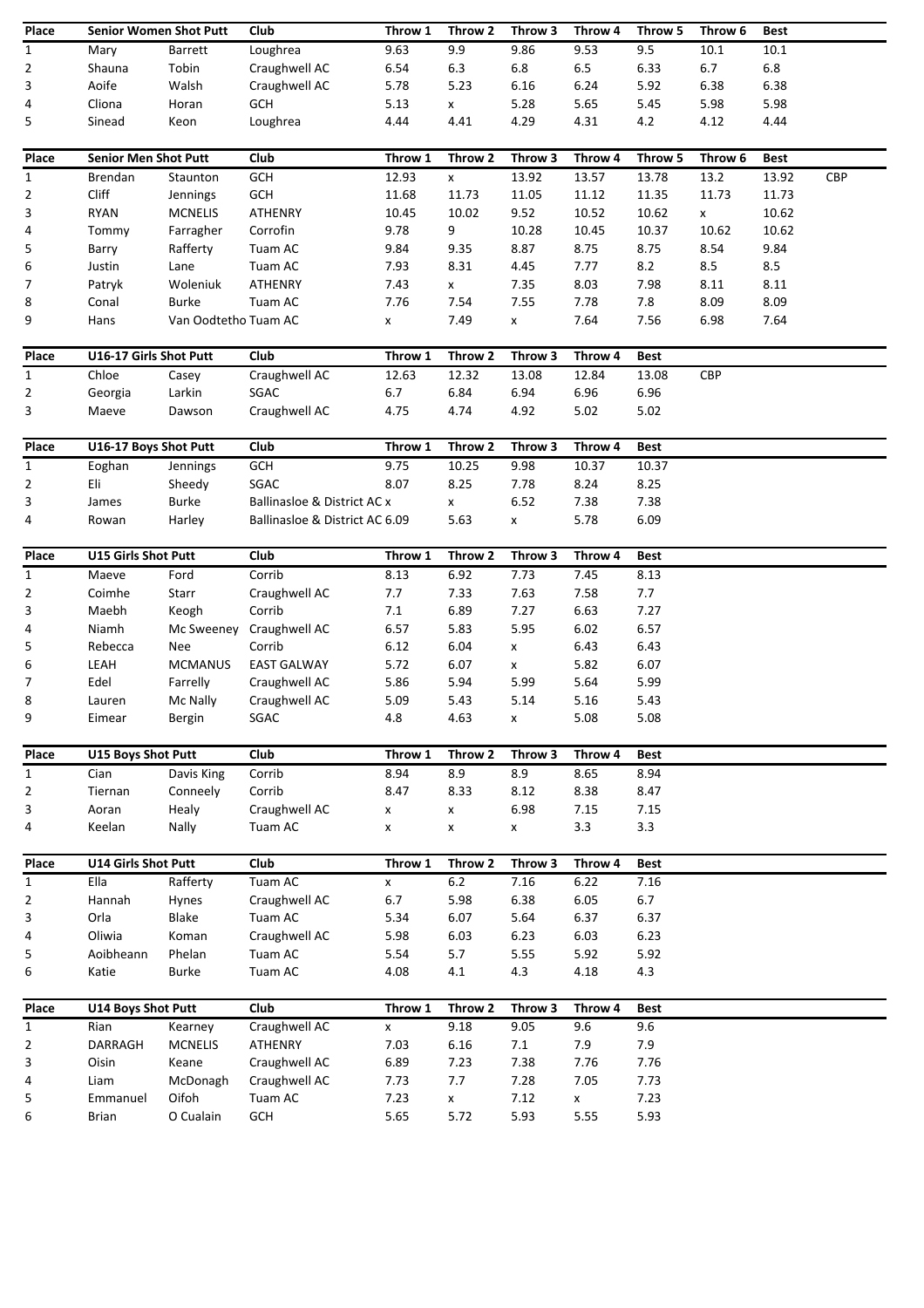| Place          | <b>U13 Girls Shot Putt</b> |                | Club              | Throw 1 | Throw 2 | Throw 3            | Throw 4      | <b>Best</b> |            |
|----------------|----------------------------|----------------|-------------------|---------|---------|--------------------|--------------|-------------|------------|
| 1              | Caitlin                    | Griffin        | Loughrea          | 7.36    | 7.19    | 7.72               | 7.34         | 7.72        |            |
| 2              | Rosemary                   | Maduka         | Craughwell AC     | 7.02    | 6.85    | 7.28               | 6.28         | 7.28        |            |
| 3              | Aoibhe                     | Fahy           | Craughwell AC     | 6.6     | 6.22    | 6.75               | 6.5          | 6.75        |            |
| 4              | Erin                       | Doyle          | Craughwell AC     | 5.75    | X       | X                  | X            | 5.75        |            |
| 5              | MaryAnne                   | Jordan         | Caltra & District | 5.13    | 5.22    | 5.61               | 4.98         | 5.61        |            |
| 6              | Ciara                      | Moloney        | Loughrea          | 4.23    | X       | 4.8                | 4.62         | 4.8         |            |
| Place          | <b>U13 Boys Shot Putt</b>  |                | Club              | Throw 1 | Throw 2 | Throw 3            | Throw 4      | <b>Best</b> |            |
| $\mathbf{1}$   | LIAM                       | <b>SHAW</b>    | <b>ATHENRY</b>    | 10.99   | 10.04   | 11.88              | $\mathsf{x}$ | 11.88       | <b>CBP</b> |
| $\overline{2}$ | Calvin                     | Ryan           | Craughwell AC     | x       | 6.85    | 6.4                | 6.28         | 6.85        |            |
| 3              | Darragh                    | Coen           | Tuam AC           | 3.97    | 4.32    | 4.4                | 4.52         | 4.52        |            |
| 4              | Diarmuid                   | Murphy         | Tuam AC           | 4.23    | 4.13    | 3.77               | 4.16         | 4.23        |            |
| Place          | <b>U12 Girls Shot Putt</b> |                | Club              | Throw 1 | Throw 2 | Throw 3            | Throw 4      | <b>Best</b> |            |
| $\mathbf{1}$   | Niamh                      | Duffy          | Craughwell AC     | 6.52    | 7.03    | 7.45               | 7.55         | 7.55        | <b>CBP</b> |
| $\overline{2}$ | <b>BRONAGH</b>             | <b>DEELEY</b>  | <b>ATHENRY</b>    | 4.52    | X       | 4.45               | 4.99         | 4.99        |            |
| 3              | Sonya                      | Blake          | Tuam AC           | 3.38    | 3.71    | 4.86               | 4.93         | 4.93        |            |
| 4              | Jenny                      | Cloonan        | Craughwell AC     | 4.36    | 4.45    | 4.34               | 3.33         | 4.45        |            |
| 5              | Kira                       | Mills          | Caltra & District | 3.7     | 4.07    | 4.1                | 4.4          | 4.4         |            |
| 6              | Niamh                      | O Connor       | Craughwell AC     | 4.36    | 4.15    | 3.96               | 3.96         | 4.36        |            |
| 7              | Holly                      | o Boyle        | Craughwell AC     | 4.08    | 3.85    | 3.83               | 3.8          | 4.08        |            |
| 8              | Shannon                    | Smith          | Caltra & District | 3.4     | 3.76    | 3.81               | 3.44         | 3.81        |            |
| 9              | Niamh                      | Harhen         | Tuam AC           | 3.4     | X       | 3.15               | X            | 3.4         |            |
| Place          | <b>U12 Boys Shot Putt</b>  |                | Club              | Throw 1 | Throw 2 | Throw 3            | Throw 4      | <b>Best</b> |            |
| $\mathbf{1}$   | Darragh                    | Kearney        | Craughwell AC     | 7.5     | 6.53    | $\pmb{\mathsf{X}}$ | 6.87         | 7.5         |            |
| 2              | Mark                       | Osborne        | Corrib            | 6.73    | 6.58    | 6.05               | 6.12         | 6.73        |            |
| 3              | Ben                        | O Dwyer        | Craughwell AC     | 5.72    | 5.76    | $\mathsf{x}$       | 6.23         | 6.23        |            |
| 4              | Caleb                      | Fleetwood      | Craughwell AC     | X       | 5.74    | 5.12               | 6.12         | 6.12        |            |
| 5              | <b>CIAN</b>                | <b>MCNELIS</b> | <b>ATHENRY</b>    | x       | 4.99    | 5.8                | x            | 5.8         |            |
| 6              | Owen                       | Halion         | Tuam AC           | 4.32    | 4.41    | 4.83               | 4.67         | 4.83        |            |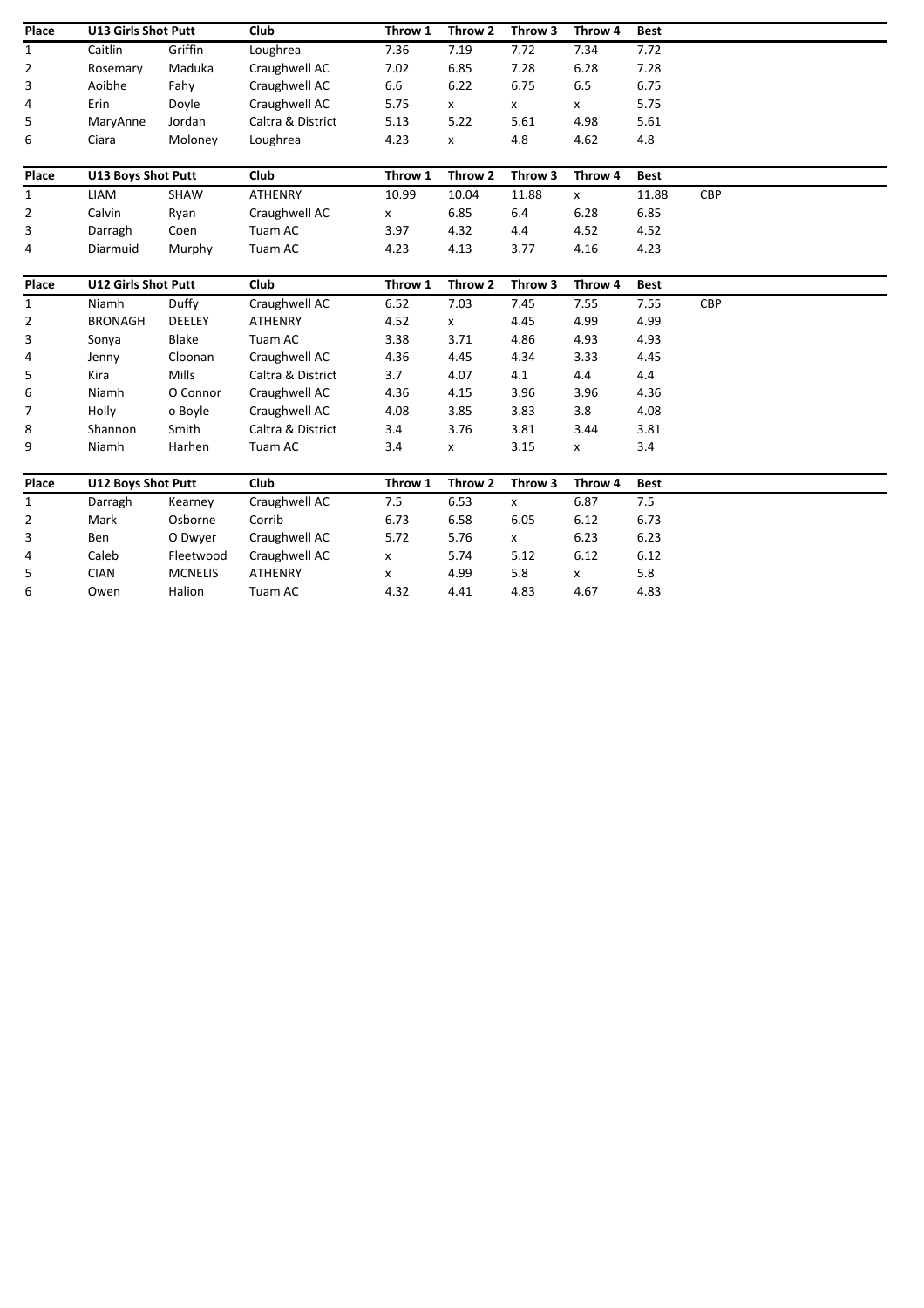| Place                          | Senior Women High Jump |                          | Club                     | 1.20                           | 1.25                         | 1.30                           | 1.35           | 1.40                | 1.45           | 1.50         | 1.53                | 1.55        | Best         |              |      |      |              |     |
|--------------------------------|------------------------|--------------------------|--------------------------|--------------------------------|------------------------------|--------------------------------|----------------|---------------------|----------------|--------------|---------------------|-------------|--------------|--------------|------|------|--------------|-----|
| $\mathbf{1}$                   | Ciana                  | Reidy                    | Craughwell AC            |                                |                              |                                |                | o                   | $\mathsf{o}$   | XO           | $\mathsf{o}$        | XXX         | 1.53         |              |      |      |              |     |
| $\overline{2}$                 | Aoife                  | Walsh                    | Craughwell AC            |                                |                              |                                | o              | $\mathsf{o}$        | $\mathsf{o}$   | $\mathsf{o}$ | XXX                 |             | 1.50         |              |      |      |              |     |
| $\overline{2}$                 | Laura                  | Cunningham               | Craughwell AC            |                                |                              |                                |                | o                   | $\mathsf{o}$   | o            | XXX                 |             | 1.50         |              |      |      |              |     |
| $\overline{4}$                 | Lorraine               | Delaney                  | Craughwell AC            |                                |                              |                                |                | $\mathsf{o}\xspace$ | XXO            | <b>XXX</b>   |                     |             | 1.45         |              |      |      |              |     |
| 5                              | Aoife                  | Sheehy                   | GCH                      | o                              | $\mathsf{o}$                 | $\mathsf{o}$                   | XO             | XXX                 |                |              |                     |             | 1.35         |              |      |      |              |     |
| 6                              | Shauna                 | Tobin                    | Craughwell AC            | $\mathsf{o}\xspace$            | $\mathsf{o}\xspace$          | <b>XXX</b>                     |                |                     |                |              |                     |             | 1.25         |              |      |      |              |     |
|                                |                        |                          |                          |                                |                              |                                |                |                     |                |              |                     |             |              |              |      |      |              |     |
| Place                          | Senior Men High Jump   |                          | Club                     | 1.30                           | 1.35                         | 1.40                           | 1.55           | 1.60                | 1.65           | 1.70         | 1.72                | 1.75        | 1.80         | 1.85         | 1.90 | 1.95 | <b>Best</b>  |     |
| $\mathbf{1}$<br>$\overline{2}$ | Jerry<br><b>RYAN</b>   | Keary<br><b>MCNELIS</b>  | Craughwell AC<br>ATHENRY |                                |                              | $\mathsf{o}$                   | o              | o                   | o              | XO           | XXO                 | XXX         | $\mathsf{o}$ | $\mathsf{o}$ | XO   | XXX  | 1.90<br>1.72 | CBP |
| 3                              | Justin                 | Lane                     | Tuam AC                  | $\mathsf{o}\xspace$            | $\mathsf{o}$                 | <b>XXX</b>                     |                |                     |                |              |                     |             |              |              |      |      | 1.35         |     |
| 4                              | Patryk                 | Woleniuk                 | ATHENRY                  | $\mathsf{o}\xspace$            | XXX                          |                                |                |                     |                |              |                     |             |              |              |      |      | 1.30         |     |
|                                |                        |                          |                          |                                |                              |                                |                |                     |                |              |                     |             |              |              |      |      |              |     |
| Place                          | U16-17 Girls High Jump |                          | Club                     | 1.20                           | 1.25                         | 1.30                           | 1.35           | 1.40                | 1.45           |              |                     | <b>Best</b> |              |              |      |      |              |     |
| $\mathbf{1}$                   | Leanagh                | Gilligan                 | Craughwell AC            |                                |                              | $\mathsf{o}$                   | $\mathsf{o}$   | $\mathsf{o}\,$      |                |              |                     | 1.40        |              |              |      |      |              |     |
| $\overline{2}$                 | Zoe                    | Moore                    | GCH                      |                                | XO                           | $\mathsf{o}$                   | XO             | XXX                 |                |              |                     | 1.35        |              |              |      |      |              |     |
| 3                              | Eilis                  | Keogh                    | Corrib                   | $\mathsf{o}\xspace$            | XXX                          |                                |                |                     |                |              |                     | 1.20        |              |              |      |      |              |     |
| Place                          | U15 Girls High Jump    |                          | Club                     | 1.15                           | 1.20                         | 1.25                           | 1.30           | 1.35                | 1.40           | 1.45         | Best                |             |              |              |      |      |              |     |
| $\mathbf{1}$                   | SAOIRSE                | <b>HEALEY</b>            | ATHENRY                  |                                |                              | $\mathsf{o}$                   | $\mathsf{o}$   | $\mathsf{o}\,$      | XO             | <b>XXX</b>   | 1.40                |             |              |              |      |      |              |     |
| $\overline{2}$                 | Aine                   | Kelly                    | Craughwell AC            |                                | o                            | $\mathsf{o}$                   | o              | o                   | XXO            | <b>XXX</b>   | 1.40                |             |              |              |      |      |              |     |
| 3                              | Ellie                  | Cronin                   | Craughwell AC            |                                | O                            | XO                             | $\mathsf{o}\,$ | XO                  | XXX            |              | 1.35                |             |              |              |      |      |              |     |
| 4                              | Ava                    | Finn                     | Craughwell AC            |                                | o                            | $\mathsf{o}$                   | XO             | XXX                 |                |              | 1.30                |             |              |              |      |      |              |     |
| 5                              | Paula                  | Crisan                   | GCH                      | XO                             | XO                           | XXO                            | XO             | XXX                 |                |              | 1.30                |             |              |              |      |      |              |     |
| 6                              | Lauren                 | Mc Nally                 | Craughwell AC            | o                              | XO                           | XO                             | XXX            |                     |                |              | 1.25                |             |              |              |      |      |              |     |
| 7                              | LAURA                  | <b>KENNY</b>             | <b>ATHENRY</b>           | XO                             | XXX                          |                                |                |                     |                |              | 1.15                |             |              |              |      |      |              |     |
| 8                              | Rebecca                | Derrane                  | SGAC                     | XXO                            | XXX                          |                                |                |                     |                |              |                     |             |              |              |      |      |              |     |
| 8                              | Roisin                 | Moloney                  | SGAC                     | XXO                            | XXX                          |                                |                |                     |                |              |                     |             |              |              |      |      |              |     |
| Place                          | U15 Boys High Jump     |                          | Club                     | 1.20                           | 1.25                         | 1.30                           | 1.35           |                     |                |              | Best                |             |              |              |      |      |              |     |
| 1                              | Jack                   | Mannion                  | Tuam AC                  | $\mathsf{o}\xspace$            | $\mathsf{o}$                 | XXO                            | $\mathsf{o}$   |                     |                |              | 1.35                |             |              |              |      |      |              |     |
| 2                              | James                  | Furey                    | Craughwell AC            | o                              | XO                           | XXO                            | XXX            |                     |                |              | 1.30                |             |              |              |      |      |              |     |
| $\overline{2}$                 | Niall                  | Deignan                  | Tuam AC                  | o                              | XO                           | XXO                            | XXX            |                     |                |              | 1.30                |             |              |              |      |      |              |     |
| 4                              | Tiernan                | Conneely                 | Corrib                   | $\mathsf{o}\xspace$            | $\mathsf{o}$                 | XXX                            |                |                     |                |              | 1.25                |             |              |              |      |      |              |     |
| 5                              | Lewis                  | Ryan                     | Craughwell AC            | XO                             | $\mathsf{o}$                 | XXX                            |                |                     |                |              | 1.25                |             |              |              |      |      |              |     |
| 6                              | Cian                   | Davis King               | Corrib                   | o                              | XXO                          | XXX                            |                |                     |                |              | 1.25                |             |              |              |      |      |              |     |
| $\overline{7}$                 | Cian                   | Mullarkey                | Corrib                   | XO                             | XXX                          |                                |                |                     |                |              | 1.20                |             |              |              |      |      |              |     |
| 8                              | Jack                   | Fitzgerald               | Craughwell AC            | XXO                            | XXX                          |                                |                |                     |                |              | 1.20                |             |              |              |      |      |              |     |
|                                | Liam                   | Gaughan                  | SGAC                     | XXX                            |                              |                                |                |                     |                |              | nj                  |             |              |              |      |      |              |     |
|                                | Keelan                 | Nally                    | Tuam AC                  | XXX                            |                              |                                |                |                     |                |              | nj                  |             |              |              |      |      |              |     |
| Place                          | U14 Girls High Jump    |                          | Club                     | 1.15                           | 1.20                         | 1.25                           | 1.30           | 1.33                | 1.36           |              | Best                |             |              |              |      |      |              |     |
| $\mathbf{1}$                   | Rebekah                | Flynn                    | Craughwell AC            | $\mathsf{o}$                   | $\mathsf{o}$                 | $\mathsf{o}\,$                 | XXO            | XO                  | XXX            |              | 1.33                |             |              |              |      |      |              |     |
| $\overline{2}$                 | Saoirse                | Pearse                   | Craughwell AC            | o                              | XO                           | XO                             | XO             | XXO                 | XXX            |              | 1.33                |             |              |              |      |      |              |     |
| 3                              | Isabelle               | Moynihan                 | Tuam AC                  | o                              | XO                           | $\mathsf{o}$                   | XXX            |                     |                |              | 1.25                |             |              |              |      |      |              |     |
| 4                              | Róisín                 | Dalton                   | SGAC                     | XO                             | $\mathsf{o}$                 | XO                             | <b>XXX</b>     |                     |                |              | 1.25                |             |              |              |      |      |              |     |
| 5                              | Aoife                  | Waldron                  | GCH                      | $\mathsf{o}\xspace$            | XXX                          |                                |                |                     |                |              | 1.15                |             |              |              |      |      |              |     |
| 5                              | Roisin                 | Martin                   | Tuam AC                  | o                              | XXX                          |                                |                |                     |                |              | 1.15                |             |              |              |      |      |              |     |
| $\overline{7}$                 | Róisín                 | Geaney                   | SGAC<br>Craughwell AC    | XO                             | XXX                          |                                |                |                     |                |              | 1.15                |             |              |              |      |      |              |     |
|                                | Elanor<br>Orla         | Nicolas<br>Blake         | Tuam AC                  | XXX<br>XXX                     |                              |                                |                |                     |                |              | nj<br>nj            |             |              |              |      |      |              |     |
|                                |                        |                          |                          |                                |                              |                                |                |                     |                |              |                     |             |              |              |      |      |              |     |
| Place                          | U14 Boys High Jump     |                          | Club                     | 1.20                           | 1.25                         | 1.30                           | 1.35           | 1.40                |                |              | Best                |             |              |              |      |      |              |     |
| $\mathbf{1}$                   | Lukas                  | Schukat                  | Craughwell AC            | $\mathsf{o}\xspace$            | $\mathsf{o}$                 | XO                             | XXO            | <b>XXX</b>          |                |              | 1.35                |             |              |              |      |      |              |     |
| $\overline{2}$                 | Robert                 | Urquart                  | Craughwell AC            | $\mathsf{o}\xspace$            | $\mathsf{o}$                 | $\mathsf{o}$                   | XXX            |                     |                |              | 1.30                |             |              |              |      |      |              |     |
| 3                              | Liam                   | McDonagh                 | Craughwell AC            | $\mathsf{o}\xspace$            | $\mathsf{o}$                 | XXX                            |                |                     |                |              | 1.25                |             |              |              |      |      |              |     |
|                                | Ben                    | Brady                    | Craughwell AC            | XXX                            |                              |                                |                |                     |                |              | nj                  |             |              |              |      |      |              |     |
|                                | Conor                  | Munnelly                 | Tuam AC                  | XXX                            |                              |                                |                |                     |                |              | nj                  |             |              |              |      |      |              |     |
| Place                          | U13 Girls High Jump    |                          | Club                     | 1.05                           | 1.10                         | 1.15                           | 1.20           | 1.25                | 1.30           |              | Best                |             |              |              |      |      |              |     |
| $\mathbf{1}$                   | Jade                   | Moorhead                 | Craughwell AC            | $\mathsf{o}\xspace$            | $\mathsf{o}$                 | $\mathsf{o}$                   | $\mathsf{o}$   | XO                  | XO             |              | 1.30                |             |              |              |      |      |              |     |
| $\overline{2}$                 | Aoibhe                 | Carr                     | Craughwell AC            | $\mathsf{o}\xspace$            | $\mathsf{o}$                 | $\mathsf{o}$                   | $\mathsf{o}$   | XXX                 |                |              | 1.20                |             |              |              |      |      |              |     |
| 3                              | Alicia                 | Locteau                  | Craughwell AC            | o                              | $\mathsf{o}$                 | $\mathsf{o}$                   | XO             | XXX                 |                |              | 1.20                |             |              |              |      |      |              |     |
| 3                              | LEONORE                | CHURCH                   | ATHENRY                  | $\mathsf{o}$                   | $\mathsf{o}$                 | $\mathsf{o}$                   | XO             | XXX                 | $\pmb{\times}$ |              | 1.20                |             |              |              |      |      |              |     |
| 5                              | Caoimhe                | Farrell                  | Loughrea                 | o                              | $\mathsf{o}$                 | XO                             | XO             | XXX                 |                |              | 1.20                |             |              |              |      |      |              |     |
| 6                              | Siofra                 | Davis                    | Craughwell AC            | o                              | $\mathsf{o}$                 | XXO                            | XXO            | XXX                 |                |              | 1.20                |             |              |              |      |      |              |     |
| 6                              | Muireann               | Frawley                  | SGAC                     | o                              | $\mathsf{o}\xspace$          | XXO                            | XXO            | XXX                 |                |              | 1.20                |             |              |              |      |      |              |     |
| 8                              | Millie                 | Geraghty                 | Craughwell AC            | XO                             | XXX                          |                                |                |                     |                |              | 1.05                |             |              |              |      |      |              |     |
|                                | Bronagh<br>Holly       | O Driscoll<br>Corcoran   | SGAC<br>SGAC             | XXX<br>XXX                     |                              |                                |                |                     |                |              | nj<br>nj            |             |              |              |      |      |              |     |
|                                |                        |                          |                          |                                |                              |                                |                |                     |                |              |                     |             |              |              |      |      |              |     |
| Place                          | U13 Boys High Jump     |                          | Club                     | 1.05                           | 1.10                         | 1.15                           | 1.20           | 1.25                | 1.30           | 1.35         | 1.40                | 1.45        | 1.48         | <b>Best</b>  |      |      |              |     |
| $1\,$                          | Evan                   | Hallinan                 | Craughwell AC            |                                |                              |                                | $\mathsf{o}$   | $\mathsf{o}\xspace$ | $\mathsf{o}$   | $\mathsf{o}$ | $\mathsf{o}\xspace$ | xo          | XXX          | 1.45 CBP     |      |      |              |     |
| $\overline{2}$                 | Cian                   | Lavan                    | Craughwell AC            |                                | o                            | $\mathsf{o}$                   | $\mathsf{o}$   | $\mathsf{o}$        | XXO            | XXX          |                     |             |              | 1.30         |      |      |              |     |
| 3                              | LIAM                   | SHAW                     | ATHENRY                  | $\mathsf{o}\xspace$            | $\mathsf{o}$                 | $\mathsf{o}$                   | o              | $\mathsf{o}$        | XXX            |              |                     |             |              | 1.25         |      |      |              |     |
| 4                              | Ruairi                 | Dillon                   | SGAC                     | o                              | o                            | $\mathsf{o}$                   | XO             | o                   | XXX            |              |                     |             |              | 1.25         |      |      |              |     |
| 5                              | Ódhran                 | Gilligan                 | Craughwell AC            | o                              | $\mathsf{o}$                 | XO                             | $\mathsf{o}$   | XO                  | XXX            |              |                     |             |              | 1.25         |      |      |              |     |
| 6<br>7                         | Ross                   | Cosgrove                 | Tuam AC                  | o                              | $\mathsf{o}\xspace$          | $\mathsf{o}$                   | XO             | XXX                 |                |              |                     |             |              | 1.20<br>1.10 |      |      |              |     |
|                                | Calvin<br>Sean         | Ryan<br>Malone           | Craughwell AC<br>SGAC    | $\mathsf{o}\xspace$<br>XXX     | $\mathsf{o}\xspace$          | XXX                            |                |                     |                |              |                     |             |              | nj           |      |      |              |     |
|                                | Kai                    | Hayes                    | SGAC                     | $\pmb{\mathsf{XXX}}$           |                              |                                |                |                     |                |              |                     |             |              | nj           |      |      |              |     |
|                                | Matthew                | Mears                    | SGAC                     | XXX                            |                              |                                |                |                     |                |              |                     |             |              | nj           |      |      |              |     |
|                                | Danny                  | Harhen                   | Tuam AC                  | XXX                            |                              |                                |                |                     |                |              |                     |             |              | nj           |      |      |              |     |
|                                |                        |                          |                          |                                |                              |                                |                |                     |                |              |                     |             |              |              |      |      |              |     |
| Place                          | U12 Girls High Jump    |                          | Club                     | 1.00                           | 1.05                         | 1.10                           | 1.15           | 1.18                |                |              | Best                |             |              |              |      |      |              |     |
|                                |                        |                          |                          |                                |                              |                                |                |                     |                |              |                     |             |              |              |      |      |              |     |
| 1<br>$\overline{2}$            | Ellen<br>Isabella      | Bermingham<br>Fitzgerald | SGAC<br>Craughwell AC    | $\mathsf{o}$<br>$\mathsf{o}\,$ | $\mathsf{o}$<br>$\mathsf{o}$ | $\mathsf{o}$<br>$\mathsf{o}\,$ | XO<br>xo       | XO<br>XXX           |                |              | 1.18<br>1.15        |             |              |              |      |      |              |     |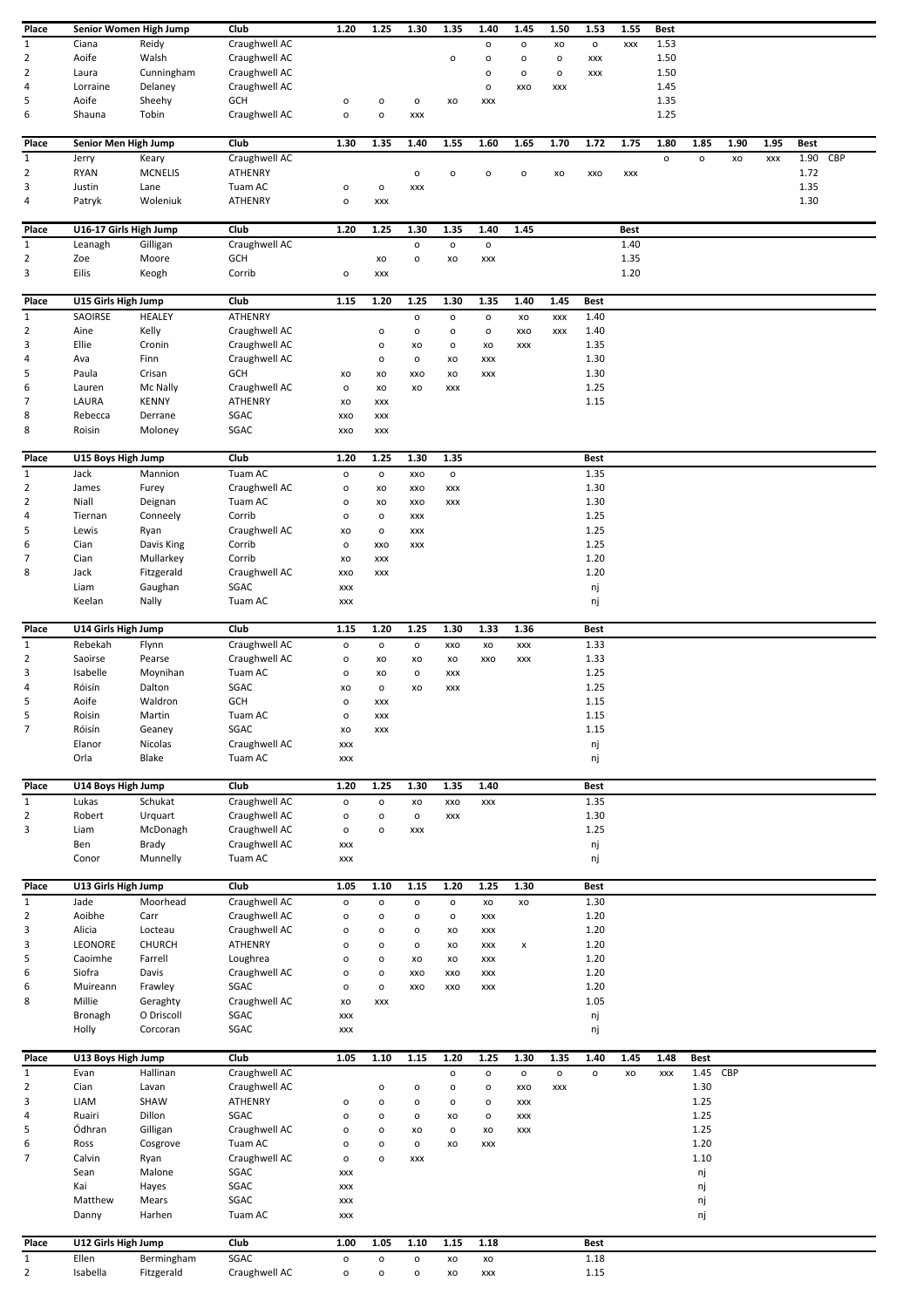| 3     | Chloe              | Hallinan     | Craughwell AC     | 0            | $\mathsf{o}$ | $\mathsf{o}$ | XXO | XXX | 1.15        |  |  |
|-------|--------------------|--------------|-------------------|--------------|--------------|--------------|-----|-----|-------------|--|--|
| 4     | Aoife              | Hession      | Tuam AC           | o            | $\circ$      | XXX          |     |     | 1.05        |  |  |
| 5     | Aishling           | Whyte        | Craughwell AC     | XO           | XXO          | <b>XXX</b>   |     |     | 1.05        |  |  |
| 6     | Aoibhe             | Donnellan    | Craughwell AC     | $\circ$      | <b>XXX</b>   |              |     |     | 1.00        |  |  |
|       | Jenny              | Cloonan      | Craughwell AC     | <b>XXX</b>   |              |              |     |     | nj          |  |  |
|       |                    |              |                   |              |              |              |     |     |             |  |  |
| Place | U12 Boys High Jump |              | Club              | 1.05         | 1.10         | 1.15         |     |     | <b>Best</b> |  |  |
| 1     | Adam               | Jordan       | Craughwell AC     | $\mathsf{o}$ | XXO          | xo           |     |     | 1.15        |  |  |
| 2     | Cormac             | Mc Fadden    | Craughwell AC     | XO           | XO           | <b>XXX</b>   |     |     | 1.10        |  |  |
| 3     | Liam               | Hibbitt      | Caltra & District | $\circ$      | <b>XXX</b>   |              |     |     | 1.05        |  |  |
| 3     | John               | McGaughran   | Corrib            | o            | <b>XXX</b>   |              |     |     | 1.05        |  |  |
| 3     | Oisin              | Phelan       | Tuam AC           | $\circ$      | <b>XXX</b>   |              |     |     | 1.05        |  |  |
| 3     | Jamie              | Loftus       | Tuam AC           | $\circ$      | <b>XXX</b>   |              |     |     | 1.05        |  |  |
| 3     | Roan               | Heslin       | Tuam AC           | $\mathsf{o}$ | <b>XXX</b>   |              |     |     | 1.05        |  |  |
| 8     | Eoin               | Spellman     | Craughwell AC     | XO           | <b>XXX</b>   |              |     |     | 1.05        |  |  |
| 8     | Callum             | Brady        | Craughwell AC     | XO           | <b>XXX</b>   |              |     |     | 1.05        |  |  |
| 10    | Conor              | Gilligan     | Craughwell AC     | XXO          | <b>XXX</b>   |              |     |     | 1.05        |  |  |
|       | Eamon              | Fahy         | Corrib            | <b>XXX</b>   |              |              |     |     | nj          |  |  |
|       | Sean               | O'Laoghaire  | Corrib            | <b>XXX</b>   |              |              |     |     | nj          |  |  |
|       | Gavin              | Keenan       | Craughwell AC     | <b>XXX</b>   |              |              |     |     | nj          |  |  |
|       | Cormac             | Ashe         | GCH               | <b>XXX</b>   |              |              |     |     | nj          |  |  |
|       | Renato             | <b>Brule</b> | GCH               | <b>XXX</b>   |              |              |     |     | nj          |  |  |
|       | Lucas              | Sheedy       | SGAC              | <b>XXX</b>   |              |              |     |     | nj          |  |  |
|       | Ryan               | Riggs        | Tuam AC           | <b>XXX</b>   |              |              |     |     | nj          |  |  |
|       | Joshua             | Canney       | Tuam AC           | <b>XXX</b>   |              |              |     |     | nj          |  |  |
|       | Shane              | Coleman      | Tuam AC           | <b>XXX</b>   |              |              |     |     | nj          |  |  |
|       | Johnny             | Higgins      | Tuam AC           | <b>XXX</b>   |              |              |     |     | ni          |  |  |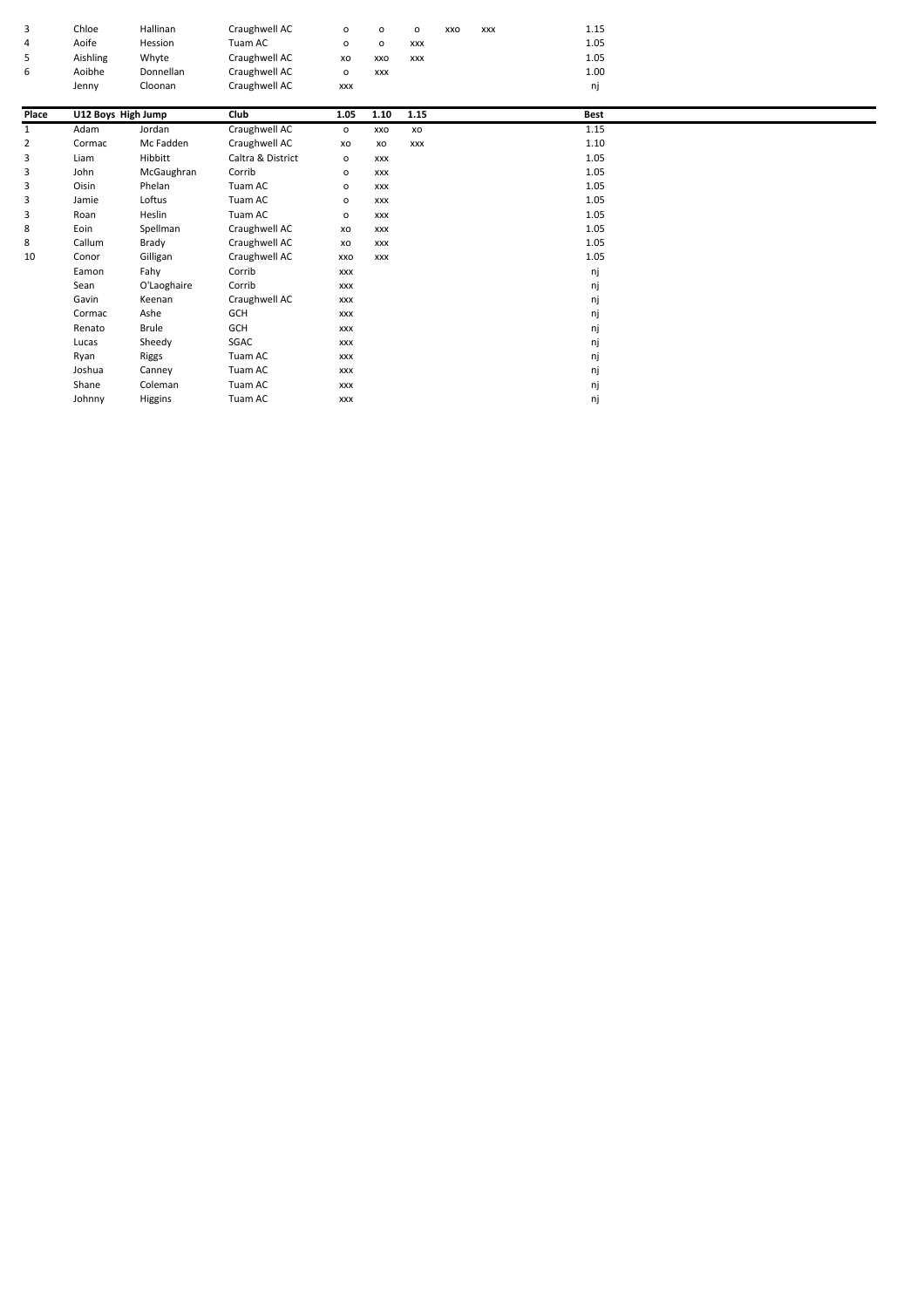| Place                    | Senior Women Long Jump      |                  | $\overline{Club}$                    | Jump 1             | Jump <sub>2</sub>  | Jump 3 | <b>Best</b> |
|--------------------------|-----------------------------|------------------|--------------------------------------|--------------------|--------------------|--------|-------------|
| Guest                    | Laura                       | Cunningham       | Craughwell AC                        | 4.66               | x                  | 4.49   | 4.66        |
| $\mathbf 1$              | Lorraine                    | Delaney          | Craughwell AC                        | 4.24               | 4.28               | 4.45   | 4.45        |
| $\overline{\mathbf{c}}$  | Caoilin                     | Milton           | Craughwell AC                        | 4.44               | 3.16               | x      | 4.44        |
| 3                        | Aoife                       | Walsh            | Craughwell AC                        | 4.43               | X                  | x      | 4.43        |
| 4                        | Ciana                       | Reidy            | Craughwell AC                        | 4.22               | 4.18               | 4      | 4.22        |
| 5                        | Shauna                      | Tobin            | Craughwell AC                        | 3.72               | 3.91               | 3.97   | 3.97        |
| 6                        | Sinead                      | Kennedy          | Craughwell AC                        | 3.69               | 3.76               | 3.74   | 3.76        |
| $\overline{7}$           | Carmel                      | Murphy           | Caltra & District                    | 3.64               | 3.5                | 3.71   | 3.71        |
| 8                        | Nessa                       | Schukat          | Craughwell AC                        | $\pmb{\mathsf{x}}$ | 3.44               | 3.46   | 3.46        |
| 9                        | Anita                       | O'Shaughnessy    | Caltra & District                    | 3                  | 2.83               | 3.04   | 3.04        |
| Place                    | <b>Senior Men Long Jump</b> |                  | Club                                 | Jump 1             | Jump 2             | Jump 3 | <b>Best</b> |
| $\mathbf{1}$             | Brendan                     | Lynch            | Loughrea                             | 5.82               | $\mathsf{x}$       | 5.92   | 5.92        |
| $\overline{2}$           | Ben                         | Garrard          | Craughwell AC                        | 5.74               | 5.87               | X      | 5.87        |
| 3                        | Jerry                       | Keary            | Craughwell AC                        | 5.55               | x                  | 5.72   | 5.72        |
| 4                        | Peter                       | Martin           | Craughwell AC                        | 5.25               | 5.22               | 5.29   | 5.29        |
| 5                        | Patryk                      | Woleniuk         | <b>ATHENRY</b>                       | 5.15               | X                  | 4.26   | 5.15        |
| 6                        | Louis                       | Molloy           | Craughwell AC                        | 4.88               | 5.08               | 5.05   | 5.08        |
| $\overline{\mathcal{I}}$ | Gavin                       | Cooney           | Craughwell AC                        | 5.05               | 4.57               | 4.62   | 5.05        |
| 8                        | Justin                      | Lane             | Tuam AC                              | $\pmb{\mathsf{x}}$ | x                  | 4.27   | 4.27        |
| Place                    | U16-17 Girls Long Jump      |                  | Club                                 | Jump 1             | Jump <sub>2</sub>  | Jump 3 | <b>Best</b> |
| $\mathbf{1}$             | Leanagh                     | Gilligan         | Craughwell AC                        | 4.45               | 4.73               | 4.72   | 4.73        |
| $\mathbf 2$              | Seren                       | O Toole          | <b>GCH</b>                           | 4.71               | 4.64               | 4.64   | 4.71        |
| 3                        | Chloe                       | Casey            | Craughwell AC                        | $\pmb{\mathsf{x}}$ | 4.37               | 4.54   | 4.54        |
| 4                        | Nesta                       | Yanga            | Loughrea                             | $\pmb{\mathsf{x}}$ | 4.41               | 4.38   | 4.41        |
| 5                        | SARAH                       | <b>GILHOOLEY</b> | <b>ATHENRY</b>                       | 3.97               | 4                  | 3.87   | 4           |
| 6                        | Mieke Sophie                | Kroening         | Tuam AC                              | 3.75               | 3.69               | 3.93   | 3.93        |
| 7                        | Ava                         | Power            | Craughwell AC                        | $\pmb{\mathsf{x}}$ | 3.64               | 3.42   | 3.64        |
| 8                        | Maeve                       | Dawson           | Craughwell AC                        | $\pmb{\mathsf{x}}$ | $\mathsf{x}$       | 2.89   | 2.89        |
| 9                        | Emma                        | Van Oosterhout   | Tuam AC                              | X                  | 2.21               | 2.55   | 2.55        |
| Place                    | U16-17 Boys Long Jump       |                  | Club                                 | Jump 1             | Jump <sub>2</sub>  | Jump 3 | <b>Best</b> |
| $\mathbf 1$              | Conor                       | Leahy            | Loughrea                             | 5.65               | 5.52               | 5.51   | 5.65        |
| $\overline{2}$           | Garvin                      | Surlis           | Craughwell AC                        | $\pmb{\mathsf{x}}$ | 4.96               | 4.67   | 4.96        |
| 3                        | <b>RUAIRI</b>               | <b>COLLINS</b>   | <b>ATHENRY</b>                       | 4.73               | 4.62               | 4.53   | 4.73        |
| 4                        | Eoghan                      | Jennings         | <b>GCH</b>                           | 4.56               | $\pmb{\mathsf{x}}$ | 4.72   | 4.72        |
| 5                        | Samuel                      | Ukaga            | Loughrea                             | 4.67               | 4.4                | 4.59   | 4.67        |
| 6                        | Rowan                       | Harley           | <b>Ballinasloe &amp; District AC</b> | 4.15               | 3.91               | 3.95   | 4.15        |
| $\boldsymbol{7}$         | Kyle                        | Moorhead         | Craughwell AC                        | 3.83               | 3.83               | 3.74   | 3.83        |
| 8                        | James                       | <b>Burke</b>     | <b>Ballinasloe &amp; District AC</b> | 3.56               | 3.55               | 3.41   | 3.56        |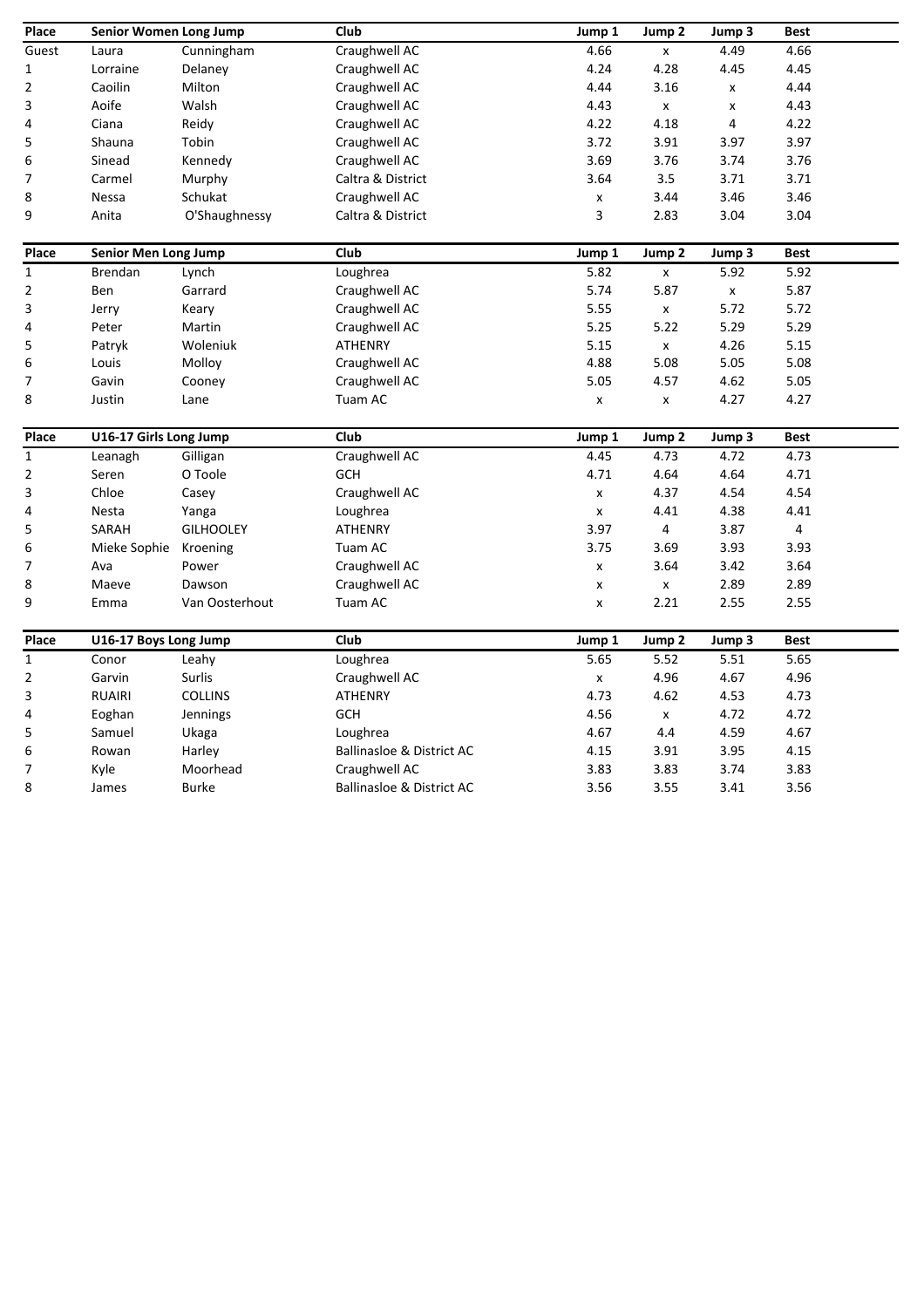| Place          | U15 Girls Long Jump |               | Club          | Jump 1             | Jump <sub>2</sub>  | Jump 3             | <b>Best</b> |  |
|----------------|---------------------|---------------|---------------|--------------------|--------------------|--------------------|-------------|--|
| $\mathbf{1}$   | Aoibhin             | Farrell       | Loughrea      | 4.04               | $\mathsf X$        | 4.48               | 4.48        |  |
| 2              | Aine                | Kelly         | Craughwell AC | 4.43               | 4.29               | 4.04               | 4.43        |  |
| 3              | Chloe               | Farragher     | Craughwell AC | X                  | X                  | 4.34               | 4.34        |  |
| 4              | Ellie               | Cronin        | Craughwell AC | $\pmb{\mathsf{x}}$ | $\pmb{\mathsf{x}}$ | 4.25               | 4.25        |  |
| 5              | Ava                 | Finn          | Craughwell AC | 4.23               | 2.76               | 3.65               | 4.23        |  |
| 6              | Sinead              | Duggan        | GCH           | 4.19               | 4.17               | 4.02               | 4.19        |  |
| $\overline{7}$ | SAOIRSE             | <b>HEALEY</b> | ATHENRY       | 3.58               | 4.17               | 4.18               | 4.18        |  |
| 8              | Aleisha             | Larkin        | Craughwell AC | 4.15               | 4.15               | 4                  | 4.15        |  |
| 9              | Alibhe              | Folan         | Craughwell AC | 2.67               | 3.93               | 3.77               | 3.93        |  |
| 10             | Ornaith             | Coen          | Craughwell AC | 3.74               | 3.82               | 3.69               | 3.82        |  |
| 11             | Aoife               | Kelly         | Craughwell AC | 3.6                | $\pmb{\mathsf{X}}$ | 3.8                | 3.8         |  |
| 12             | Roisin              | Moloney       | SGAC          | $\pmb{\mathsf{x}}$ | 3.39               | 3.48               | 3.48        |  |
| 13             | Ciara               | Huges         | Craughwell AC | 3.36               | 3.16               | 3.34               | 3.36        |  |
| 14             | Rebecca             | Derrane       | SGAC          | 3.04               | 2.68               | 3.09               | 3.09        |  |
| 15             | Niamh               | Mc Sweeney    | Craughwell AC | x                  | 3.07               | 2.84               | 3.07        |  |
| 16             | Maebh               | Keogh         | Corrib        | 2.93               | 3.06               | 3.04               | 3.06        |  |
| 17             | Annie               | DeHora        | Craughwell AC | x                  | 2.93               | x                  | 2.93        |  |
|                | Edel                | Farrelly      | Craughwell AC | x                  | $\pmb{\mathsf{x}}$ | x                  | nj          |  |
| Place          | U15 Boys Long Jump  |               | Club          | Jump 1             | Jump <sub>2</sub>  | Jump 3             | <b>Best</b> |  |
| $\mathbf{1}$   | Conor               | Trehy         | Craughwell AC | 4.26               | 3.82               | 4.44               | 4.44        |  |
| 2              | Paschal             | Walsh         | Craughwell AC | $\pmb{\mathsf{X}}$ | 4.38               | $\mathsf{x}$       | 4.38        |  |
| 3              | Luadaigh            | Morgan        | Craughwell AC | 4.31               | X                  | 4.14               | 4.31        |  |
| 4              | Shaun               | Gilligan      | Craughwell AC | 4.23               | 3.93               | 4.22               | 4.23        |  |
| 5              | Jack                | Farrell       | Craughwell AC | 3.86               | 3.97               | 4.22               | 4.22        |  |
| 6              | Gavin               | Lee           | Craughwell AC | 4.09               | 4.16               | 4.07               | 4.16        |  |
| 7              | Jack                | Fitzgerald    | Craughwell AC | 3.25               | 3.86               | 3.83               | 3.86        |  |
| 8              | Sean                | Forrest       | Corrib        | 3.74               | 3.54               | 3.55               | 3.74        |  |
| 9              | Sean                | Cotter        | Craughwell AC | 3.65               | X                  | x                  | 3.65        |  |
| 10             | Joe                 | <b>Mears</b>  | SGAC          | 3.63               | 3.43               | 3.39               | 3.63        |  |
| 11             | Cian                | Mullarkey     | Corrib        | 3.61               | 3.62               | $\pmb{\mathsf{x}}$ | 3.62        |  |
| 12             | James               | Furey         | Craughwell AC | 3.54               | 3.44               | 3.54               | 3.54        |  |
| 13             | Aoran               | Healy         | Craughwell AC | 3.52               | 3.25               | 2.97               | 3.52        |  |
| 14             | Daniel              | Malone        | SGAC          | x                  | 2.8                | 2.6                | 2.8         |  |
|                | Oisin               | Davis         | Craughwell AC | x                  | x                  | x                  | nj          |  |
|                | Liam                | Gaughan       | SGAC          | x                  | x                  | x                  | nj          |  |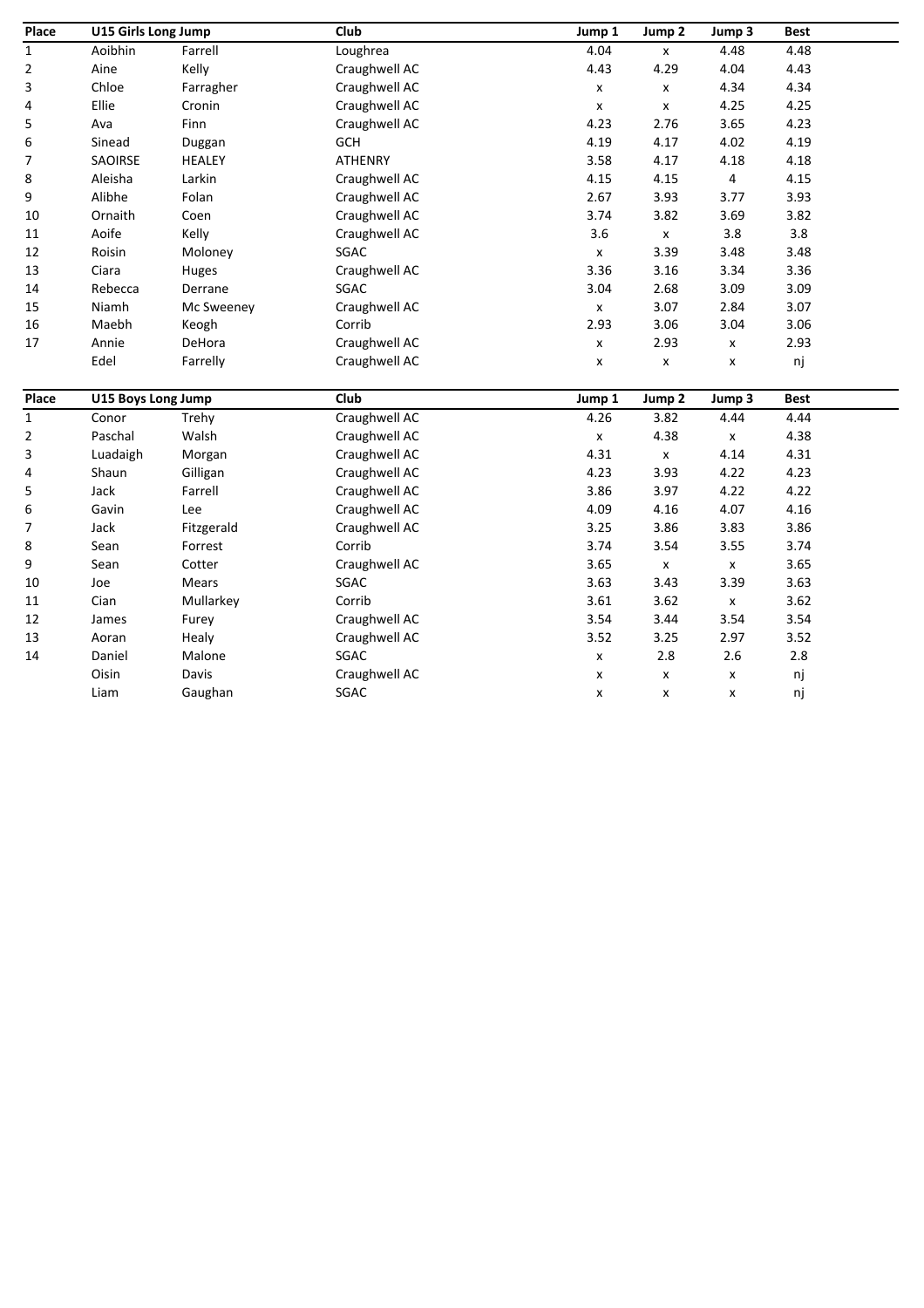| Place            | U14 Girls Long Jump |                | Club                                 | Jump 1             | Jump 2             | Jump 3             | <b>Best</b>             |     |
|------------------|---------------------|----------------|--------------------------------------|--------------------|--------------------|--------------------|-------------------------|-----|
| $\mathbf{1}$     | Rebekah             | Flynn          | Craughwell AC                        | 3.94               | 3.84               | 3.78               | 3.94                    |     |
| 2                | Róisín              | Dalton         | SGAC                                 | 3.85               | 3.88               | 3.82               | 3.88                    |     |
| 3                | Nicole              | Quirke         | <b>GCH</b>                           | 2.48               | 3.52               | 3.76               | 3.76                    |     |
| 4                | Gillian             | Mc Grath       | GCH                                  | 3.58               | 3.56               | 3.75               | 3.75                    |     |
| 5                | Aoife               | Waldron        | <b>GCH</b>                           | 3.52               | 3.59               | 3.66               | 3.66                    |     |
| 6                | Saoirse             | Pearse         | Craughwell AC                        | $\pmb{\mathsf{x}}$ | 3.52               | 1.70               | 3.52                    |     |
| 7                | Isabelle            | Moynihan       | Tuam AC                              | 3.23               | 3.08               | 3.51               | 3.51                    |     |
| 8                | Anna                | Molloy         | Craughwell AC                        | 3.26               | 3.42               | 2.40               | 3.42                    |     |
| 9                | Eimear              | <b>Burke</b>   | GCH                                  | 3.17               | 3.13               | 3.40               | 3.40                    |     |
| 10               | Roisin              | Martin         | Tuam AC                              | 3.18               | $\pmb{\mathsf{X}}$ | 3.24               | 3.24                    |     |
| 11               | Megan               | Nicolas        | Craughwell AC                        | 2.98               | 3.13               | $\mathsf{x}$       | 3.13                    |     |
| 12               | Elanor              | Nicolas        | Craughwell AC                        | $\pmb{\mathsf{x}}$ | 2.96               | 3.08               | 3.08                    |     |
| 13               | Aoibheann           | Phelan         | Tuam AC                              | 2.98               | 2.82               | 2.83               | 2.98                    |     |
| 14               | Molly               | Mulryan        | Caltra & District                    | 1.82               | 2.54               | 2.96               | 2.96                    |     |
| 15               | Lucy                | Van Oosterhout | Tuam AC                              | 2.33               | 2.76               | 2.09               | 2.76                    |     |
| 16               | Ella                | Rafferty       | Tuam AC                              | 2.49               | 2.42               | 2.63               | 2.63                    |     |
| 17               | Shauna              | <b>Burke</b>   | Tuam AC                              | 2.34               | 2.28               | 2.29               | 2.34                    |     |
| 18               | Katie               | <b>Burke</b>   | Tuam AC                              | 1.69               | $\pmb{\mathsf{x}}$ | 1.89               | 1.89                    |     |
| Place            | U14 Boys Long Jump  |                | Club                                 | Jump 1             | Jump <sub>2</sub>  | Jump 3             | <b>Best</b>             |     |
| $\mathbf 1$      | Jack                | Hession        | Tuam AC                              | $\pmb{\mathsf{x}}$ | 4.4                | 4.69               | 4.69                    | CBP |
| $\overline{2}$   | Luke                | Dahler         | GCH                                  | 4.29               | 4.48               | 4.58               | 4.58                    |     |
| 3                | Conor               | Hoade          | Craughwell AC                        | 4.21               | 4.31               | 4.57               | 4.57                    |     |
| 4                | CALUM               | <b>HEALY</b>   | ATHENRY                              | 4.45               | 4.53               | 4.45               | 4.53                    |     |
| 5                | Rian                | Kearney        | Craughwell AC                        | $\pmb{\mathsf{x}}$ | $\pmb{\times}$     | 4.48               | 4.48                    |     |
| 6                | Jack                | Connolly       | Caltra & District                    | 4.22               | 4.1                | 4.31               | 4.31                    |     |
| $\boldsymbol{7}$ | Lukas               | Schukat        | Craughwell AC                        | 4.19               | 4.21               | 4.2                | 4.21                    |     |
| 8                | Charlie             | Naughton       | <b>Ballinasloe &amp; District AC</b> | 4.05               | 4.12               | 4.04               | 4.12                    |     |
| 9                | Liam                | McDonagh       | Craughwell AC                        | $\pmb{\mathsf{x}}$ | 3.84               | 4.09               | 4.09                    |     |
| 10               | Adam                | McGreal        | <b>Ballinasloe &amp; District AC</b> | 4.05               | 3.88               | 3.83               | 4.05                    |     |
| 11               | Conor               | Harley         | <b>Ballinasloe &amp; District AC</b> | 4                  | 3.51               | 3.86               | $\overline{\mathbf{4}}$ |     |
| 12               | Liam                | Mulveen        | Craughwell AC                        | 3.98               | 3.88               | 3.91               | 3.98                    |     |
| 13               | Matthew             | Gordon         | <b>GCH</b>                           | 3.65               | 3.43               | 3.94               | 3.94                    |     |
| 14               | Shane               | Fitzpatrick    | <b>Ballinasloe &amp; District AC</b> | 3.82               | 3.91               | 3.81               | 3.91                    |     |
| 15               | Ciaran              | Bailey         | SGAC                                 | 3.58               | 3.24               | $\pmb{\mathsf{x}}$ | 3.58                    |     |
| 16               | Fabien              | Fleetwood      | Craughwell AC                        | 3.4                | 3.2                | 3.44               | 3.44                    |     |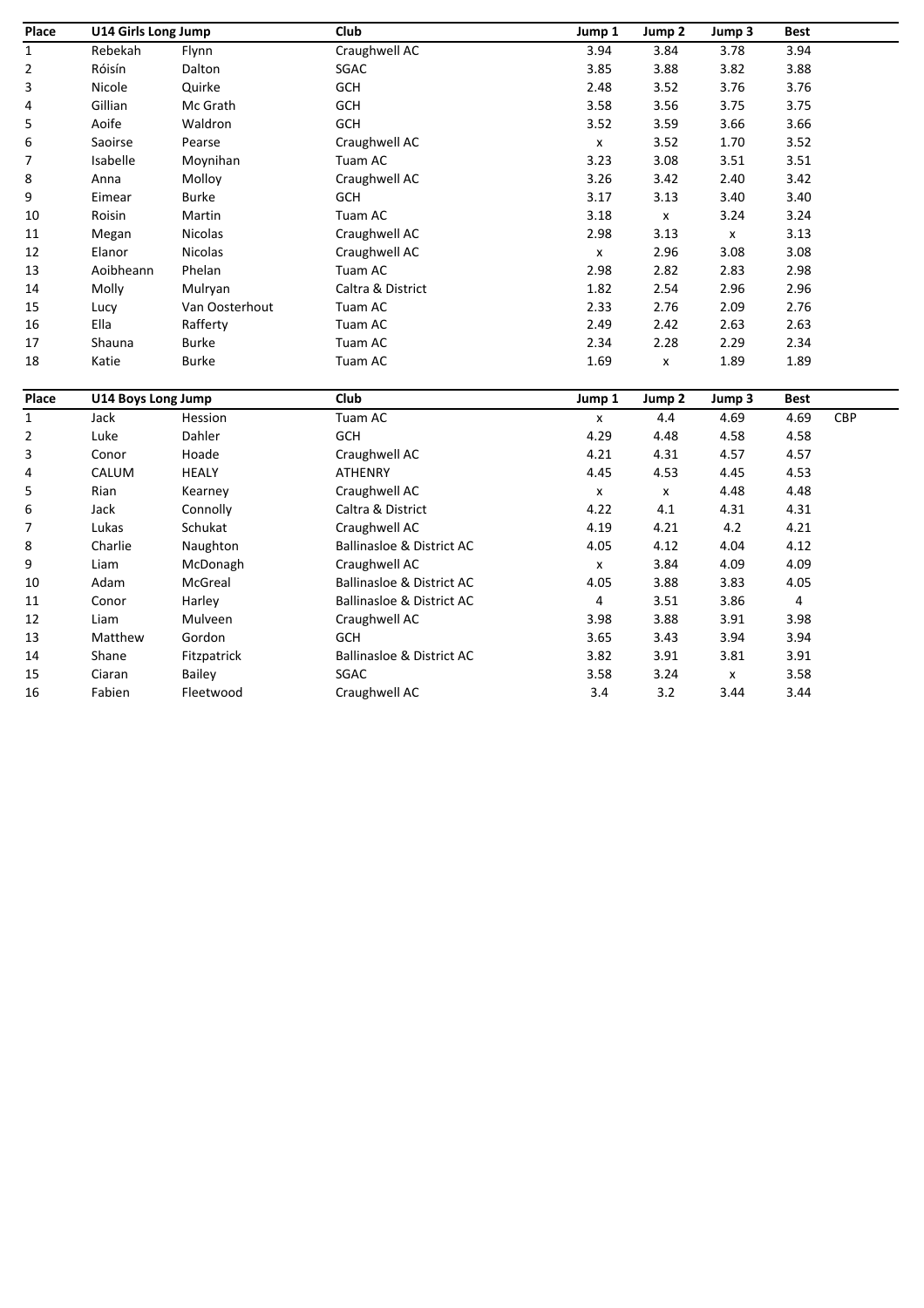| Place        | U13 Girls Long Jump |              | Club                                 | Jump 1             | Jump 2             | Jump 3             | <b>Best</b> |
|--------------|---------------------|--------------|--------------------------------------|--------------------|--------------------|--------------------|-------------|
| $\mathbf{1}$ | Katie               | Scully       | Craughwell AC                        | 3.95               | 4.13               | 3.94               | 4.13        |
| 2            | Jade                | Moorhead     | Craughwell AC                        | $\pmb{\mathsf{X}}$ | $\pmb{\mathsf{x}}$ | 3.69               | 3.69        |
| 3            | Ella                | Lyons        | Craughwell AC                        | 3.56               | $\pmb{\mathsf{x}}$ | 3.34               | 3.56        |
| 4            | MaryAnne            | Jordan       | Caltra & District                    | 3.44               | 3.05               | 2.49               | 3.44        |
| 5            | Sarah               | Byrne        | Craughwell AC                        | 3.26               | X                  | 3.29               | 3.29        |
| 6            | Aoibhe              | Carr         | Craughwell AC                        | 3.29               | X                  | x                  | 3.29        |
| 7            | Siofra              | Davis        | Craughwell AC                        | 3.24               | $\pmb{\mathsf{x}}$ | X                  | 3.24        |
| 8            | Fauve               | Aylmer       | Craughwell AC                        | 3.19               | 3.19               | 3.23               | 3.23        |
| 9            | Emily               | Derrane      | SGAC                                 | 3.21               | 3.08               | 3.11               | 3.21        |
| $10\,$       | Aisling             | Lydon        | Corrib                               | 3.16               | 3.09               | 3.19               | 3.19        |
| 11           | Ciara               | Moloney      | SGAC                                 | 2.19               | 3.18               | 3.13               | 3.18        |
| 12           | Muireann            | Frawley      | SGAC                                 | 2.98               | 2.98               | 3.18               | 3.18        |
| 13           | Clodagh             | O'Meara      | Craughwell AC                        | 3.07               | 2.95               | 3.13               | 3.13        |
| 14           | Emily               | Kenny        | Tuam AC                              | 2.66               | $\pmb{\mathsf{x}}$ | 3.13               | 3.13        |
| 15           | Anna                | Higgins      | Tuam AC                              | 3.09               | 2.83               | 3.12               | 3.12        |
| 16           | Holly               | Corcoran     | SGAC                                 | 3.02               | 3.09               | 2.94               | 3.09        |
| 17           | Victoria            | Greaney      | Craughwell AC                        | x                  | $\pmb{\mathsf{x}}$ | 3.02               | 3.02        |
| 18           | Ella                | Zywczyk      | Tuam AC                              | x                  | 2.85               | 2.98               | 2.98        |
| 19           | Emma                | McGreal      | <b>Ballinasloe &amp; District AC</b> | 2.56               | 2.76               | 2.9                | 2.9         |
| 20           | Grace               | Leen         | Craughwell AC                        | 1.77               | $\pmb{\mathsf{x}}$ | 2.84               | 2.84        |
| 21           | Millie              | Geraghty     | Craughwell AC                        | 2.74               | X                  | 2.8                | 2.8         |
| 22           | Ciara               | Crossan      | SGAC                                 | 2.54               | 2.44               | 2.72               | 2.72        |
| 23           | Ciara               | Moloney      | Loughrea                             | 2.71               | 2.57               | 2.43               | 2.71        |
| 24           | Rachel              | Kelly        | <b>GCH</b>                           | 2.45               | 2.59               | 2.69               | 2.69        |
| 25           | Sarah               | Williams     | Corrib                               | 2.06               | 1.9                | 2.69               | 2.69        |
| 26           | Caitlin             | Griffin      | Loughrea                             | 2.65               | 2.54               | 2.16               | 2.65        |
| 27           | Erin                | Doyle        | Craughwell AC                        | 2.43               | 2.61               | 2.64               | 2.64        |
| 28           | Shauna              | Hession      | Tuam AC                              | 2.46               | 2.52               | 2.44               | 2.52        |
| 29           | Katie               | McLaughlin   | SGAC                                 | 1.73               | 1.89               | 1.76               | 1.89        |
|              | Abbie               | Rooney       | Craughwell AC                        | x                  | $\pmb{\mathsf{x}}$ | x                  | nj          |
|              | Ailish              | <b>Burke</b> | Craughwell AC                        | x                  | X                  | x                  | nj          |
|              | Erin                | Kelly        | Craughwell AC                        | x                  | x                  | x                  | nj          |
|              | Molly               | Garrard      | SGAC                                 | x                  | $\pmb{\mathsf{x}}$ | X                  | nj          |
| Place        | U13 Boys Long Jump  |              | Club                                 | Jump 1             | Jump 2             | Jump 3             | <b>Best</b> |
| $\mathbf{1}$ | Evan                | Hallinan     | Craughwell AC                        | 4.13               | 4.05               | 3.95               | 4.13        |
| 2            | Stephen             | Mannion      | SGAC                                 | x                  | 3.78               | 3.99               | 3.99        |
| 3            | Ross                | Cosgrove     | Tuam AC                              | 3.62               | 3.79               | 3.9                | 3.9         |
| 4            | Cian                | Lavan        | Craughwell AC                        | 3.78               | 3.66               | 3.79               | 3.79        |
| 5            | Kenneth             | O'Connor     | Craughwell AC                        | 3.65               | 2.52               | 3.63               | 3.65        |
| 6            | Calvin              | Ryan         | Craughwell AC                        | 3.12               | 3.05               | 3.34               | 3.34        |
| 7            | LIAM                | SHAW         | ATHENRY                              | 3.31               | $\pmb{\mathsf{X}}$ | 3.25               | 3.31        |
| 8            | Andrew              | Horan        | SGAC                                 | 2.95               | 3.08               | 3.06               | 3.08        |
| 9            | Robert              | McGrath      | Tuam AC                              | 2.98               | 2.97               | 2.99               | 2.99        |
| 10           | Ódhran              | Gilligan     | Craughwell AC                        | $\pmb{\mathsf{x}}$ | 2.96               | 2.94               | 2.96        |
| 11           | Conor               | Murphy       | SGAC                                 | $\pmb{\mathsf{x}}$ | 2.93               | $\pmb{\mathsf{X}}$ | 2.93        |
| 12           | Andy                | Feeney       | GCH                                  | 2.92               | 2.52               | 2.9                | 2.92        |
| 13           | Sean                | Kelleher     | SGAC                                 | 2.77               | 2.87               | 2.67               | 2.87        |
| 14           | Cillian             | Griffin      | Corrib                               | 2.76               | 2.78               | 2.75               | 2.78        |
| 15           | Tallon              | Milton       | Craughwell AC                        | $\pmb{\mathsf{x}}$ | 2.7                | 2.59               | 2.7         |
| 16           | Danny               | Harhen       | Tuam AC                              | 2.15               | $\pmb{\mathsf{X}}$ | 2.64               | 2.64        |
| 17           | Dylan               | Tracey       | Caltra & District                    | 2.49               | 2.37               | 2.63               | 2.63        |
| 18           | Peader              | Feeney       | <b>GCH</b>                           | 2.38               | 2.47               | 2.55               | 2.55        |
| 19           | Sean                | Malone       | SGAC                                 | 2.11               | 2.26               | $\pmb{\mathsf{x}}$ | 2.26        |
| 20           | Darragh             | Coen         | Tuam AC                              | $\pmb{\mathsf{x}}$ | 1.89               | 1.75               | 1.89        |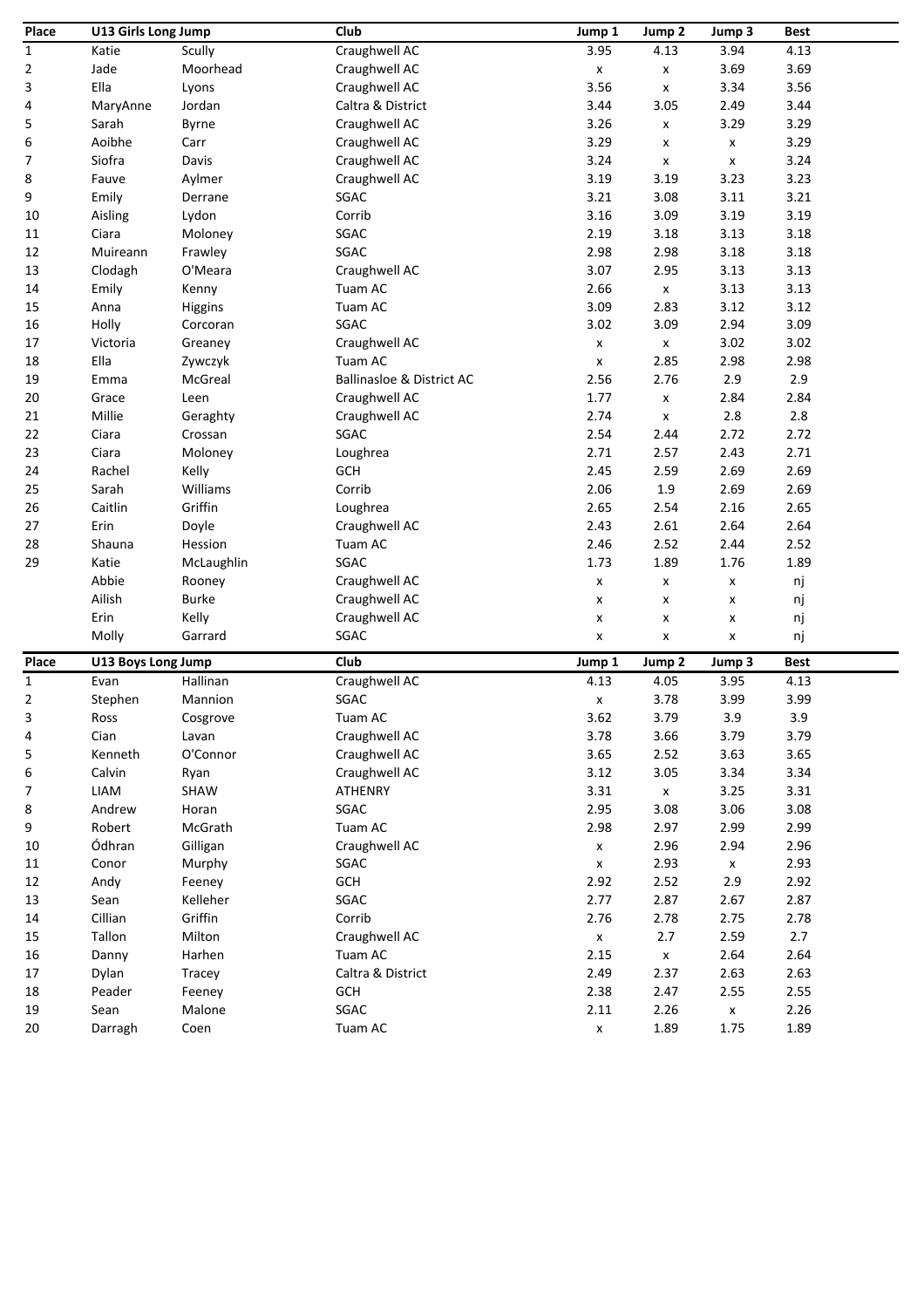| Place        | U12 Girls Long Jump |                       | Club               | Jump 1             | Jump 2                     | Jump 3             | <b>Best</b>  |
|--------------|---------------------|-----------------------|--------------------|--------------------|----------------------------|--------------------|--------------|
| 1            | Isabella            | Boland                | Craughwell AC      | 3.45               | 3.41                       | 3.33               | 3.45         |
| 2            | Grace               | Lynch                 | Craughwell AC      | 3.24               | 3.32                       | 3.44               | 3.44         |
| 3            | Chloe               | Hallinan              | Craughwell AC      | 3.3                | 3.33                       | $\pmb{\mathsf{x}}$ | 3.33         |
| 4            | Grace               | Keavney               | Craughwell AC      | $\pmb{\mathsf{x}}$ | 3.32                       | 3.18               | 3.32         |
| 5            | Roisin              | McNamee               | SGAC               | 2.99               | 2.77                       | 1.64               | 2.99         |
| 6            | Sole                | Lopez                 | Craughwell AC      | 2.71               | 2.91                       | 2.89               | 2.91         |
| 7            | Aoibhe              | Donnellan             | Craughwell AC      | 2.88               | 2.69                       | $\pmb{\mathsf{x}}$ | 2.88         |
| 8            | Isabella            | Fitzgerald            | Craughwell AC      | 2.47               | $\pmb{\mathsf{X}}$         | 2.85               | 2.85         |
| 9            | Sinead              | Maher                 | SGAC               | 2.78               | 2.65                       | $\pmb{\mathsf{x}}$ | 2.78         |
| 10           | Sarah               | Mongey                | Tuam AC            | 2.44               | 2.76                       | 2.77               | 2.77         |
| 11           | Aoife               | Hession               | Tuam AC            | $\pmb{\mathsf{x}}$ | 2.77                       | 2.69               | 2.77         |
| 12           | <b>BRONAGH</b>      | DEELEY                | <b>ATHENRY</b>     | 2.39               | 2.71                       | 2.66               | 2.71         |
| 13           | Ava                 | Monaghan              | SGAC               | $\pmb{\mathsf{x}}$ | 2.71                       | $\pmb{\mathsf{x}}$ | 2.71         |
| 14           | Saoirse             | Murray                | Caltra & District  | 2.69               | 2.65                       | 2.53               | 2.69         |
| 15           | Clodagh             | Quirke                | <b>GCH</b>         | 2.57               | 2.55                       | 2.67               | 2.67         |
| 16           | Niamh               | O Connor              | Craughwell AC      | $\pmb{\mathsf{x}}$ | 2.55                       | 2.47               | 2.55         |
| 17           | Aishling            | Corry                 | Loughrea           | 1.72               | 2.43                       | 2.3                | 2.43         |
| 18           | Katie               | Keane                 | <b>GCH</b>         | $2.4\,$            | 2.21                       | 2.16               | 2.4          |
| 19           | Roisin              | <b>Broderick</b>      | Loughrea           | 2.03               | 2.05                       | 2.39               | 2.39         |
| 20           | Tara                | Molloy                | Craughwell AC      | $\pmb{\mathsf{x}}$ | 2.2                        | 2.37               | 2.37         |
| 21           | Shannon             | Smith                 | Caltra & District  | 2.32               | 2.09                       | 2.3                | 2.32         |
|              |                     |                       |                    | $\pmb{\mathsf{X}}$ |                            |                    | 2.32         |
| 22           | Catherine           | Gorman                | Craughwell AC      |                    | 2.32                       | 2.24               | 2.16         |
| 23           | Carmel              | Conway                | Craughwell AC      | 2.16               | 1.91                       | 2.16               |              |
| 24           | SARAH               | <b>KEATING</b>        | <b>EAST GALWAY</b> | 1.91               | $\pmb{\mathsf{X}}$         | 1.99               | 1.99         |
| 25           | Niamh               | Harhen                | Tuam AC            | 1.87               | 1.9                        | $\pmb{\mathsf{X}}$ | 1.9          |
| 26           | Sonya               | Blake                 | Tuam AC            | 1.76               | 1.85                       | 1.81               | 1.85         |
| 27           | Kira                | Mills                 | Caltra & District  | 1.61               | 1.68                       | 1.84               | 1.84         |
| 28           | Ruth                | Mockler               | Caltra & District  | 1.68               | 1.52                       | 1.72               | 1.72         |
| Place        | U12 Boys Long Jump  |                       | Club               | Jump 1             | Jump <sub>2</sub>          | Jump 3             | <b>Best</b>  |
| $\mathbf{1}$ | Oisin               | Phelan                | Tuam AC            | 3.85               | 3.73                       | X                  | 3.85         |
| 2            | Conor               | Gilligan              | Craughwell AC      | 3.62               | 3.66                       | 3.54               | 3.66         |
| 3            | Rowan               | Heslin                | Tuam AC            | 3.53               | 3.29                       | 3.66               | 3.66         |
| 4            | Thomas              | Fitzgerald            | Craughwell AC      | 3.42               | 3.39                       | 3.34               | 3.42         |
| 5            | Cormac              | Mc Fadden             | Craughwell AC      | 3.42               | 3.31                       | $\pmb{\mathsf{x}}$ | 3.42         |
| 6            | Mark                | Osborne               | Corrib             | 3.4                | 3.32                       | 3.05               | 3.4          |
| 7            | Adam                | Jordan                | Craughwell AC      | X                  | 3.36                       | $\pmb{\mathsf{x}}$ | 3.36         |
| 8            | Michael             | Mulryan               | Caltra & District  | 2.96               | 3.2                        | 3.05               | 3.2          |
| 9            | Callum              | Brady                 | Craughwell AC      | 3.18               | 3.03                       | X                  | 3.18         |
| $10\,$       | Alan                | Zimmer                | Craughwell AC      | $\pmb{\mathsf{x}}$ | 2.81                       | 3.04               | 3.04         |
| 11           | Andrew              | Gordon                | GCH                | 2.93               | 2.42                       | 3.01               | 3.01         |
| 12           | Senan               | Mc Donnell            | <b>GCH</b>         | 3.01               | $\pmb{\mathsf{X}}$         | 2.9                | 3.01         |
| 13           | Cormac              | Ashe                  | GCH                | 2.92               | 2.95                       | 2.74               | 2.95         |
| 14           | Michael             | Hussey                | GCH                | 2.66               | 2.55                       | 2.95               | 2.95         |
| 15           | Lucas               | Sheedy                | SGAC               | 2.95               | 2.94                       | $\pmb{\mathsf{X}}$ | 2.95         |
| 16           | Dara                | Mannion               | Tuam AC            | 2.67               | 2.76                       | 2.81               | 2.81         |
| 17           | Liam                | Hibbitt               | Caltra & District  | 2.66               | $\pmb{\mathsf{X}}$         | 2.75               | 2.75         |
| 18           | Gavin               | Keenan                | Craughwell AC      | $\pmb{\mathsf{x}}$ | 2.7                        | $\pmb{\mathsf{X}}$ | 2.7          |
| 19           | Cian                | Mitchell              | Tuam AC            | 2.65               | 2.68                       | 2.58               | 2.68         |
| 20           | Caleb               | Fleetwood             | Craughwell AC      | 2.41               | 2.34                       | 2.6                | $2.6\,$      |
| 21           | Renato              | <b>Brule</b>          | <b>GCH</b>         | 2.52               | 2.57                       | $\pmb{\mathsf{X}}$ | 2.57         |
| 22           |                     |                       |                    |                    |                            |                    |              |
|              |                     |                       |                    |                    |                            |                    |              |
|              | Joshua              | Canney                | Tuam AC            | 2.53               | 2.54                       | 2.37               | 2.54         |
| 23           | Jamie               | Loftus                | Tuam AC            | 2.27               | 2.36                       | 2.41               | 2.41         |
| 24<br>25     | Owen<br>Sean        | Halion<br>O'Laoghaire | Tuam AC<br>Corrib  | 2.33<br>1.95       | $\pmb{\mathsf{x}}$<br>2.17 | 2.04<br>2.15       | 2.33<br>2.17 |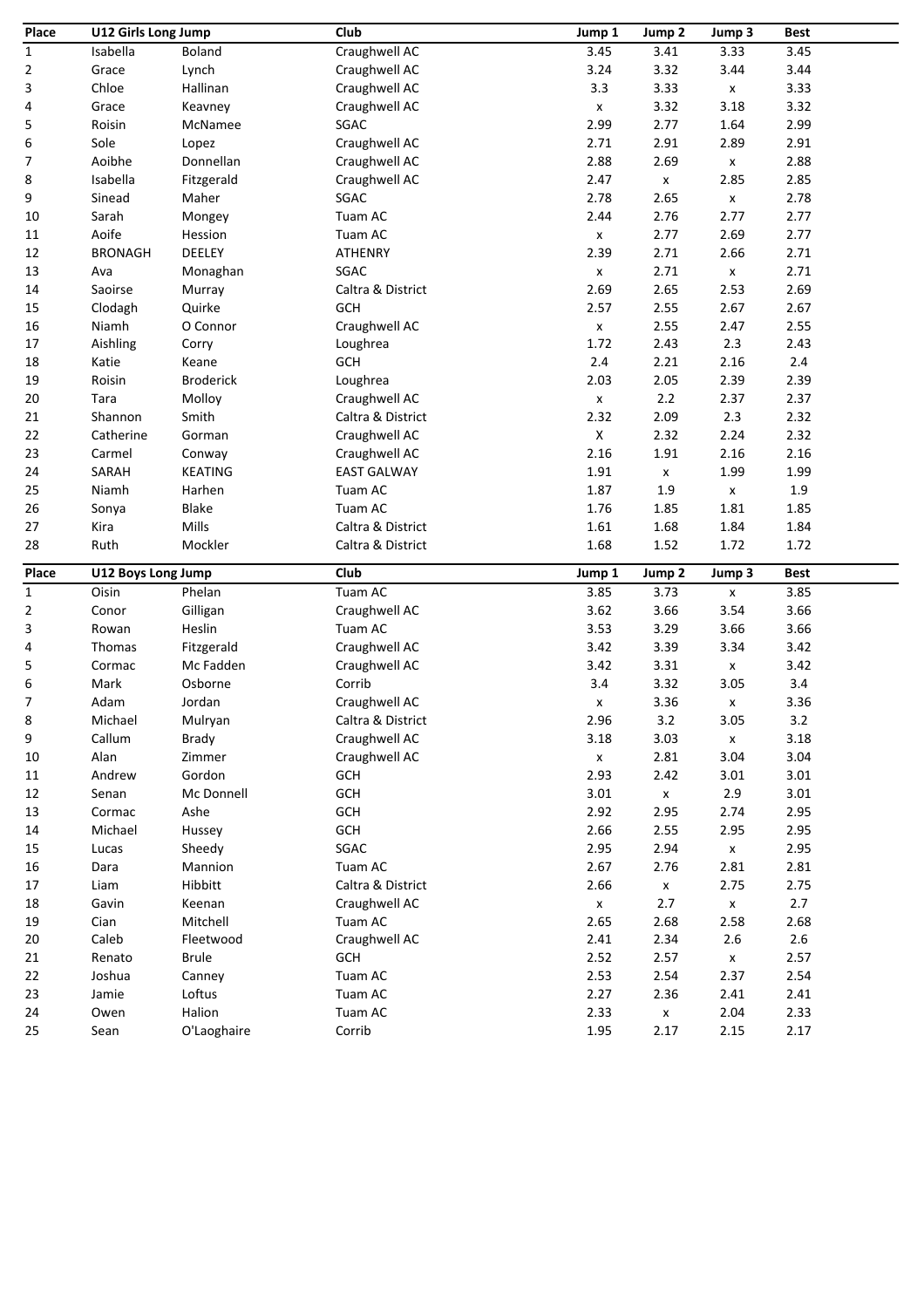| Place          | U11 Girls Long Jump |                       | Club                      | Jump 1             | Jump <sub>2</sub>  | Jump 3             | <b>Best</b> |     |
|----------------|---------------------|-----------------------|---------------------------|--------------------|--------------------|--------------------|-------------|-----|
| $\mathbf{1}$   | Ella                | Farrelly              | Craughwell AC             | $\pmb{\mathsf{x}}$ | 3.64               | $\pmb{\chi}$       | 3.64        | CBP |
| $\overline{2}$ | Amy                 | Ní Chlochartaigh      | Club Lúthchleas Chonamara | 3.45               | 3.34               | 3.09               | 3.45        |     |
| 3              | Katie               | Flaherty              | SGAC                      | 3.43               | 3.33               | 3.06               | 3.43        |     |
| 4              | Hannah              | <b>Whitney Mangan</b> | Craughwell AC             | 3.03               | 3.33               | 3.31               | 3.33        |     |
| 5              | Shannon             | Quinn                 | Craughwell AC             | X                  | 3.28               | 3.32               | 3.32        |     |
| 6              | Sophie              | McIIrath              | Craughwell AC             | 3.11               | 3.11               | 2.89               | 3.11        |     |
| $\overline{7}$ | Evie                | Cullhane              | Craughwell AC             | 3.01               | 2.98               | 3.02               | 3.02        |     |
| 8              | Isabel              | Schukat               | Craughwell AC             | 2.95               | 2.73               | 2.94               | 2.95        |     |
| 9              | Lilly               | Lopez                 | Craughwell AC             | 2.95               | 2.93               | $\pmb{\mathsf{x}}$ | 2.95        |     |
| 10             | Sarah               | Concannon             | Craughwell AC             | 2.85               | 2.92               | 2.82               | 2.92        |     |
| 11             | <b>Beth</b>         | Crowe                 | Craughwell AC             | 2.64               | 2.85               | 2.91               | 2.91        |     |
| 12             | Isobel              | Whyte                 | Craughwell AC             | 2.91               | 2.79               | 2.76               | 2.91        |     |
| 13             | Abbi                | McGrath               | Tuam AC                   | 2.79               | 2.84               | 2.89               | 2.89        |     |
| 14             | Amelie              | Grogan                | Craughwell AC             | 2.89               | 2.77               | $\pmb{\mathsf{x}}$ | 2.89        |     |
| 15             | Maiah               | Fleetwood             | Craughwell AC             | 2.84               | 2.79               | 2.48               | 2.84        |     |
| 16             | Keely               | Grogan                | Craughwell AC             | 2.75               | $\pmb{\mathsf{x}}$ | 2.77               | 2.77        |     |
| 17             | Roisin              | Harvey                | Corrib                    | 2.73               | 2.73               | 2.57               | 2.73        |     |
| 18             | Ella                | Ní Chlochartaigh      | Club Lúthchleas Chonamara | $\pmb{\mathsf{x}}$ | 2.27               | 2.67               | 2.67        |     |
| 19             | Aoibhe              | Seoige                | Club Lúthchleas Chonamara | 2.64               | 2.65               | 2.54               | 2.65        |     |
| 20             | Ellen               | Kelleher              | Craughwell AC             | 2.24               | 2.59               | 2.61               | 2.61        |     |
| 21             | Ellen               | Jordan                | Caltra & District         | $\pmb{\mathsf{x}}$ | 2.38               | 2.59               | 2.59        |     |
| 22             | Emma                | Dempsey               | <b>GCH</b>                | 2.59               | 2.5                | 2.38               | 2.59        |     |
| 23             | Kate                | Deignan               | Tuam AC                   | 2.49               | 2.28               | 2.55               | 2.55        |     |
| 24             | Erin                | Fahy                  | Craughwell AC             | 2.43               | 2.5                | 2.41               | 2.5         |     |
| 25             | Clodagh             | Gannon                | Corrib                    | $\pmb{\mathsf{x}}$ | 2.29               | $\pmb{\times}$     | 2.29        |     |
| 26             | Erin                | Dahler                | <b>GCH</b>                | 2.26               | 2.24               | 2.27               | 2.27        |     |
| 27             | Vivienne            | Greaney               | Craughwell AC             | 1.86               | $\pmb{\mathsf{x}}$ | 2.14               | 2.14        |     |
| 28             | Mikayla             | Mockler               | Caltra & District         | 1.81               | 1.91               | 2.09               | 2.09        |     |
| 29             | Isobel              | Doyle                 | Craughwell AC             | 1.86               | 1.94               | 2.08               | 2.08        |     |
| 30             | Niamh               | Ní Fhlatharta         | Club Lúthchleas Chonamara | 1.99               | 1.82               | 2.01               | 2.01        |     |
| 31             | Nisha               | Rizan                 | Craughwell AC             | 1.89               | 1.98               | 1.99               | 1.99        |     |
| 32             | Kate                | Tierney               | Caltra & District         | $\pmb{\mathsf{x}}$ | 1.85               | x                  | 1.85        |     |
|                | Clara               | Rooney                | Craughwell AC             | X                  | x                  | X                  | nj          |     |
|                | Amy Rose            | Kelly                 | SGAC                      | x                  | x                  | x                  | nj          |     |
|                | Aisling             | Morris                | Tuam AC                   | x                  | x                  | x                  | nj          |     |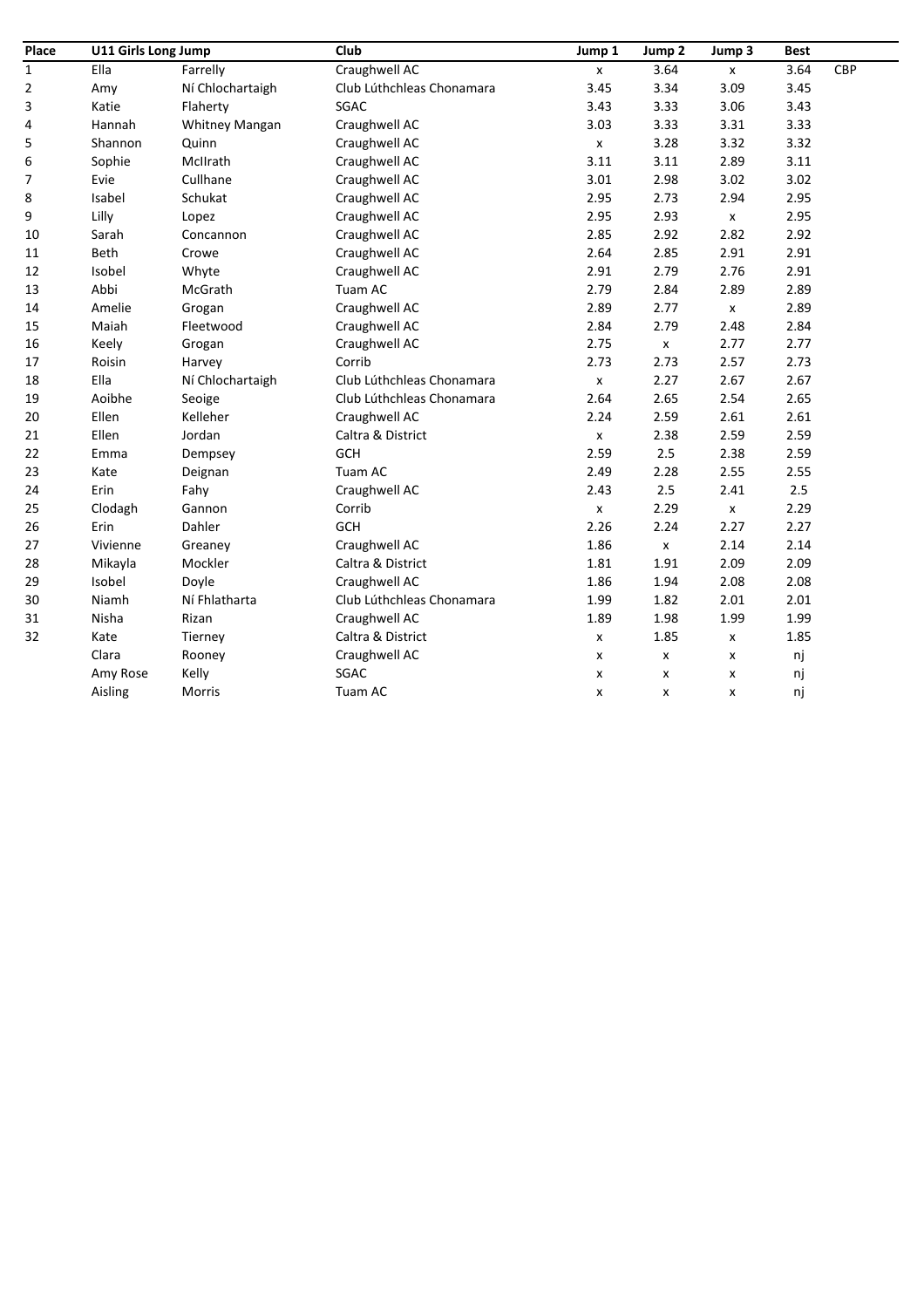| Place        | U11 Boys Long Jump |               | Club                      | Jump 1                    | Jump <sub>2</sub>  | Jump 3 | <b>Best</b> |            |
|--------------|--------------------|---------------|---------------------------|---------------------------|--------------------|--------|-------------|------------|
| $\mathbf{1}$ | Darragh            | Fahy          | Loughrea                  | $\mathsf{x}$              | $\mathsf{x}$       | 3.99   | 3.99        | <b>CBP</b> |
| 2            | Cian               | Connaughton   | Craughwell AC             | 3.02                      | 3.09               | 3.56   | 3.56        |            |
| 3            | Rian               | Comer         | Craughwell AC             | 3.43                      | $\pmb{\chi}$       | X      | 3.43        |            |
| 4            | Shane              | Meagher       | <b>GCH</b>                | 3.35                      | 3.25               | 3.31   | 3.35        |            |
| 5            | Kevin              | Munnelly      | Tuam AC                   | 3.27                      | 3.14               | 3.22   | 3.27        |            |
| 6            | Cian               | Halligan      | Tuam AC                   | 3.15                      | 3.06               | 3.26   | 3.26        |            |
| 7            | Ultan              | Tighe         | Tuam AC                   | 2.77                      | 3.21               | 3.02   | 3.21        |            |
| 8            | Fionn              | Higgins       | Craughwell AC             | $\pmb{\chi}$              | 3.19               | 3.14   | 3.19        |            |
| 9            | Simon              | Lynskey       | Craughwell AC             | 3.05                      | 3.05               | 3.09   | 3.09        |            |
| 10           | Rory               | Connolly      | Caltra & District         | 3.07                      | 2.71               | 3.05   | 3.07        |            |
| 11           | Shay               | Rabbitte      | Craughwell AC             | 2.71                      | 2.95               | 3.03   | 3.03        |            |
| 12           | <b>CONOR</b>       | <b>CURRAN</b> | <b>ATHENRY</b>            | 2.98                      | 2.82               | 2.74   | 2.98        |            |
| 13           | Kevin              | Halligan      | <b>GCH</b>                | 2.96                      | 2.75               | 2.63   | 2.96        |            |
| 14           | Diarmuid           | Murphy        | Tuam AC                   | 2.78                      | 2.93               | 2.74   | 2.93        |            |
| 15           | <b>AIDAN</b>       | SHAW          | <b>ATHENRY</b>            | X                         | $\pmb{\mathsf{x}}$ | 2.91   | 2.91        |            |
| 16           | Fionn              | Dahler        | <b>GCH</b>                | $\boldsymbol{\mathsf{x}}$ | 2.44               | 2.87   | 2.87        |            |
| 17           | John               | O Sullivan    | <b>GCH</b>                | 2.72                      | 2.73               | 2.76   | 2.76        |            |
| 18           | Eamon              | McGlynn       | Craughwell AC             | 2.67                      | 2.57               | 2.44   | 2.67        |            |
| 19           | Louis              | Garrard       | SGAC                      | $\pmb{\mathsf{x}}$        | 2.65               | 2.47   | 2.65        |            |
| 20           | Matthew            | Coleman       | Craughwell AC             | $\pmb{\mathsf{X}}$        | X                  | 2.6    | 2.6         |            |
| 21           | River              | Mc Carthy     | <b>GCH</b>                | 2.58                      | 2.45               | 1.85   | 2.58        |            |
| 22           | Ross               | Mitchell      | Tuam AC                   | 2.54                      | 2.56               | X      | 2.56        |            |
| 23           | Jack               | O'Shaughnessy | Caltra & District         | $\pmb{\mathsf{x}}$        | $\pmb{\chi}$       | 2.53   | 2.53        |            |
| 24           | Rian               | Middleton     | Craughwell AC             | 1.98                      | 2.17               | 2.48   | 2.48        |            |
| 25           | Colin              | McCafferty    | Caltra & District         | 2.32                      | 2.2                | 2.09   | 2.32        |            |
| 26           | Michael            | Fallon        | Caltra & District         | 2.12                      | 2.04               | X      | 2.12        |            |
| 27           | Caoilinn           | Murphy        | Club Lúthchleas Chonamara | 1.92                      | 1.72               | 1.79   | 1.92        |            |
| 28           | Conor              | Ryan          | Tuam AC                   | 1.28                      | $1.4\,$            | 1.85   | 1.85        |            |
|              | Darragh            | Kelly         | Craughwell AC             | x                         | x                  | X      | nj          |            |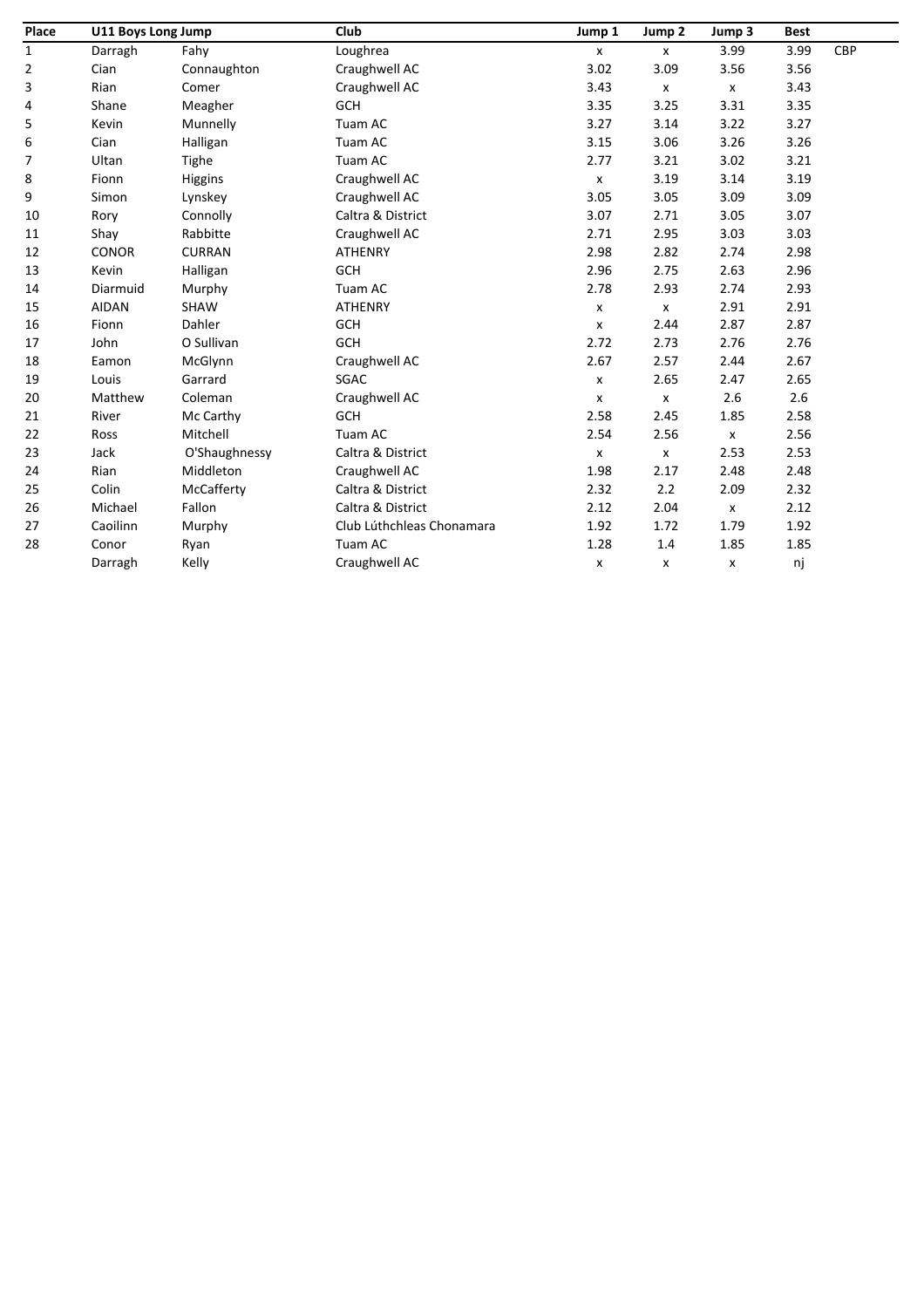| Place       | U10 Girls Long Jump |               | Club                      | Jump 1                    | Jump 2 | Jump 3             | <b>Best</b> |
|-------------|---------------------|---------------|---------------------------|---------------------------|--------|--------------------|-------------|
| $\mathbf 1$ | Emma                | O Donavan     | Craughwell AC             | 2.84                      | 2.98   | 3.17               | 3.17        |
| 2           | Ailbhe              | Walsh         | Corrib                    | 3.01                      | 2.34   | 2.79               | 3.01        |
| 3           | Maisie              | Curtis        | SGAC                      | 2.55                      | 2.5    | 2.81               | 2.81        |
| 4           | Oonagh              | Kelly         | Caltra & District         | 2.55                      | 2.3    | 2.75               | 2.75        |
| 5           | Ella                | Madden        | Club Lúthchleas Chonamara | 2.71                      | 2.65   | 2.53               | 2.71        |
| 6           | Gemma               | Hallinan      | Craughwell AC             | 2.69                      | 2.7    | 2.66               | 2.7         |
| 7           | Erin                | Dillon        | Craughwell Ac             | 2.68                      | 2.58   | 2.68               | 2.68        |
| 8           | Robyn               | Corcoran      | SGAC                      | 2.45                      | 2.68   | 2.47               | 2.68        |
| 9           | Moya                | <b>Butler</b> | Craughwell AC             | 2.67                      | 2.45   | 2.55               | 2.67        |
| 10          | Aisling             | Geaney        | SGAC                      | 2.33                      | 2.67   | 2.54               | 2.67        |
| 11          | Kelly               | Hallinan      | Craughwell AC             | 2.65                      | 2.63   | 2.59               | 2.65        |
| 12          | Gemma               | Casserly      | Tuam AC                   | 2.38                      | 2.65   | 2.59               | 2.65        |
| 13          | Juno                | Hayes         | <b>GCH</b>                | 2.62                      | 2.28   |                    | 2.62        |
| 14          | Beth                | Kelly         | SGAC                      | 2.26                      | 2.59   | 2.45               | 2.59        |
| 15          | Mia                 | Flaherty      | Caltra & District         | 2.45                      | 2.4    | 2.54               | 2.54        |
| 16          | Katelyn             | walsh         | Craughwell AC             | $\boldsymbol{\mathsf{x}}$ | 2.52   | 2.51               | 2.52        |
| 17          | Grace               | McGrath       | Tuam AC                   | 2.51                      | 2.41   | 2.45               | 2.51        |
| 18          | Ella                | Costello      | Tuam AC                   | 1.57                      | 2.47   | 1.74               | 2.47        |
| 19          | Kiera               | Mernagh       | Craughwell AC             | 2.11                      | 2.33   | 2.45               | 2.45        |
| 20          | Sophie              | Cryan         | Tuam AC                   | 1.7                       | 1.81   | 2.43               | 2.43        |
| 21          | Sadbh               | Mc Ghibne     | GCH                       | 2.37                      | 2.17   | 2.2                | 2.37        |
| 22          | Grace               | O'Shaughnessy | Caltra & District         | 2.15                      | 2.36   | 2.07               | 2.36        |
| 23          | Siun                | Cronin        | SGAC                      | 2.3                       | 2.09   | 2.14               | $2.3$       |
| 24          | Lillian             | Walsh         | Craughwell AC             | 2.19                      | 2.29   | 2.15               | 2.29        |
| 25          | Sophie              | Keenan        | Craughwell AC             | 2.28                      | 2.15   | 2.18               | 2.28        |
| 26          | Stephanie           | McShane       | Tuam AC                   | 2.24                      | 2.16   | 2.21               | 2.24        |
| 27          | Keevagh             | Barry         | Craughwell AC             | 2.18                      | 1.95   | 1.64               | 2.18        |
| 28          | Caoilagh            | Kelly         | Tuam AC                   | 2.16                      |        |                    | 2.16        |
| 29          | Sarah               | Osborne       | Corrib                    | 1.85                      | 2.11   | 1.85               | 2.11        |
| 30          | Faye                | Shaughnessy   | Craughwell AC             | 2.01                      | 1.94   | 1.92               | 2.01        |
| 31          | Emma                | Phelan        | Craughwell AC             | 1.95                      | 1.87   | 1.95               | 1.95        |
| 32          | Caoimhe             | Phelan        | Tuam AC                   | $\pmb{\mathsf{x}}$        | 1.83   | 1.9                | $1.9\,$     |
| 33          | Michelle            | Hession       | Tuam AC                   | 1.53                      | 1.84   | $\pmb{\mathsf{x}}$ | 1.84        |
| 34          | Jodie               | Quirke        | GCH                       | 1.66                      | 1.74   | 1.68               | 1.74        |